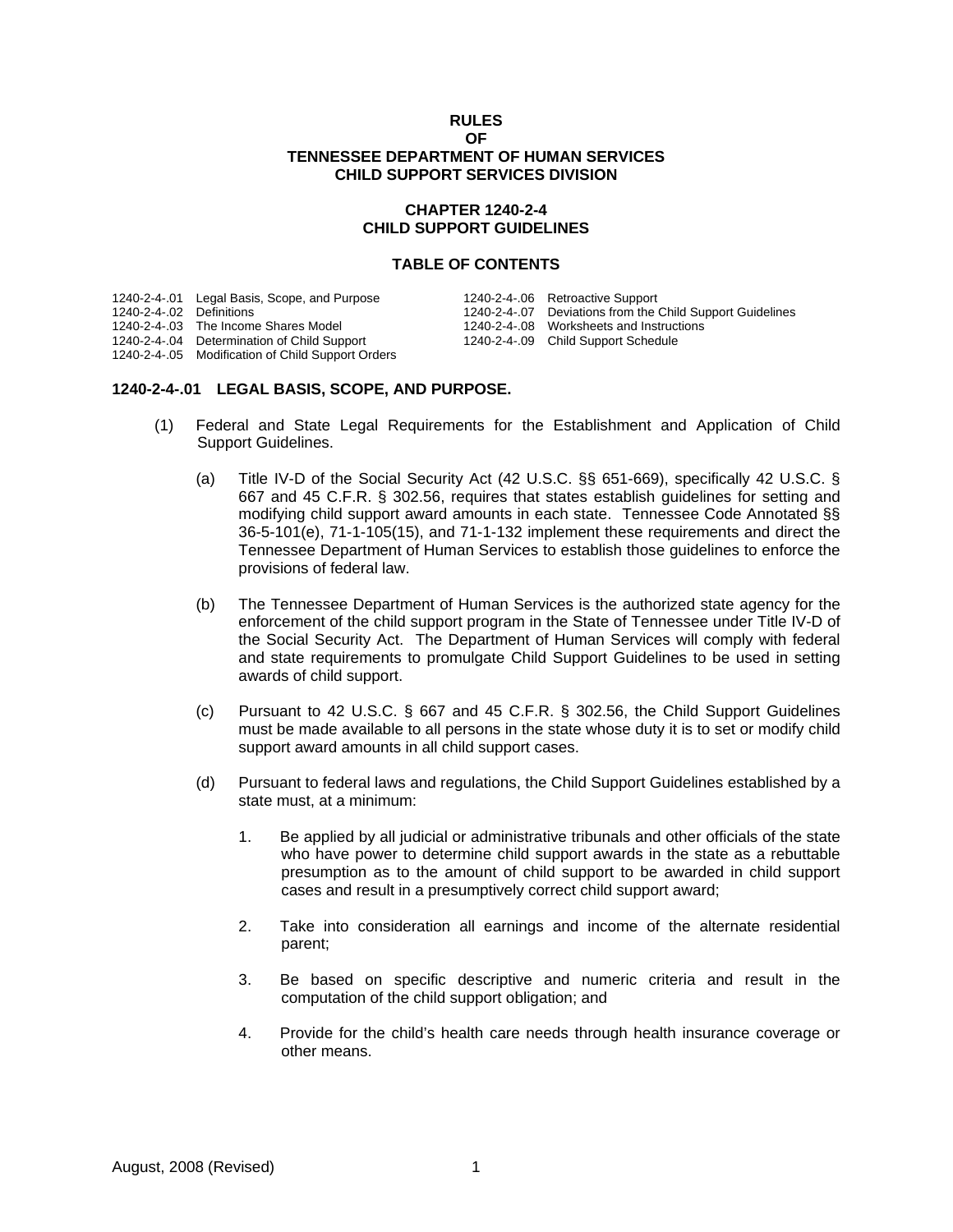- (e) Federal law and regulations further provide that the amount of child support mandated by the Guidelines may be rebutted if the tribunal setting or modifying support includes, in writing, in the order:
	- 1. The reasons the tribunal deviated from the presumptive amount of child support that would have been paid pursuant to the Guidelines;
	- 2. The amount of child support that would have been required under the Guidelines if the presumptive amount had not been rebutted; and
	- 3. A finding by the tribunal that states how, in its determination,
		- (i) Application of the Guidelines would be unjust or inappropriate in the particular case before the tribunal; and
		- (ii) The best interests of the child or children who are subject to the support award determination are served by deviation from the presumptive guideline amount.
- (2) Effective Date and Applicability.
	- (a) The Child Support Guidelines established by this Chapter shall be applicable in every judicial or administrative action to establish, modify, or enforce child support, whether temporary or permanent, whether the action is filed before or after the effective date of these rules, where a hearing which results in an order establishing, modifying, or enforcing support is held after the effective date of these rules.
	- (b) The Child Support Guidelines shall be applied to all of the following cases involving the establishment, modification, or enforcement of child support:
		- 1. Divorce or separate maintenance actions of married persons who are living separately, who have children of the marriage, including those actions in which a marital dissolution agreement or parenting plan is executed.
			- (i) If the parties stipulate to the child support to be paid for the support of the parties' children, the stipulations, whether in a marital dissolution agreement, parenting plan, or in any other document establishing the amounts to be paid for the support of the parties' children, shall be reviewed by the tribunal before approval.
			- (ii) No hearing shall be required as to the amount of child support awarded in such cases. However, the tribunal shall use the Guidelines in reviewing the adequacy of child support obligations negotiated by the parties, including provisions for medical care, and, if the negotiated agreement does not comply with the Guidelines or contain the findings of fact necessary to support a deviation, the tribunal shall reject the agreement.
			- (iii) In such stipulations, the order approving the agreement or parenting plan or other document:
				- (I) Shall establish a specific numerical dollar figure for support to be paid at specified intervals (weekly, bi-weekly, semi-monthly, monthly). The final child support order shall not be expressed as a percentage of the parent's income.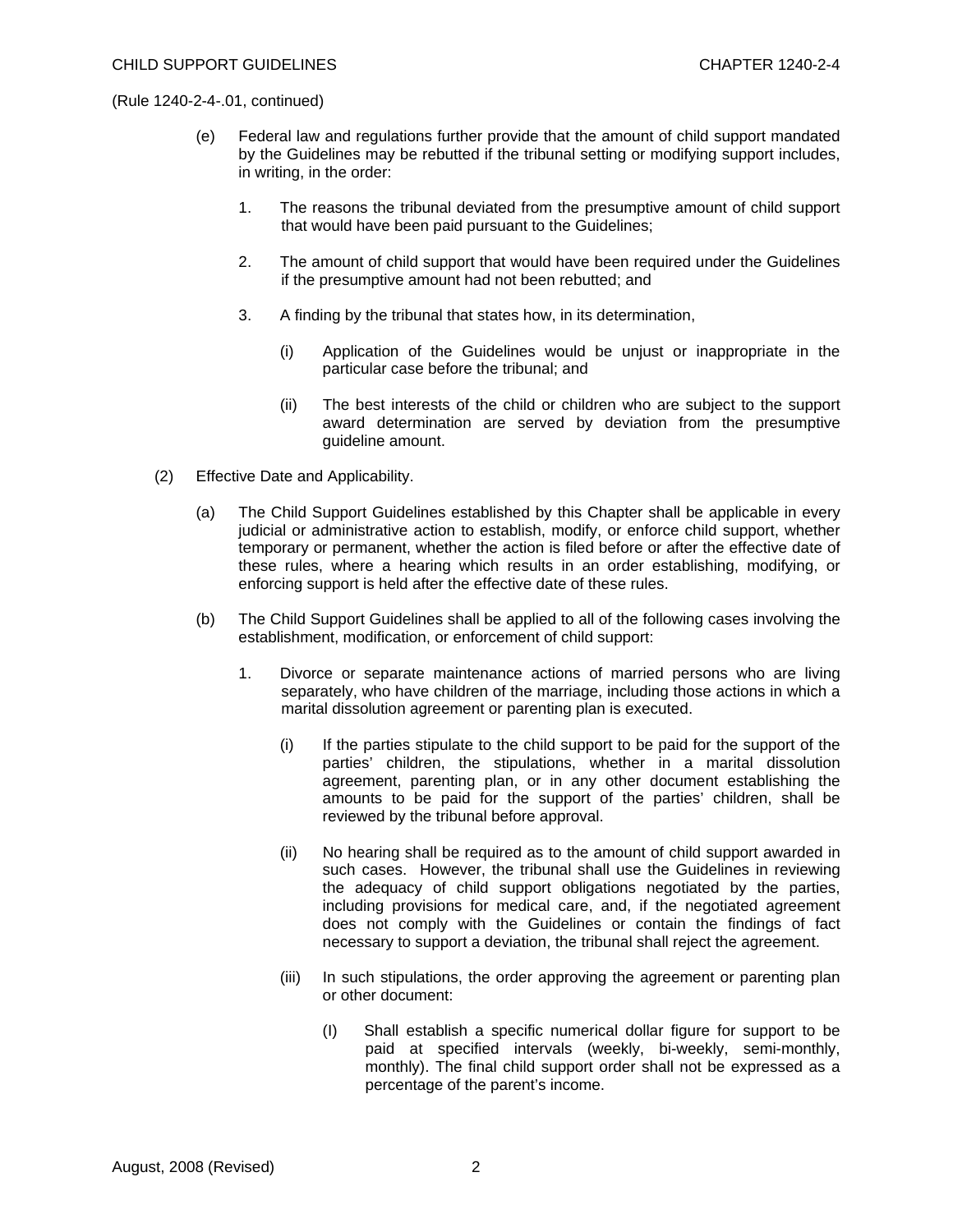- (II) If the agreement does not state the amount of support calculated under the Guidelines, the order of the tribunal approving the agreement shall state the amount of support proposed in the agreement and the guideline amount and shall provide in writing:
	- I. The reasons the tribunal deviated from the presumptive amount of child support that would have been paid pursuant to the Guidelines;
	- II. The amount of child support that would have been required under the Guidelines if the presumptive amount had not been rebutted; and
	- III. A finding by the tribunal that states how, in its determination,
		- A. Application of the Guidelines would be unjust or inappropriate in the particular case before the tribunal; and
		- B. The best interests of the child or children who are subject to the support award determination are served by deviation from the presumptive guideline amount.
- 2. Paternity determinations;
- 3. Actions involving orders for custody of a child, whether in state trial or juvenile tribunals, including actions where the State is seeking, or is given, custody of a child due to abuse, dependency, delinquency or unruliness of the child, or in any case in which legal or physical custody of the child is transferred to a private or public agency or to any entity for any other reason;
- 4. Domestic violence orders of protection;
- 5. Any other actions in which the provision of support for children is established by law; and
- 6. Actions seeking interstate enforcement of support orders for any of the reasons in parts 1-5 above.
- (c) Pursuant to 42 U.S.C.  $\S$  654(6)(A) and 45 C.F.R  $\S$  302.56(f), these Child Support Guidelines apply whether the order sought to be established, modified or enforced is for a period preceding October 13, 1989, which was the effective date of the mandatory Child Support Guidelines initially established by federal and state law, or subsequent to such date.
	- 1. The order of the judicial or administrative tribunal must comply with the criteria established by these rules.
	- 2. The order must state a specific dollar amount of support that is to be paid by the responsible party on a weekly, bi-weekly, semi-monthly or monthly basis. The final child support order shall not be expressed as a percentage of the parent's income.
- (3) The major goals in the development and application of these Guidelines are, to the extent possible, to: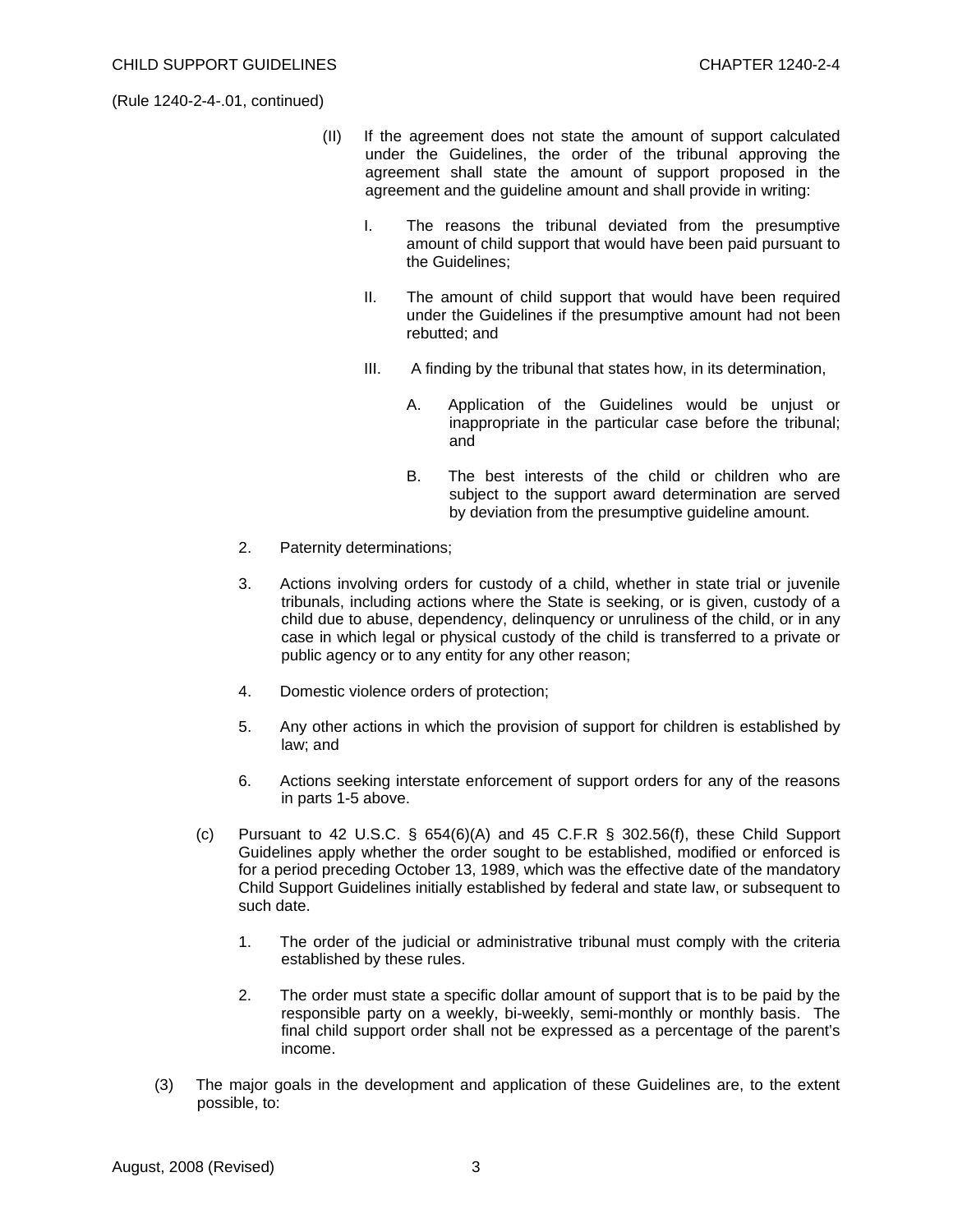- (a) Decrease the number of impoverished children living in single parent families;
- (b) Make child support awards more equitable by ensuring more consistent treatment of persons in similar circumstances while ensuring that the best interests of the child in the case before the tribunal are taken into consideration;
- (c) Improve the efficiency of the tribunal process by promoting settlements and by giving tribunals and parties guidance in establishing appropriate levels of support awards;
- (d) Encourage parents paying support to maintain contact with their child;
- (e) Ensure that, when parents live separately, the economic impact on the child is minimized, and, to the extent that either parent enjoys a higher standard of living, the child shares in that higher standard;
- (f) Ensure that a minimum amount of child support is set for parents with a low income in order to maintain a bond between the parent and the child, to establish patterns of regular payment, and to enable the child support enforcement agency and party receiving support to maintain contact with the parent paying support; and
- (g) Allocate a parent's financial child support responsibility from the parent's income among all of the parent's children for whom the parent is legally responsible in a manner that gives equitable consideration, as defined by the Department's Guidelines, to children for whom support is being set in the case before the tribunal and to other children for whom the parent is legally responsible and supporting.
- (4) These Guidelines are a minimum base for determining child support obligations. The presumptive child support order may be increased according to the best interest of the child for whom support is being considered, the circumstances of the parties, and the rules of this chapter.

*Authority: T.C.A. §§ 4-5-202, 36-5-101(e), 37-1-151; 71-1-105(12) and (15), and 71-1-132; 42 U.S.C. §§ 654 and 667; and 45 C.F.R. § 302.56. Administrative History: New rule filed December 18, 1987; effective February 1, 1988. Amendment filed August 25, 1989; effective October 13, 1989. Amendment filed September 1994; effective December 14, 1994. Repeal and new rule filed November 4, 2004; effective January 18, 2005. Repeal and new rule filed April 6, 2006; effective June 20, 2006. Stay of effective date of rule filed April 19, 2006; new effective date of rule June 26, 2006.* 

### **1240-2-4-.02 DEFINITIONS.**

- (1) "Adjusted Gross Income" The Adjusted Gross Income (AGI) is the net determination of a parent's income, calculated by modifying the parent's gross income as follows:
	- (a) Adding to the parent's gross income any social security benefit paid to the child on the parent's account;
	- (b) Deducting from gross income any applicable self-employment taxes being paid by the parent; and
	- (c) Deducting from gross income any credits as set forth in these Rules for the individual parent's other children for whom the parent is legally responsible and is actually supporting.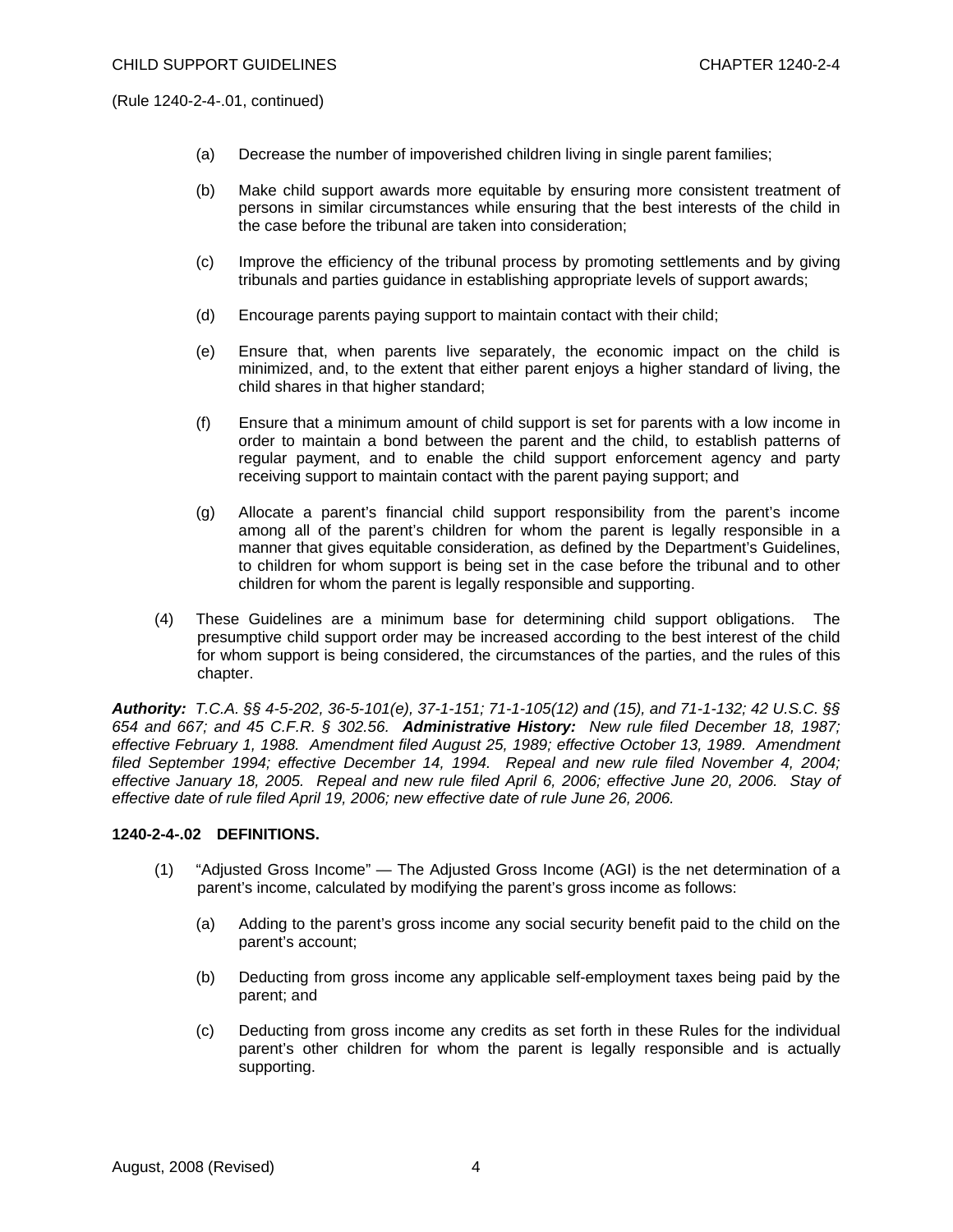- (2) "Adjusted Support Obligation" The adjusted support obligation (ASO) is the Basic Child Support Obligation (BCSO) from the Child Support Schedule (CS Schedule), adjusted for parenting time as set forth in these Rules, health care insurance, work-related childcare expenses, and recurring uninsured medical expenses.
- (3) "Adjustments for Additional Expenses" The additional expenses associated with the cost of health care insurance for the child, work-related childcare, and recurring uninsured medical expenses are not included in the Basic Child Support Obligation (BCSO) and must be added to the BCSO to determine the Adjusted Support Obligation (ASO).
- (4) "Alternate Residential Parent (ARP)" The "alternate residential parent" (ARP) is the parent with whom the child resides less than fifty percent (50%) of the time.
- (5) "Basic Child Support Obligation" The Basic Child Support Obligation (BCSO) is the amount of support displayed on the Child Support Schedule (CS Schedule) which corresponds to the combined Adjusted Gross Income (AGI) of both parents and the number of children for whom support is being determined. This amount is rebuttably presumed to be the appropriate amount of basic child support to be provided by both parents in the case immediately under consideration, prior to consideration of any adjustments for parenting time and/or additional expenses.
- (6) "Caretaker" The person or entity providing primary care and supervision of a child. The caretaker is the child's Primary Residential Parent. The caretaker may be a parent of the child, a non-parent person or agency who voluntarily or, pursuant to tribunal order or other legal arrangement, is providing care and supervision of the child (for example, the child's grandparent). A caretaker may be a private or public agency or person not related to the child providing custodial care and supervision for the child through voluntary or involuntary placement by the child's parent, non-parent relative, or other designated caretaker, or by court order or other legal arrangement (for example, a foster parent). In these rules, the designation "non-parent caretaker" refers to a private or public agency, a non-parent person who may or may not be related to the child, or another designated caretaker who provides the primary care and supervision for the child.
- (7) "Child" "Child" includes the plural "children," and "children" includes the singular "child," where the context requires. For purposes of this chapter, "child" means:
	- (a) A person, not otherwise emancipated, who is less than eighteen (18) years of age or a person who reaches eighteen (18) years while in high school until the person graduates from high school or until the class of which the person is a member when the person attains eighteen (18) years of age graduates, whichever occurs last; or
	- (b) A person who is disabled pursuant to Tennessee Code Annotated  $\S 36-5-101(k)$ .
- (8) "Child Support Schedule" The Child Support Schedule (CS Schedule or Schedule) is a chart which displays the dollar amount of the basic child support obligation (BCSO) corresponding to various levels of combined Adjusted Gross Income of the children's parents and the number of children for whom a child support order is being established or modified. The Schedule shall be used to calculate the basic child support obligation (BCSO), according to the rules in this chapter. Deviations from the Schedule shall comply with the requirements of 1240-2-4-.07.
- (9) "Combined Adjusted Gross Income" The amount of Adjusted Gross Income calculated by adding together the AGI of both parents. This amount is then used to determine the BCSO for both parents for the number of children for whom support is being calculated in the case immediately under consideration.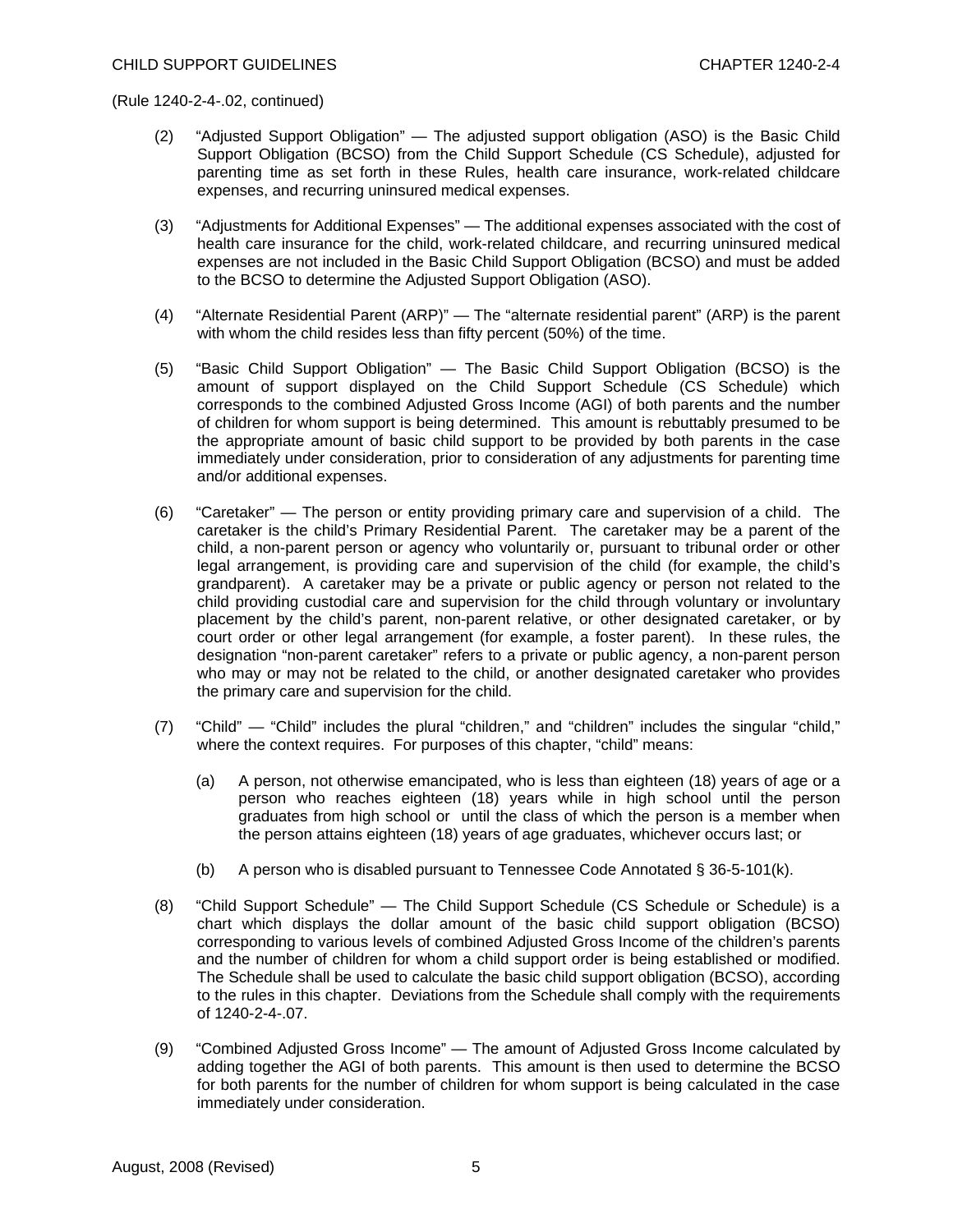- (10) "Days" For purposes of this chapter, a "day" of parenting time occurs when the child spends more than twelve (12) consecutive hours in a twenty-four (24) hour period under the care, control or direct supervision of one parent or caretaker. The twenty-four (24) hour period need not be the same as a twenty-four (24) hour calendar day. Accordingly, a "day" of parenting time may encompass either an overnight period or a daytime period, or a combination thereof.
- (11) "Department" The Tennessee Department of Human Services.
- (12) "Fifty-fifty Parenting/Equal Parenting" For purposes of this chapter, parenting is fifty-fifty (50-50) or equal when the parents of the child each spend fifty percent (50%) of the parenting time with that child. On the Child Support Worksheet, each parent will be designated as having one hundred eighty-two point five (182.5) days with the child. For purposes of calculating the support obligation, fifty-fifty/equal parenting is a form of standard parenting.
- (13) "Final Child Support Order" The presumptive child support order (PCSO) adjusted by any deviations ordered by the tribunal.
- (14) "Legally Responsible for a Child" For purposes of this chapter, a person is "legally responsible for a child" or legally obligated for a child or children when the child is or has been:
	- (a) Born of the parent's body;
	- (b) Born of the parents' marriage if the child is born during the marriage or within three hundred (300) days after termination of the marriage by death, annulment, declaration of invalidity, or divorce;
	- (c) Legally adopted by the parent;
	- (d) Voluntarily acknowledged by the parent as the parent's child pursuant to Tennessee Code Annotated § 24-7-113 or pursuant to the voluntary acknowledgement procedure of any other state or territory that comports with Title IV-D of the Social Security Act; or
	- (e) Determined to be the child of the parent by any tribunal of this State, any other state or territory, or a foreign country pursuant to a reciprocal agreement or treaty.
- (15) "Obligee" The parent or caretaker that receives payment of the child support obligation from the Obligor. The Obligee can be either the PRP, the ARP, or the non-parent caretaker of the child(ren).
- (16) "Obligor" The parent that is responsible for payment of the child support obligation to the Obligee. The Obligor can be either the PRP or ARP of the child(ren), but in no case shall the Obligor be a child's non-parent caretaker.
- (17) "Parent" For purposes of this chapter, "parent" means a person who:
	- (a) Gave birth to the child;
	- (b) Was married to the mother of the child at the time of the birth of the child or within three hundred (300) days after termination of the marriage by death, annulment, declaration of invalidity, or divorce;
	- (c) Legally adopted the child;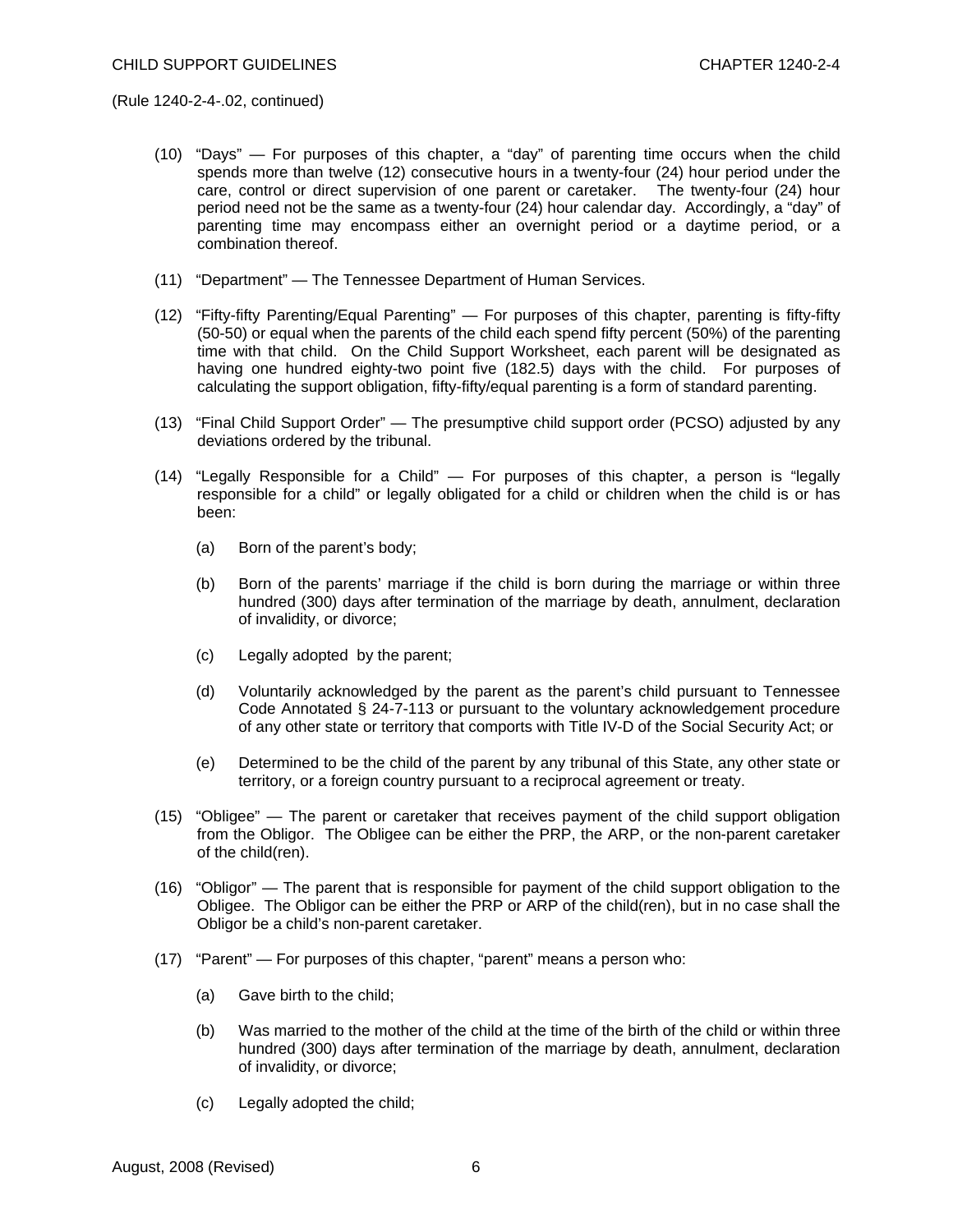- (d) Voluntarily acknowledged the child pursuant to Tennessee Code Annotated § 24-7-113 or pursuant to the voluntary acknowledgement procedure of any other state or territory of the United States that comports with Title IV-D of the Social Security Act; or
- (e) Has been determined to be a parent of the child by any tribunal of this State, any other state or territory, or a foreign country pursuant to a reciprocal agreement or treaty.
- (18) "Parenting Time Adjustment" Adjustment to the BCSO based upon parenting time.
- (19) "Percentage of Income" The Percentage of Income (PI) for each parent is obtained by dividing each parent's Adjusted Gross Income [see paragraph (1) above] by the combined total of both parents' AGI. The PI is used to determine each parent's pro rata share of the Basic Child Support Obligation (BCSO), as well as each parent's share of the amount of additional expense for health insurance, work-related childcare, and recurring uninsured medical expenses. [Also see paragraph 22 below – "pro rata"]
- (20) "Presumptive Child Support Order."
	- (a) The "Presumptive Child Support Order" (PCSO) is the amount of support to be paid for the child derived from the parent's proportional share of the basic child support obligation, adjusted for parenting time, plus the parent's proportional share of any additional expenses.
	- (b) This amount is rebuttably presumed to be the appropriate child support order.
- (21) "Primary Residential Parent (PRP)."
	- (a) The "primary residential parent" (PRP) is the parent with whom the child resides more than fifty percent (50%) of the time. The PRP also refers to the parent designated as such by [Tennessee Code Annotated § 36-6-4](http://www.westlaw.com/Find/Default.wl?rs=++++1.0&vr=2.0&DB=1000039&DocName=TNSTS36-5-101&FindType=L)02 and, if not determined by these rules, the parent designated as such by the tribunal.
	- (b) A non-parent caretaker that has physical custody of the child is the child's PRP for the purposes of these rules. See: Tennessee Code Annotated §§ 36-5-101(b); 71-3- 124(a)(6)
	- (c) If a primary residential parent has not been otherwise designated, the primary residential parent will be determined consistent with the criteria of subparagraphs (a) and (b) above.
- (22) "Pro rata."
	- (a) For the purposes of this chapter, "pro rata" refers to the proportion of one parent's Adjusted Gross Income to both parents' combined Adjusted Gross Income, or to the proportion of one parent's support obligation to the whole support obligation. [Also see paragraph 19 above – "percentage of income"]
	- (b) A parent's pro rata share of income is calculated by combining both parents' Adjusted Gross Income and dividing each parent's separate Adjusted Gross Income by the combined Adjusted Gross Income.
	- (c) A parent's pro rata share of the basic support obligation is calculated by multiplying the basic child support obligation obtained from the Child Support Schedule by each parent's pro rata percentage of the combined Adjusted Gross Income.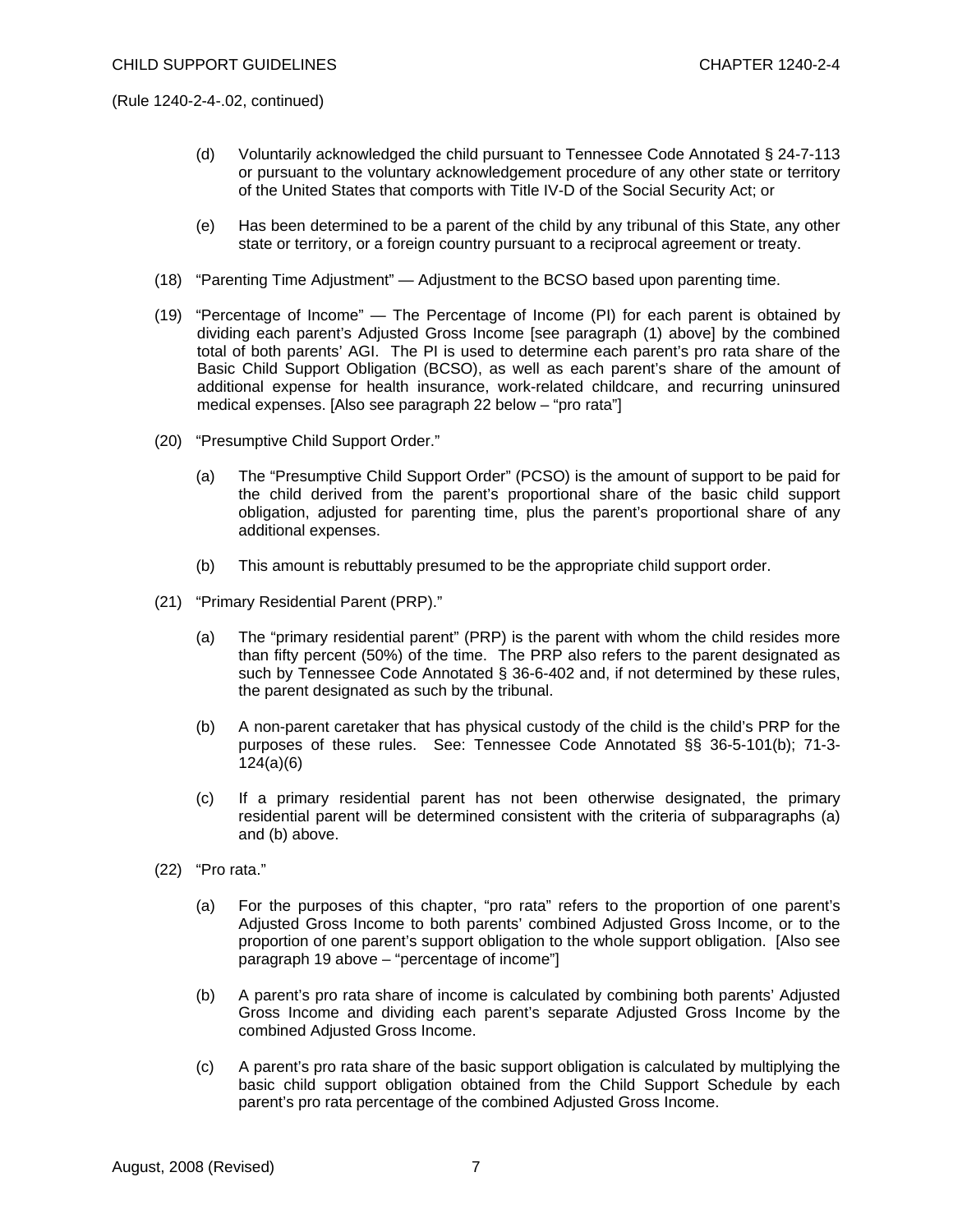- (23) "Split Parenting"— For purposes of this chapter, "split parenting" can only occur in a child support case if there are two (2) or more children of the same parents, where one (1) parent is PRP for at least one (1) child of the parents, and the other parent is PRP for at least one (1) other child of the parents. In a split parenting case, each parent is the PRP of any child spending more than fifty percent (50%) of the time with that parent and is the ARP of any child spending more than fifty percent (50%) of the time with the other parent. A split parenting situation will have two (2) PRPs and two (2) ARPs, but no child will have more than one (1) PRP or ARP.
- (24) "Standard Parenting" For purposes of this chapter, "standard parenting" refers to a child support case in which all of the children supported under the order spend more than fifty percent (50%) of the time with the same PRP. There is only one (1) PRP and one (1) ARP in a standard parenting case.
- (25) "Theoretical Support Order" or "Theoretical Order" A theoretical support order is a hypothetical order which allows the finder of fact to determine the amount of a child support obligation if an order existed. In these rules, a theoretical order is used to determine the amount of credit allowed as a deduction from a parent's gross income for a parent's qualified other children who are receiving support from that parent, whether or not the support is provided pursuant to a child support order.
- (26) "Tribunal" A judicial or administrative body or agency granted legal authority to determine disputed issues within its jurisdiction including, but not limited to, the establishment, modification, or enforcement of child support and paternity issues.
- (27) "Uninsured Medical Expenses" For the purposes of this chapter, the child's uninsured medical expenses include, but are not limited to, health insurance co-payments, deductibles, and such other costs as are reasonably necessary for orthodontia, dental treatment, asthma treatments, physical therapy, vision care, and any acute or chronic medical/health problem, or mental health illness, including counseling and other medical or mental health expenses, that are not covered by insurance.
- (28) "Variable Multiplier."

 A mathematical formula based upon the number of days the ARP spends with the child and the amount of the BCSO which is used in the calculation of a parenting time adjustment in parenting situations where the ARP spends ninety-two (92) or more days per calendar year with a child, or an average of ninety-two (92) days with all applicable children.

- (29) "Work-Related Childcare Costs."
	- (a) For the purposes of this chapter, work-related childcare costs mean expenses for the care of the child for whom support is being determined which are due to employment of either parent or non-parent caretaker.
	- (b) In an appropriate case, the tribunal may consider the childcare costs associated with a parent's job search or the training or education of either parent necessary to obtain a job or enhance earning potential, not to exceed a reasonable time as determined by the tribunal, if the parent proves by a preponderance of the evidence that the job search, job training, or education will benefit the children being supported.
	- (c) Childcare costs shall be projected for the next consecutive twelve (12) months and averaged to obtain a monthly amount.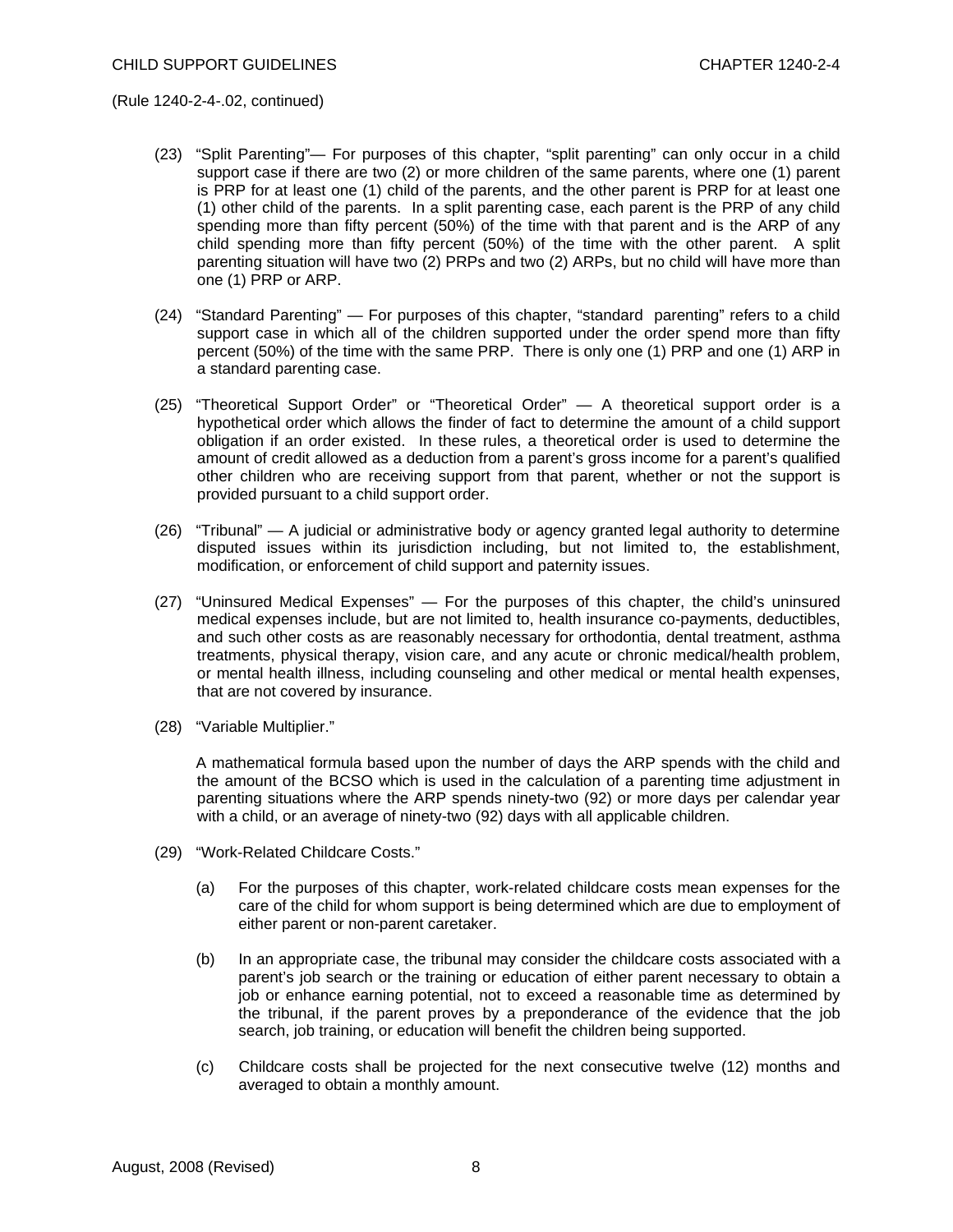*Authority: T.C.A. §§4-5-202, 36-5-101(e), 71-1-105(12) and (15), and 71-1-132; 42 U.S.C. § 667; and 45 C.F.R. § 302.56. Administrative History: New rule filed December 18, 1987; effective February 1, 1988. Amendment filed August 25, 1989; effective October 13, 1989. Amendment filed September 29, 1994; effective December 14, 1994. Repeal and new rule filed November 4, 2004; effective January 18, 2005. Repeal and new rule filed April 6, 2006; effective June 20, 2006. Stay of effective date of rule filed April 19, 2006; new effective date of rule June 26, 2006.* 

### **1240-2-4-.03 THE INCOME SHARES MODEL.**

- (1) General Basis.
	- (a) The Tennessee Child Support Guidelines are based on an Income Shares Model. This model presumes that both parents contribute to the financial support of the child in pro rata proportion to the actual income available to each parent.
	- (b) The Income Shares model differs from the Department's prior Flat Percentage model, established in 1989, which calculated the amount of the child support award based upon the net income of the non-custodial or alternate residential parent and which assumed an equivalent amount of financial or in-kind support was being supplied to the child by the custodial or primary residential parent. Although federal law requires consideration of only the income of the alternate residential parent, under the Income Shares model, both parents' actual income and actual additional expenses of rearing the child are considered and made part of the support order.
- (2) The Income Shares model for determining the amount of child support is predicated on the concept that the child should receive support at the same level that the child would receive if the parents were living together. While expenditures of two-household divorced, separated, or single parent families are different from intact family households, it is very important that the children of this State, to the extent possible, not be forced to live in poverty because of family disruption, and that they be afforded the same opportunities available to children in intact families consisting of parents with similar financial means to those of their own parents.
- (3) A number of authoritative economic studies measuring average child-rearing expenditures among families indicate that, although the average dollar amount devoted to child-rearing expenditures increases as the parents' incomes increase, the average percentage of parents' income devoted to child-rearing expenditures decreases as the parents' incomes increase. These studies also indicate that child-rearing expenditures in families are generally greater than what is minimally necessary to provide for the child's basic survival needs but, instead, are made in proportion to household income. These studies measure total, average childrearing expenditures while also recognizing that household spending on behalf of children is intertwined with spending on adults for most large expenditure categories (e.g., housing, transportation) and that these expenditures cannot be disentangled, even with exhaustive financial affidavits from the parties.
- (4) The Income Shares model, which is used by over thirty (30) other states, is generally based on economic studies of child-rearing costs, including those of David Betson, Erwin Rothbarth, and Ernst Engel, and studies conducted by the United States Department of Agriculture and the United States Department of Labor's Bureau of Labor Statistics involving expenditures for the care of children.
- (5) The Child Support Guidelines established by this chapter were developed based upon:
	- (a) Studies of child-rearing costs conducted by David Betson, Erwin Rothbarth, and Ernst Engel which utilized information on child-rearing costs conducted by the United States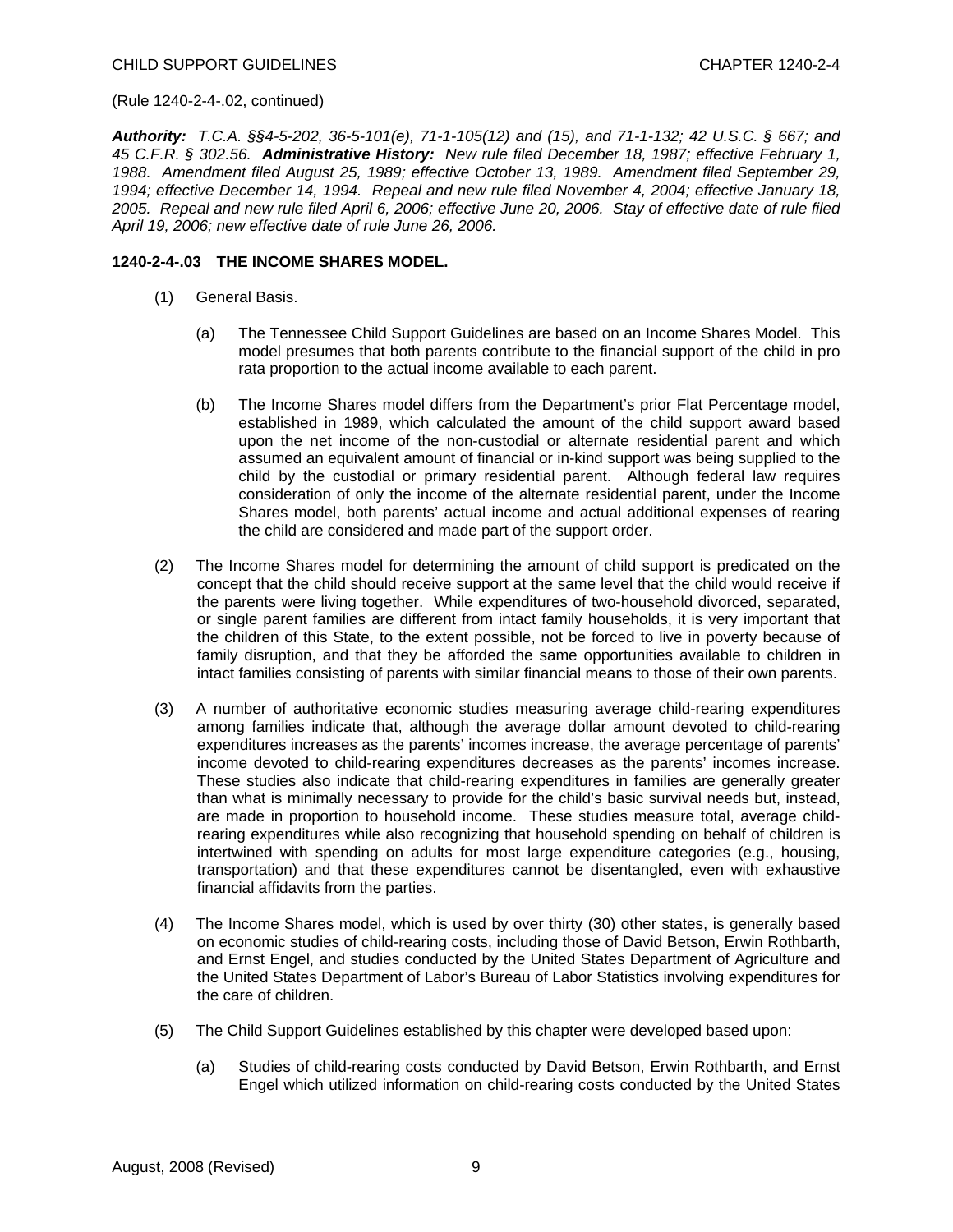Department of Agriculture and the United States Department of Labor's Bureau of Labor Statistics;

- (b) Comments on these Guidelines by advocacy groups, judges, child support referees, attorneys, legislators, Title IV-D child support contractors and staff of the Tennessee Department of Human Services, and oral and written comments resulting from public hearings;
- (c) The work and input of the Tennessee Department of Human Services' Child Support Guidelines Task Force established in 2002. The Task Force was established to assist the Department in reviewing and considering changes to the existing Child Support Guidelines that were originally adopted in 1989 and based upon the Flat Percentage Model;
- (d) Review of the child support guidelines of other states;
- (e) Recommendations made to states generally by the United States Office of Child Support Enforcement regarding measurements of child-rearing costs and their use in establishing child support guidelines; and
- (f) The Income Shares Advisory Committee established in 2005 pursuant to 2005 Tenn. Pub. Acts 403.
- (6) Assumptions and Methodology Used in the Income Shares Model.
	- (a) Determination of the Basic Child Support Obligation.
		- 1. The Income Shares Model incorporates a numerical schedule, designated in these Guidelines as the Child Support Schedule (CS Schedule or Schedule), found in Rule 1240-2-4-.09, that establishes the dollar amount of child support obligations corresponding to various levels of parents' combined Adjusted Gross Income and the number of children for whom the child support order is being established or modified.
		- 2. The Schedule is used to determine the basic child support obligation (BCSO), according to the rules in this chapter.
		- 3. Each parent's share of the BCSO is determined by prorating the child support obligation between the parents in the same ratios as each parent's individual Adjusted Gross Income is to the combined Adjusted Gross Income.
		- 4. The minimum BCSO upon which a child support obligation may be established is one hundred dollars (\$100) per month. The tribunal may deviate below this minimum BCSO in appropriate situations. See Rule 1240-2-4-.07(2)(f)6.
		- 5. If custody or guardianship of a child is awarded to a person or entity other than a parent of the child as defined in 1240-2-4-.02(15), the child support obligation shall be calculated on the Worksheet according to the rules for standard parenting, and each parent will be responsible for paying his/her share of the final obligation to the non-parent caretaker of the child. If only one parent is available, then that parent's income alone is considered in establishing the child support award. The income of a non-parent caretaker is not considered. If the tribunal is able to order both parents to pay support for the children, the tribunal shall assign each parent a pro rata share of the additional expenses.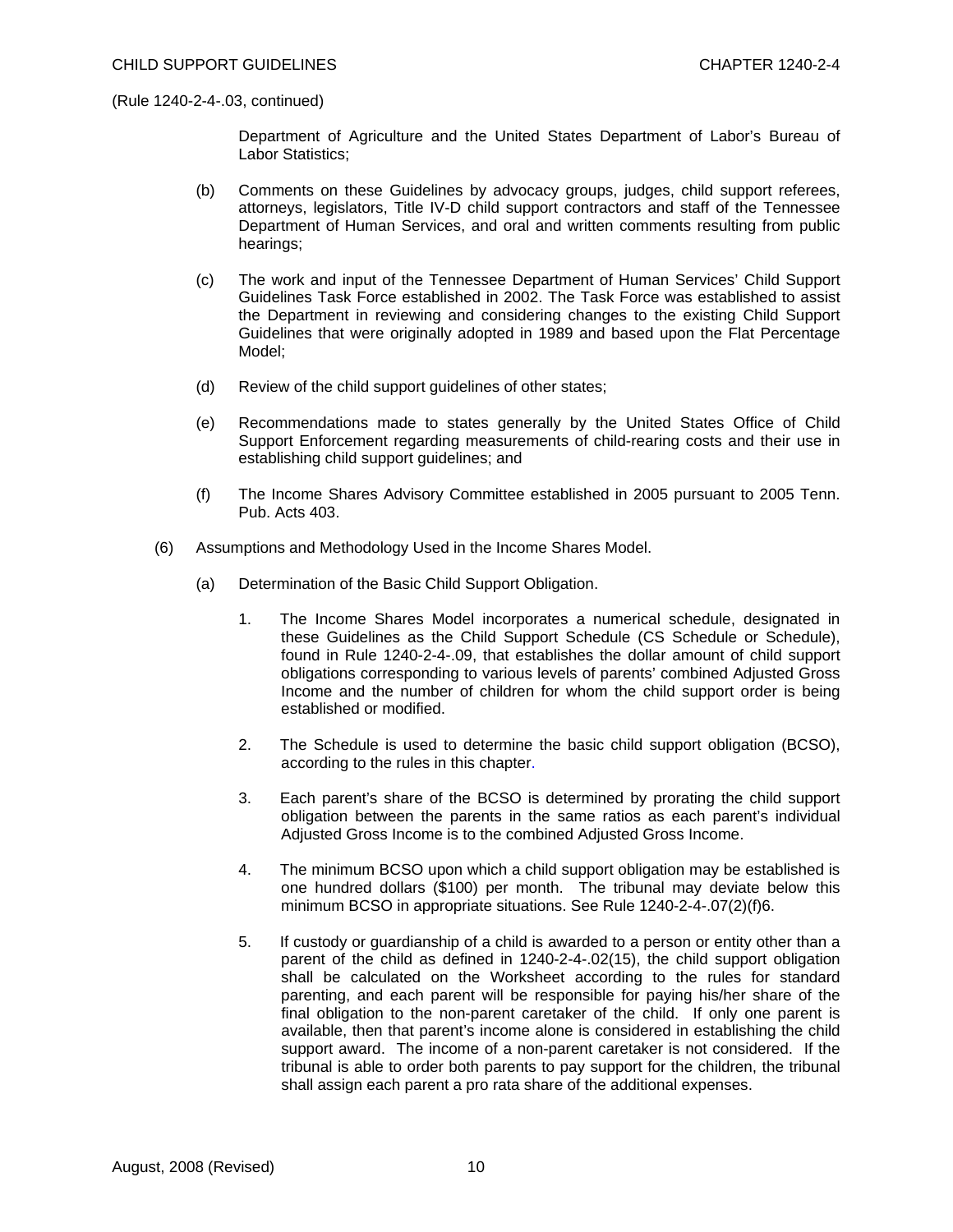- (b) Child Support Schedule Assumptions.
	- 1. The Child Support Schedule is based on the combined Adjusted Gross Income of both parties.
	- 2. Taxation Assumptions.
		- (i) All income is earned income subject to federal withholding and the Federal Insurance Contributions Act (FICA/Social Security).
		- (ii) The alternate residential parent will file as a single wage earner claiming one withholding allowance, and the primary residential parent claims the tax exemptions for the child.
		- (iii) The Schedule's combined obligation includes the tax adjustments for federal withholding and the Federal Insurance Contributions Act (FICA/Social Security).
	- 3. The Schedule is based upon the 1996-1999 Consumer Expenditures Survey, conducted by the U.S. Bureau of Labor Statistics, and updated to 2003 levels by adjusting for the rise in the Consumer Price Index since 1996.
	- 4. Basic Expenses.
		- (i) The Schedule assumes that all families incur certain child-rearing expenses and includes in the basic child support obligation (BCSO) an average amount to cover these expenses for various levels of the parents' combined income and number of children. The bulk of these child-rearing expenses is comprised of housing, food, and transportation. The share of total expenditures devoted to clothing and entertainment is also included in the BCSO, but is relatively small compared to the other three items.
		- (ii) Basic educational expenses associated with the academic curriculum for a public school education, such as fees, books, and local field trips, are also included in the BCSO as determined by the CS Schedule.
		- (iii) The BCSO does not include the child's health insurance premium, workrelated childcare costs, the child's uninsured medical expenses, special expenses, or extraordinary educational expenses because of the highly variable nature of these expenses among different families.
	- 5. Extraordinary Education Expenses.
		- (i) Extraordinary education expenses including, but not limited to, tuition, room and board, fees, books, and other reasonable and necessary expenses associated with special needs education or private elementary and secondary schooling are not included in the basic child support schedule.
		- (ii) Extraordinary educational expenses may be added to the presumptive child support order as a deviation.
	- 6. Special Expenses.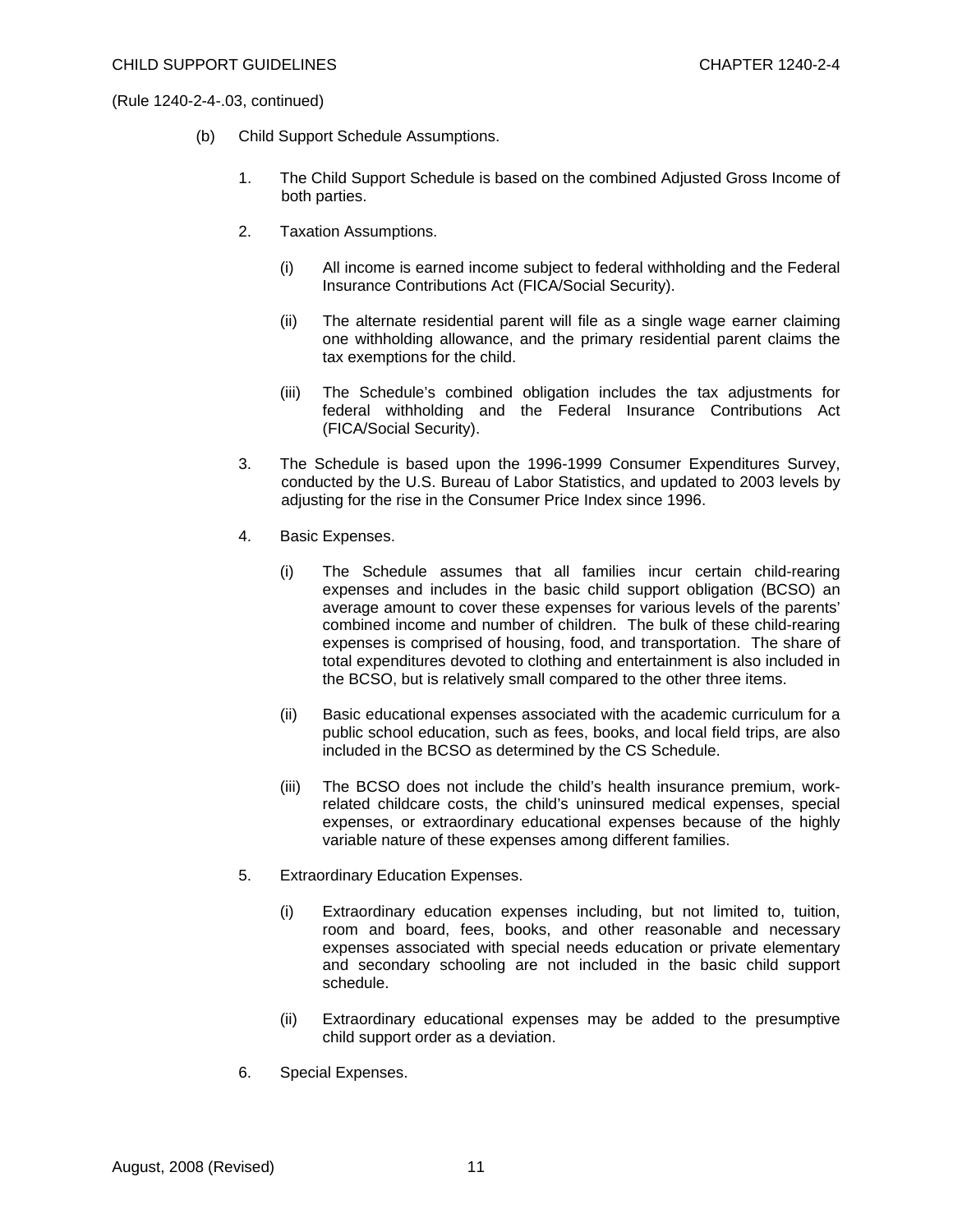- (i) Special expenses include, but are not limited to, summer camp, music or art lessons, travel, school-sponsored extra-curricular activities, such as band, clubs, and athletics, and other activities intended to enhance the athletic, social or cultural development of a child that do not otherwise qualify as mandated expenses like health insurance premiums and workrelated childcare costs.
- (ii) Special expenses incurred for child rearing which are quantified shall be considered and may be added by the tribunal to the PCSO as a deviation when this category of expenses exceeds seven percent (7%) of the monthly Basic Child Support Obligation (BCSO).
- (c) In the Income Shares model, it is presumed that the primary residential parent (PRP) spends his or her share of the child support obligation directly on the child and that the alternate residential parent's (ARP) share is only one component of the total child support obligation.
- (d) Adjustments to the BCSO.
	- 1. In addition to basic support set forth in the Schedule, the child support award shall include adjustments that account for each parent's pro rata share of the child's health insurance premium costs, uninsured medical expenses, and workrelated childcare costs, as provided in 1240-2-4-.04(8). These costs are not included in the Child Support Schedule because they are highly variable among cases.
	- 2. The BCSO shall also be adjusted based upon the parenting time of the ARP.
- (7) Revisions to the Child Support Schedule.
	- (a) The CS Schedule will be reviewed every four (4) years by the Department, as required by Federal law, and revised, if necessary, to account for changes in the Basic Support Obligation due to tax changes and/or to account for changes in child rearing costs as reported by the Consumer Expenditures Survey conducted by the U.S. Bureau of Labor Statistics and to reflect authoritative economic studies of child rearing costs. If significant changes in tax laws and child rearing costs warrant, the Department may review and revise the CS Schedule prior to the regular four (4) year review.
	- (b) Any revised CS Schedule published subsequent to the first Schedule appearing in Rule 1240-2-4-.09 will be incorporated by rule amendment, provided to the Administrative Office of the Courts for distribution to all Tennessee judicial tribunals, distributed by the Department to its Title IV-D Offices, and posted for use by the public on the Department's website at <http://www.state.tn.us/humanserv/>in the Department's Child Support Division link.

*Authority: T.C.A. §§ 4-5-202, 36-5-101(e), 71-1-105(12) and (15), and 71-1-132; 42 U.S.C. § 667; and 45 C.F.R. § 302.56. Administrative History: New rule filed December 18, 1987; effective February 1, 1988. Amendment filed August 25, 1989; effective October 13, 1989. Amendment filed September 29, 1994; effective December 14, 1994. Amendment filed September 29, 2003; effective December 13, 2003. Repeal and new rule filed November 4, 2004; effective January 18, 2005. Emergency rule filed March 3, 2005; effective through August 15, 2005. Amendment filed June 1, 2005; effective August 15, 2005. Repeal and new rule filed April 6, 2006; effective June 20, 2006. Stay of effective date of rule filed April 19, 2006; new effective date of rule June 26, 2006.*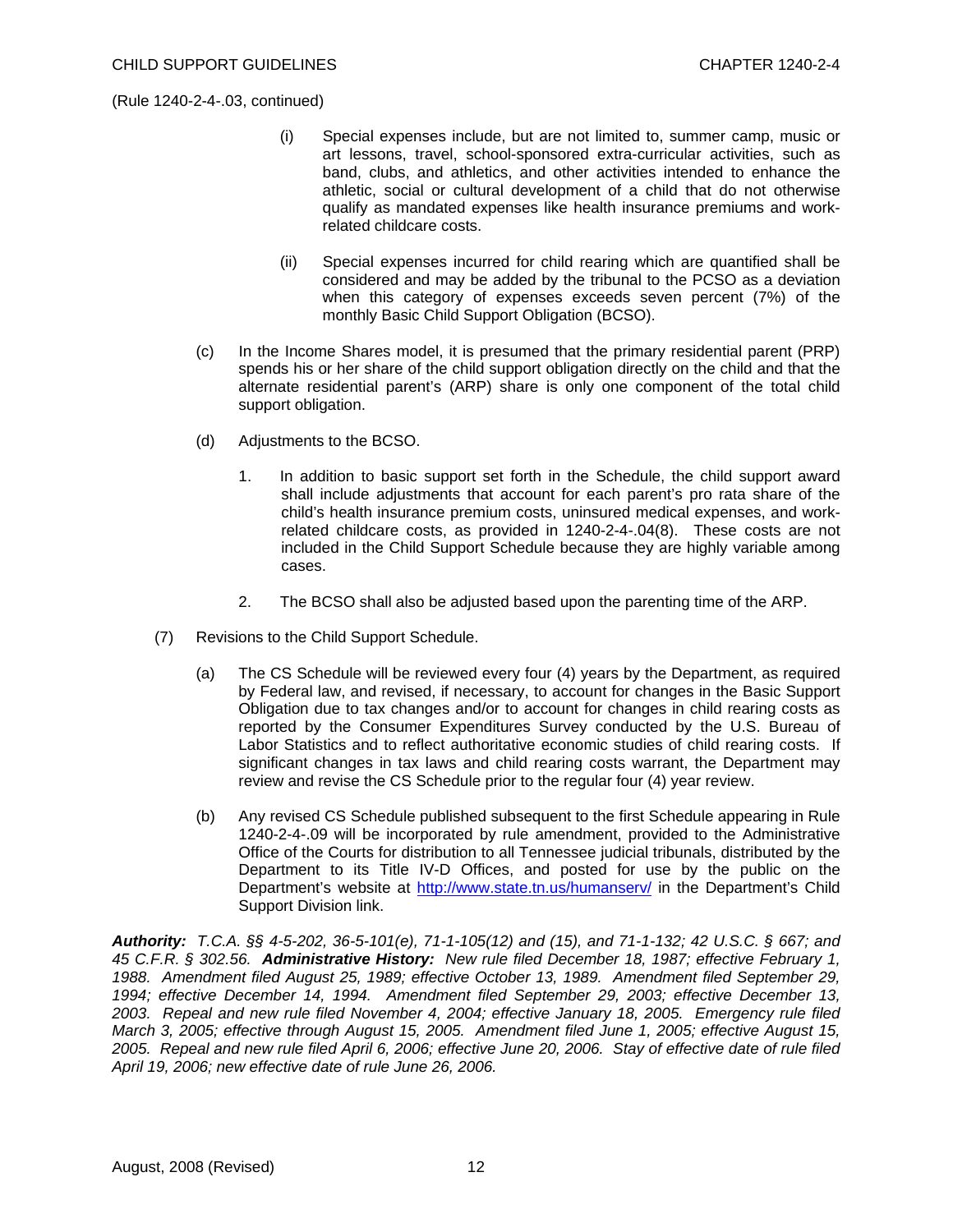### **1240-2-4-.04 DETERMINIATION OF CHILD SUPPORT.**

- (1) Required Forms.
	- (a) These rules contain a Child Support Worksheet, a Credit Worksheet, Instructions for both Worksheets, and the Child Support Schedule which shall be required to implement the child support order determination.
	- (b) The use of the Worksheets promulgated by the Department is mandatory in order to ensure uniformity in the calculation of child support awards pursuant to the rules.
	- (c) In the event that the language contained in the Worksheets, Instructions, or Schedule conflicts in any way with the language of subchapters  $1240-2-4-01 - 07$ , the language of those subchapters is controlling.
	- (d) The Credit Worksheet shall be used for listing information regarding a parent's qualified other children and/or for calculating the appropriate credit for support provided to a parent's other qualified children.
	- (e) The completed Worksheets must be maintained as part of the official record either by filing them as exhibits in the tribunal's file or as attachments to the order.
	- (f) Any child support obligation determined by calculations made using the Department Worksheets shall also be reflected in the tribunal's order, together with a description of any additional expenses the parent is to pay as part of the child's support as well as any deviations from the presumptive child support order.
	- (g) Worksheets, Instructions, and the Child Support Schedule, as promulgated by the Department, may be produced by the Department with different formatting and additional highlights for use by the courts, the bar, the public, Department personnel, and the Department's contractors.
- (2) In all cases, the top of the Child Support Worksheet shall be completed with the applicable case identifying information, including the names and dates of birth of the child for whom support is being determined in the case.
- (3) Gross income.
	- (a) Determination of Gross Income.
		- 1. Gross income of each parent shall be determined in the process of setting the presumptive child support order and shall include all income from any source (before deductions for taxes and other deductions such as credits for other qualified children), whether earned or unearned, and includes, but is not limited to, the following:
			- (i) Wages;
			- (ii) Salaries;
			- (iii) Commissions, fees, and tips;
			- (iv) Income from self-employment;
			- (v) Bonuses;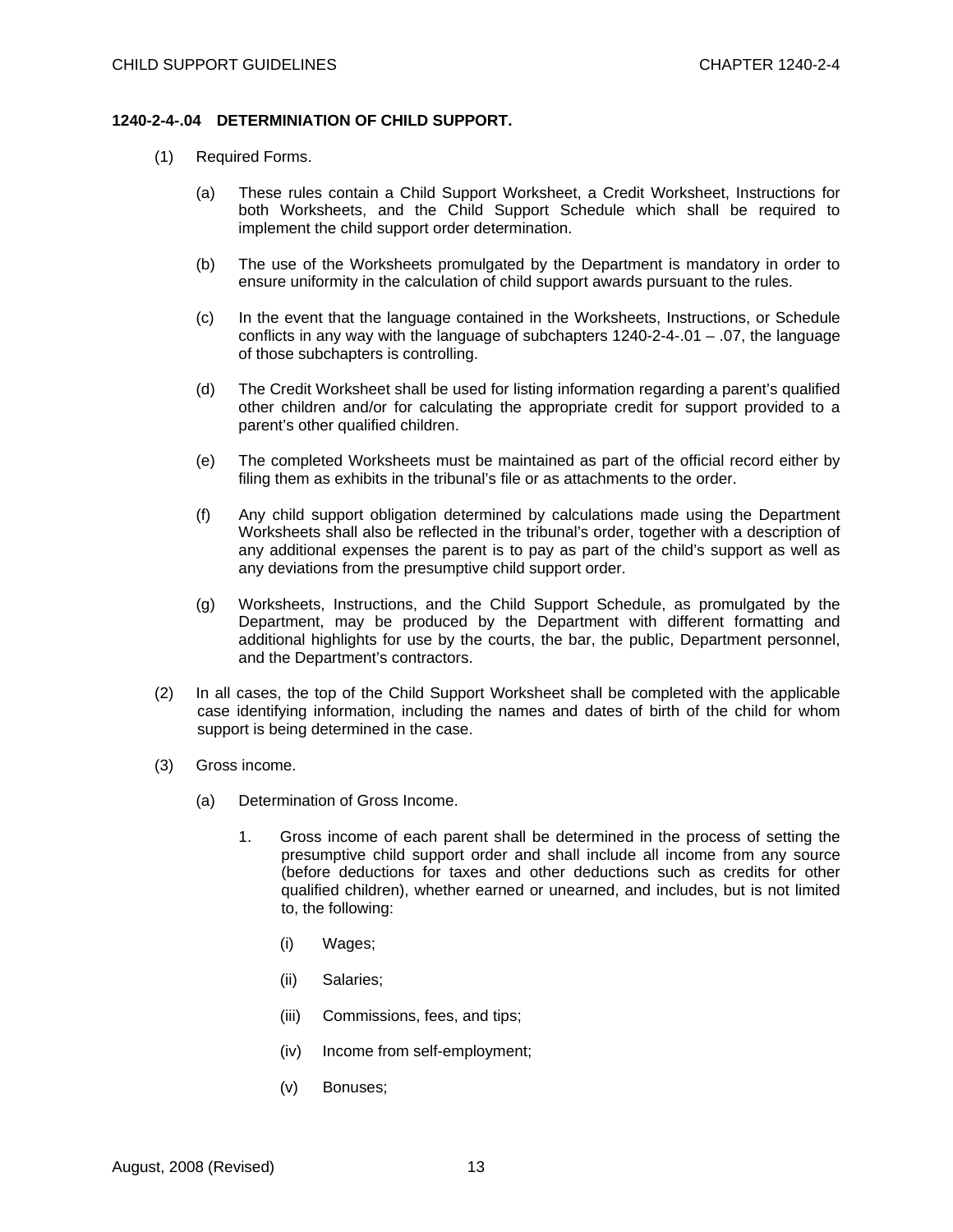- (vi) Overtime payments;
- (vii) Severance pay;
- (viii) Pensions or retirement plans including, but not limited to, Social Security, Veteran's Administration, Railroad Retirement Board, Keoughs, and Individual Retirement Accounts (IRAs);
- (ix) Interest income;
- (x) Dividend income;
- (xi) Trust income;
- (xii) Annuities;
- (xiii) Net capital gains;
- (xiv) Disability or retirement benefits that are received from the Social Security Administration pursuant to Title II of the Social Security Act, whether paid to the parent or to the child based upon the parent's account;
- (xv) Workers compensation benefits, whether temporary or permanent;
- (xvi) Unemployment insurance benefits;
- (xvii) Judgments recovered for personal injuries and awards from other civil actions;
- (xviii) Gifts that consist of cash or other liquid instruments, or which can be converted to cash;
- (xix) Prizes;
- (xx) Lottery winnings; and
- (xxi) Alimony or maintenance received from persons other than parties to the proceeding before the tribunal.
- 2. Imputed Income.
	- (i) Imputing additional gross income to a parent is appropriate in the following situations:
		- (I) If a parent has been determined by a tribunal to be willfully and/or voluntarily underemployed or unemployed; or
		- (II) When there is no reliable evidence of income; or
		- (III) When the parent owns substantial non-income producing assets, the court may impute income based upon a reasonable rate of return upon the assets.
	- (ii) Determination of Willful and/or Voluntary Underemployment or Unemployment.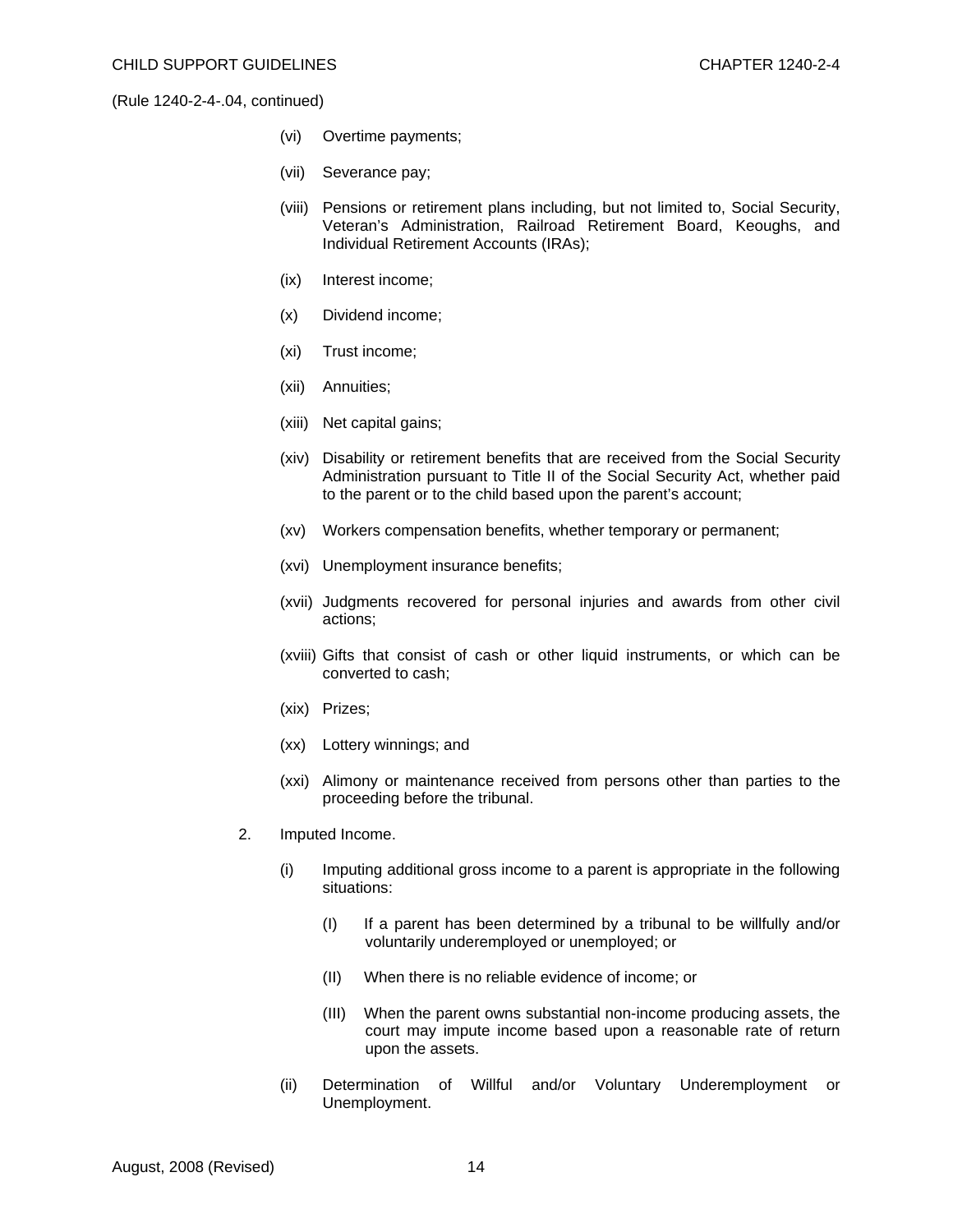The Guidelines do not presume that any parent is willfully and/or voluntarily under or unemployed. The purpose of the determination is to ascertain the reasons for the parent's occupational choices, and to assess the reasonableness of these choices in light of the parent's obligation to support his or her child(ren) and to determine whether such choices benefit the children.

- (I) A determination of willful and/or voluntary underemployment or unemployment is not limited to choices motivated by an intent to avoid or reduce the payment of child support. The determination may be based on any intentional choice or act that adversely affects a parent's income. Criminal activity and/or incarceration shall not provide grounds for reduction of any child support obligation. Therefore, criminal activity and/or incarceration shall result in a finding of voluntary underemployment or unemployment under this section, and child support shall be awarded based upon this finding of voluntary underemployment or unemployment.
- (II) Once a parent that has been found to be willfully and/or voluntarily under or unemployed, additional income can be allocated to that parent to increase the parent's gross income to an amount which reflects the parent's income potential or earning capacity, and the increased amount shall be used for child support calculation purposes. The additional income allocated to the parent shall be determined using the following criteria:
	- I. The parent's past and present employment; and
	- II. The parent's education and training.
- (III) A determination of willful and voluntary unemployment or underemployment shall not be made when an individual enlists, is drafted, or is activated from a Reserve or National Guard unit, for full-time service in the Armed Forces of the United States.
- (iii) Factors to be Considered When Determining Willful and Voluntary Unemployment or Underemployment.

 The following factors may be considered by a tribunal when making a determination of willful and voluntary underemployment or unemployment:

- (I) The parent's past and present employment;
- (II) The parent's education, training, and ability to work;
- (III) The State of Tennessee recognizes the role of a stay-at-home parent as an important and valuable factor in a child's life. In considering whether there should be any imputation of income to a stay-at-home parent, the tribunal shall consider:
	- I. Whether the parent acted in the role of full-time caretaker while the parents were living in the same household;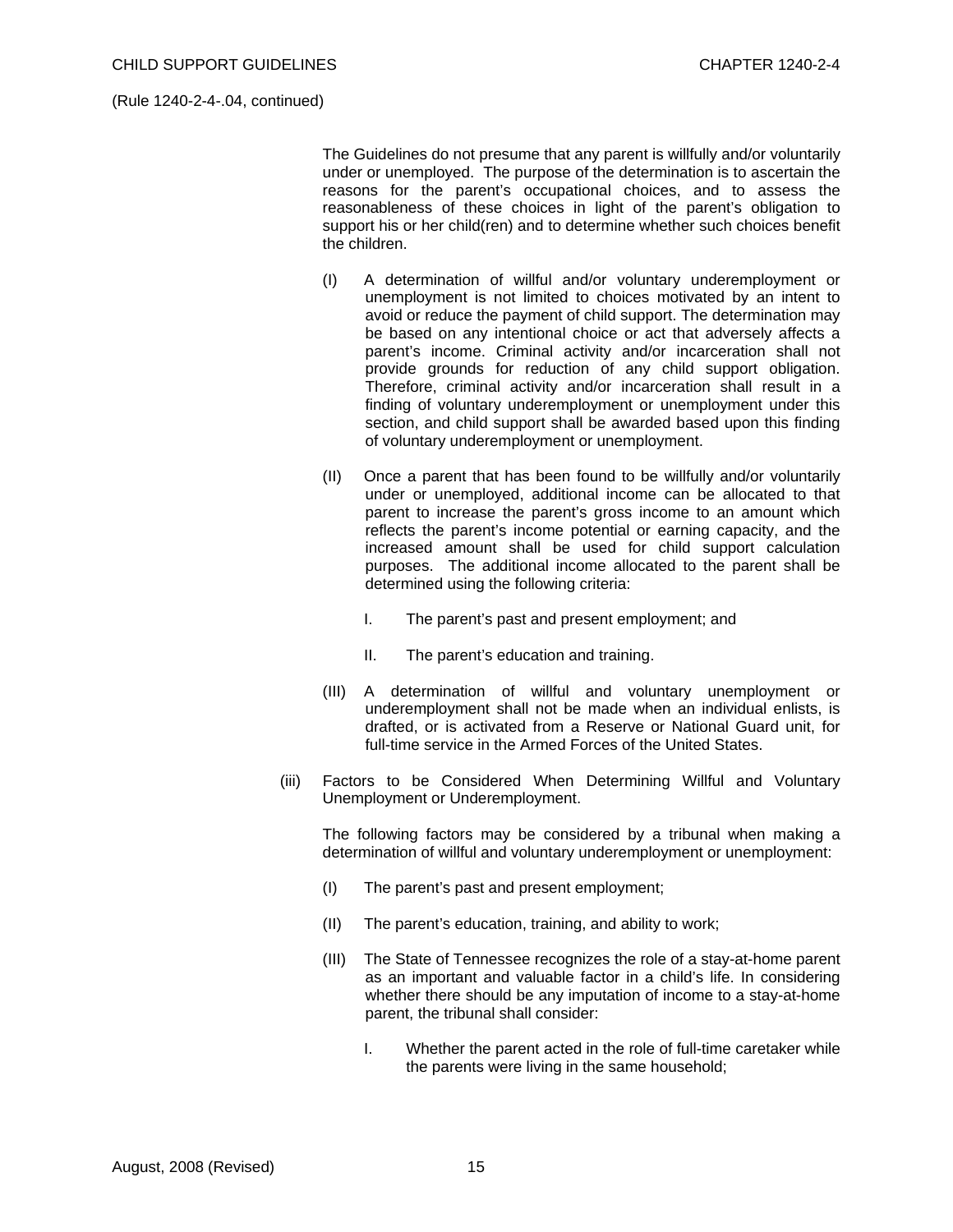- II. The length of time the parent staying at home has remained out of the workforce for this purpose; and
- III. The age of the minor children.
- (IV) A parent's extravagant lifestyle, including ownership of valuable assets and resources (such as an expensive home or automobile), that appears inappropriate or unreasonable for the income claimed by the parent;
- (V) The parent's role as caretaker of a handicapped or seriously ill child of that parent, or any other handicapped or seriously ill relative for whom that parent has assumed the role of caretaker which eliminates or substantially reduces the parent's ability to work outside the home, and the need of that parent to continue in that role in the future;
- (VI) Whether unemployment or underemployment for the purpose of pursuing additional training or education is reasonable in light of the parent's obligation to support his/her children and, to this end, whether the training or education will ultimately benefit the child in the case immediately under consideration by increasing the parent's level of support for that child in the future;
- (VII) Any additional factors deemed relevant to the particular circumstances of the case.
- (iv) Imputing Income When There is No Reliable Evidence of Income.
	- (I) When Establishing an Initial Order.
		- I. If a parent fails to produce reliable evidence of income (such as tax returns for prior years, check stubs, or other information for determining current ability to support or ability to support in prior years for calculating retroactive support); and
		- II. The tribunal has no reliable evidence of the parent's income or income potential;
		- III. Then, in such cases, gross income for the current and prior years shall be determined by imputing annual gross income of thirty-seven thousand five hundred eight-nine dollars (\$37,589) for male parents and twenty-nine thousand three hundred dollars (\$29,300) for female parents. These figures represent the full time, year round workers' median gross income, for the Tennessee population only, from the American Community Survey of 2006 from the U.S. Census Bureau.
	- (II) When Modifying an Existing Order
		- I. If a parent fails to produce reliable evidence of income (such as tax returns for prior years, check stubs, or other information for determining current ability to support); and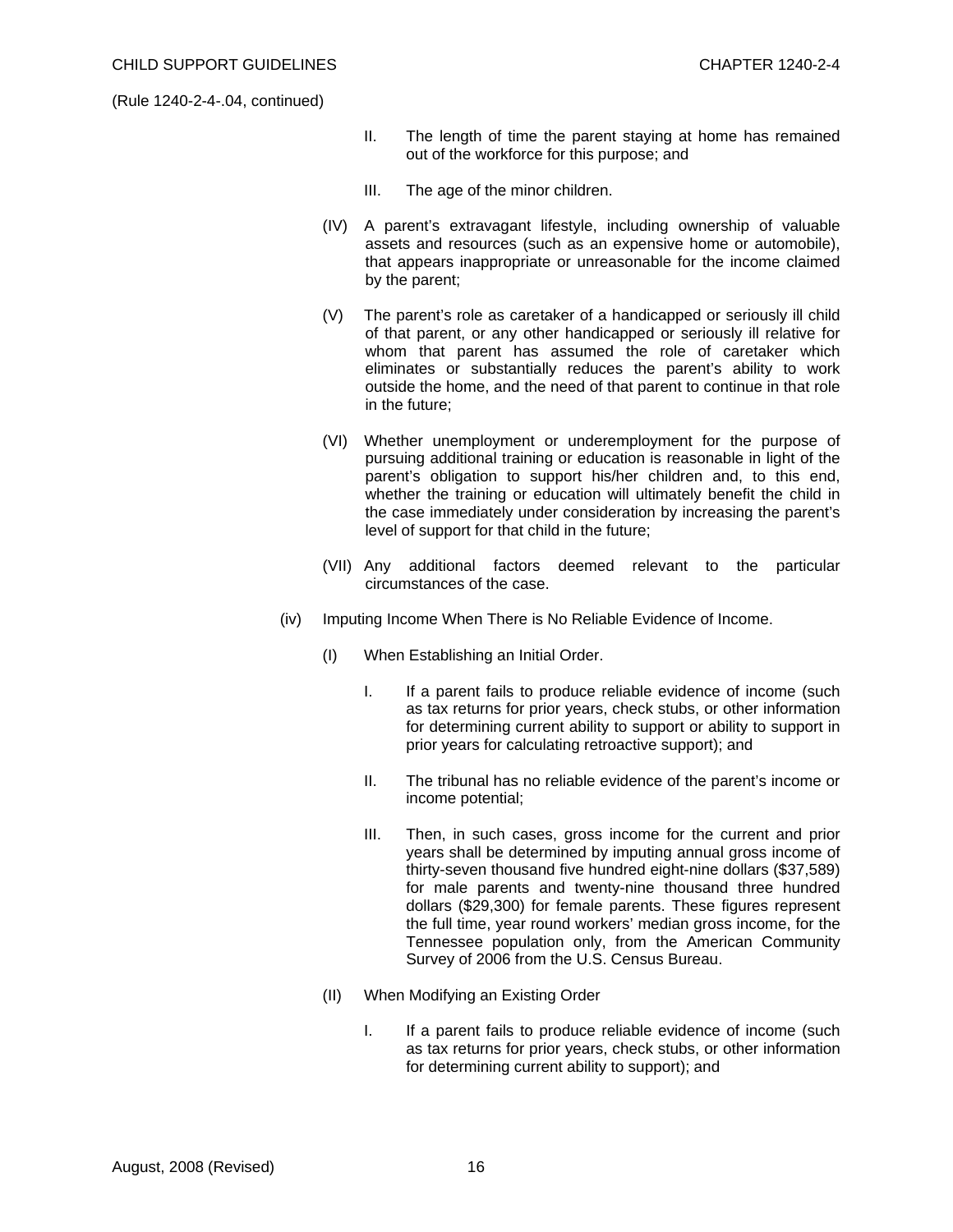- II. The tribunal has no reliable evidence of that parent's income or income potential;
- III. After increasing the gross income of the parent failing or refusing to produce evidence of income by an increment not to exceed ten percent (10%) per year for each year since the support order was entered or last modified, the tribunal shall calculate the basic child support obligation using the increased income amount as that parent's gross income.
- IV. If the order to be modified is not an income shares order, and the parent who fails or refuses to provide reliable evidence of income was not required to produce evidence of income under the prior order, the tribunal shall determine that parent's income under the directions of subpart (iv)(I) above.
- $(III)$  In either circumstance in subpart  $(iv)(I)$  or  $(II)$  above, upon motion to the tribunal served upon all interested parties pursuant to the Tennessee Rules of Civil Procedure, the parent may provide the reliable evidence necessary to determine the appropriate amount of support based upon this reliable evidence. Under this circumstance, the parent is not required to demonstrate the existence of a significant variance otherwise required for modification of an order under 1240-2-4-.05. In ruling on a proper motion, the tribunal may modify the amount of current support prospectively.
- (IV) Arrearages accrued or retroactive amounts due under an order based upon imputed income shall not be forgiven or modified under this section.
- 3. Self-Employment Income.
	- (i) Income from self-employment includes income from, but not limited to, business operations, work as an independent contractor or consultant, sales of goods or services, and rental properties, etc., less ordinary and reasonable expenses necessary to produce such income.
	- (ii) Ordinary and Reasonable Expenses of Self-Employment Necessary to Produce Income.
		- (I) Excessive promotional, excessive travel, excessive car expenses or excessive personal expenses, or depreciation on equipment, the cost of operation of home offices, etc., shall not be considered reasonable expenses.
		- (II) Amounts allowed by the Internal Revenue Service for accelerated depreciation or investment tax credits shall not be considered reasonable expenses.
- 4. Fringe Benefits.
	- (i) Fringe benefits for inclusion as income or "in-kind" remuneration received by a parent in the course of employment, or operation of a trade or business, shall be counted as income if they reduce personal living expenses.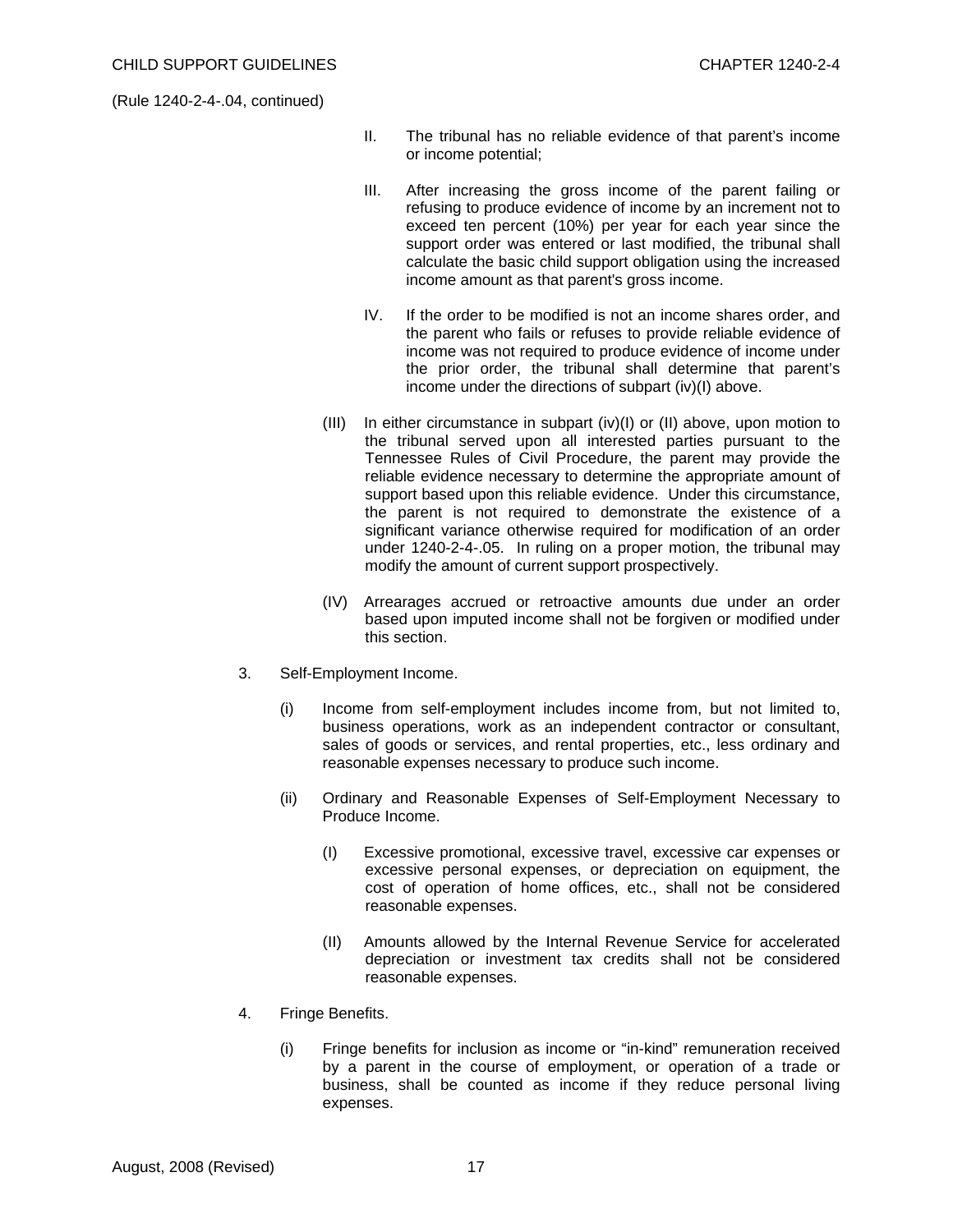- (ii) Such fringe benefits might include, but are not limited to, company car, housing, or room and board.
- (iii) Basic Allowance for Housing (BAH), Basic Allowance for Subsistence (BAS), and Variable Housing Allowances (VHA) for service members are considered income for the purposes of determining child support.
- (iv) Fringe benefits do not include employee benefits that are typically added to the salary, wage, or other compensation that a parent may receive as a standard added benefit (e.g., employer-paid portions of health insurance premiums or employer contributions to a retirement or pension plan).
- 5. Federal Benefits.
	- (i) Federal benefits, including veteran's benefits and Social Security Title II benefits, received by a child shall be included as income to the parent on whose account the child's benefit is drawn and applied against the support obligation ordered to be paid by that parent. The child's benefit is only considered when it springs from the parent's account. For example, if a child is drawing benefits from the Mother's Social Security account, the amount of the child's benefit is added to the Mother's income, and the amount of the child's benefit is subtracted from the Mother's child support obligation. If the child's benefit is drawn from the child's own disability, the child's benefit is not added to either parent's income and not deducted from either parent's obligation.
	- (ii) Child Support Greater Than the Benefit.

 If after calculating the parent's gross income as defined in 1240-2-4-.04(3), including the countable federal benefits in subpart 5(i) above, and after calculating the amount of the child support obligation using the Child Support Worksheet, the amount of the child support award due from the parent on whose account the child is receiving benefits is greater than the benefit paid on behalf of the child on that parent's account, then that parent shall be required to pay the amount exceeding the benefit as part of the child support award in the case.

- (iii) Child Support Equal to or Less Than the Benefit.
	- (I) If after calculating the parent's gross income as defined in 1240-2-4- .04(3), including the countable benefit paid for the child, referred to in part 5(i) above, and after calculating the amount of the child support obligation using the Child Support Worksheet, the amount of the child support award due from the parent on whose account the child is receiving benefits is less than or equal to the benefit paid to the caretaker on behalf of the child on that parent's account, the child support obligation of that parent is met and no additional child support amount must be paid by that parent.
	- (II) Any benefit amounts as determined by the Veteran's Administration or the Social Security Administration and sent to the caretaker by either agency for the child's benefit which are greater than the support ordered by the tribunal shall be retained by the caretaker for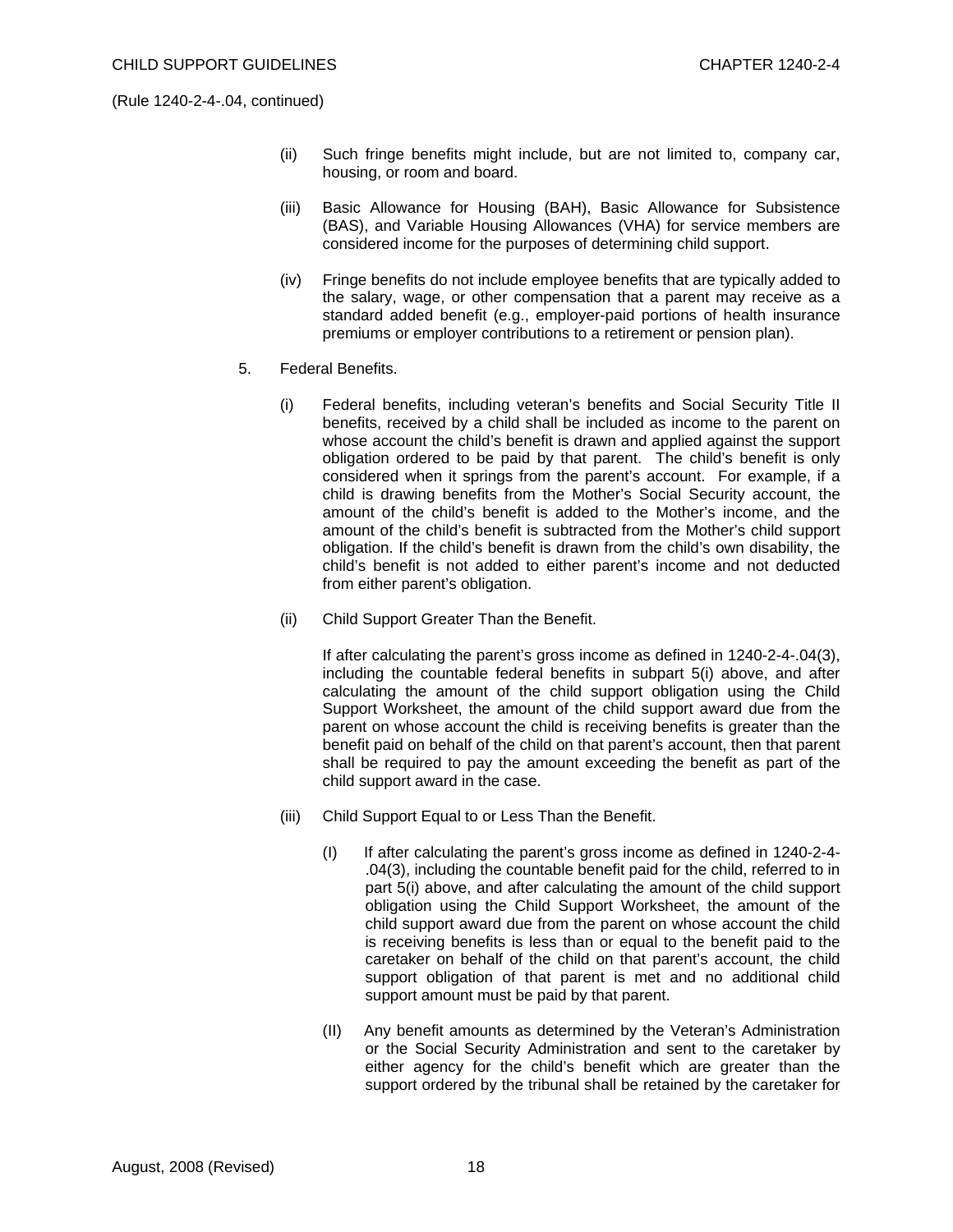the child's benefit and shall not be used as a reason for decreasing the child support order or reducing arrearages.

- (iv) The tribunal shall make a written finding in the support order regarding the use of the federal benefit in the calculation of the child support obligation.
- (b) Variable income such as commissions, bonuses, overtime pay, dividends, etc. shall be averaged over a reasonable period of time consistent with the circumstances of the case and added to a parent's fixed salary or wages to determine gross income.
- (c) Excluded from gross income are the following:
	- 1. Child support payments received by either parent for the benefit of children of another relationship; or
	- 2. Benefits received from means-tested public assistance programs such as, but not limited to:
		- (i) Families First, Temporary Assistance for Needy Families (TANF), or similar programs in other states or territories under Title IV-A of the Social Security Act;
		- (ii) Food Stamps or the value of food assistance provided by way of electronic benefits transfer procedures by the Food Stamp agency;
		- (iii) Supplemental Security Income (SSI) received under Title XVI of the Social Security Act;
		- (iv) Benefits received under Section 402(d) of the Social Security Act for disabled adult children of deceased disabled workers; and
		- (v) Low Income Heating and Energy Assistance Program (LIHEAP) payments.
	- 3. The child's income from any source, including, but not limited to, trust income and Social Security benefits drawn on the child's disability.
	- 4. Adoption Assistance subsidy under Tennessee's Interstate Compact on Adoption Assistance, found at Tennessee Code Annotated § 36-1-201 *et seq*. or another state's adoption assistance subsidy which is based on the Adoption Assistance and Child Welfare Act (42 USC 670 et seq.).
- (4) Adjustments to Gross Income for Self-Employed Parents.
	- (a) The Child Support Schedule includes deductions from a parent's gross income for the employee's share of the contributions for the first six and two-tenths percent (6.2%) in Federal Insurance Contributions Act (FICA) and one and forty-five hundredths (1.45%) in Medicare taxes. The full tax rate, fifteen and three-tenths percent (15.3%), is a total of twelve and four-tenths percent (12.4%) for social security (old-age, survivors, and disability insurance) and two and nine-tenths percent (2.9%) for Medicare (hospital insurance). All net earnings of at least four hundred dollars (\$400) are subject to the Medicare part. Employers pay one-half of an employee's FICA and Medicare taxes.
	- (b) For a self-employed parent who is paying self-employment tax, an amount for FICA six and two-tenths percent (6.2%) Social Security plus one and forty-five hundredths percent (1.45%) Medicare as of 1991, or any amount subsequently set by federal law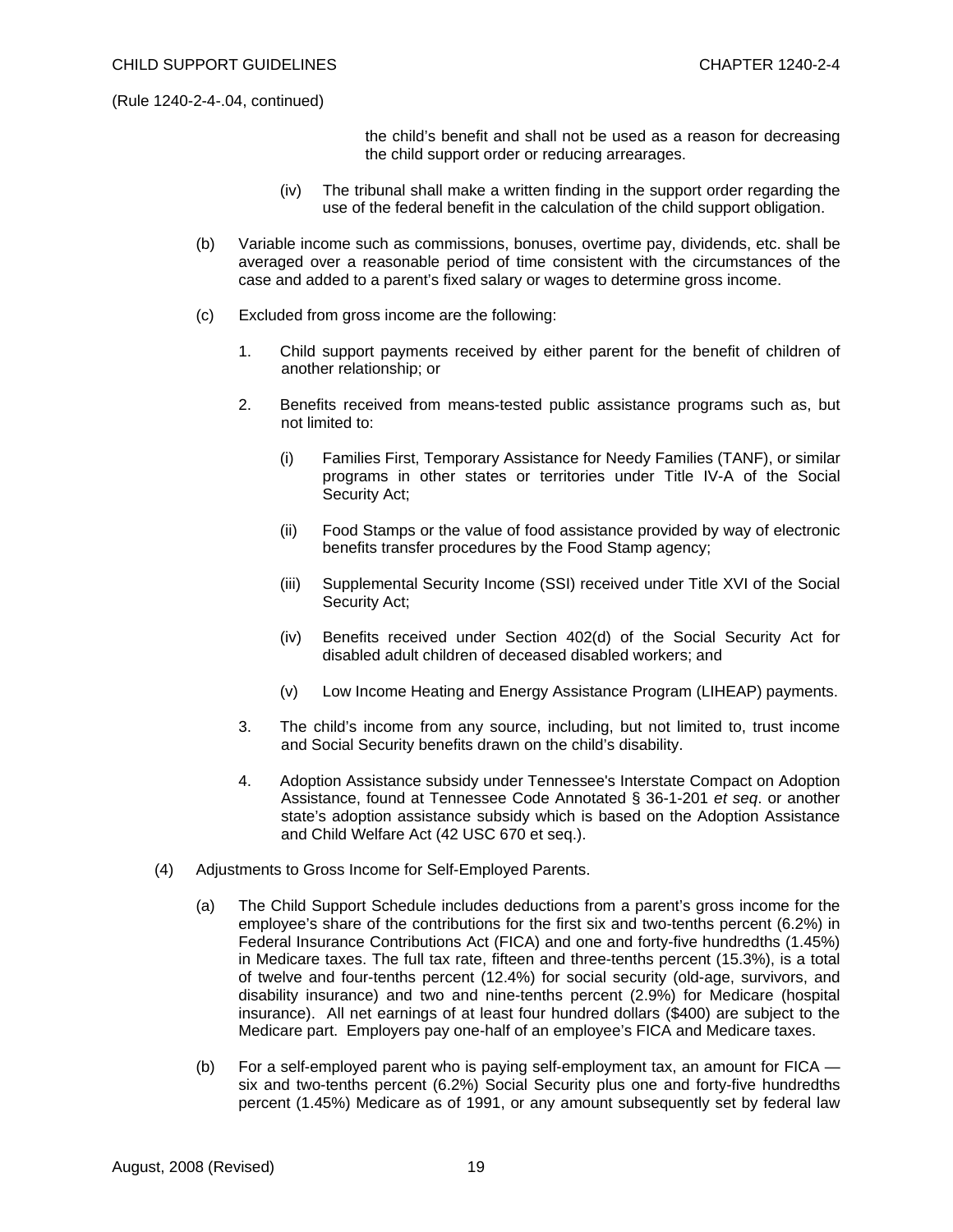as FICA tax — shall be deducted from that parent's gross income earned from selfemployment, up to the amounts allowed under federal law, and actually paid by the parent.

- (c) Social Security tax withholding (FICA) for high-income persons may vary during the year. Six and two-tenths percent (6.2%) is withheld on the first one hundred two thousand dollars (\$102,000) of gross earnings (for wage earners in 2008). A maximum of six thousand three hundred twenty-four dollars (\$6324) of FICA tax will be withheld in a year.
- (d) Self-employed persons are required by law to pay the full FICA tax of twelve and four tenths percent (12.4%) up to the gross earnings limit of one hundred two thousand dollars (\$102,000) and the full Medicare tax rate of two and nine tenths percent (2.9%) on all earned income. One half of each amount is already accounted for in the BCSO amounts on the Schedule.
- (e) Any self-employment tax paid up to one-half of the maximum amounts due in a year shall be deducted from gross income as part of the calculation of a parent's Adjusted Gross Income, as indicated in Part II of the CS Worksheet.
- (f) When calculating credits for other qualified children under paragraph (5) below, any self-employment tax paid shall also be deducted on the Credit Worksheet from a parent's gross income for the purposes of calculating a theoretical child support order.
- (g) The percentages and dollar amounts established or referenced in this paragraph (4) with respect to the payment of self-employment taxes shall be adjusted by the Department or by the tribunal, as necessary, as relevant changes occur in the federal tax laws.
- (5) Adjustments to Gross Income for Qualified Other Children.
	- (a) In addition to the adjustments to gross income for self-employment tax provided in 1240-2-4-.04(4) above, credits for either parent's other children, who are qualified under this subparagraph, shall be considered by the tribunal for the purpose of reducing the parent's gross income. Adjustments are available for a child:
		- 1. For whom the parent is legally responsible; and
		- 2. The parent is actually supporting; and
		- 3. Who is not before the tribunal to set, modify, or enforce support in the case immediately under consideration.
	- (b) Children for whom support is being determined in the case under consideration, stepchildren, and other minors in the home that the parent has no legal obligation to support shall not be considered in the calculation of this credit.
	- (c) To consider a parent's qualified other children for credit, a parent must present documentary evidence of the parent-child relationship to the tribunal. By way of example, and not by limitation, documentary evidence could include a birth certificate showing the child's name and the parent's name, or a court order establishing the parent-child relationship.
	- (d) Use of Credits.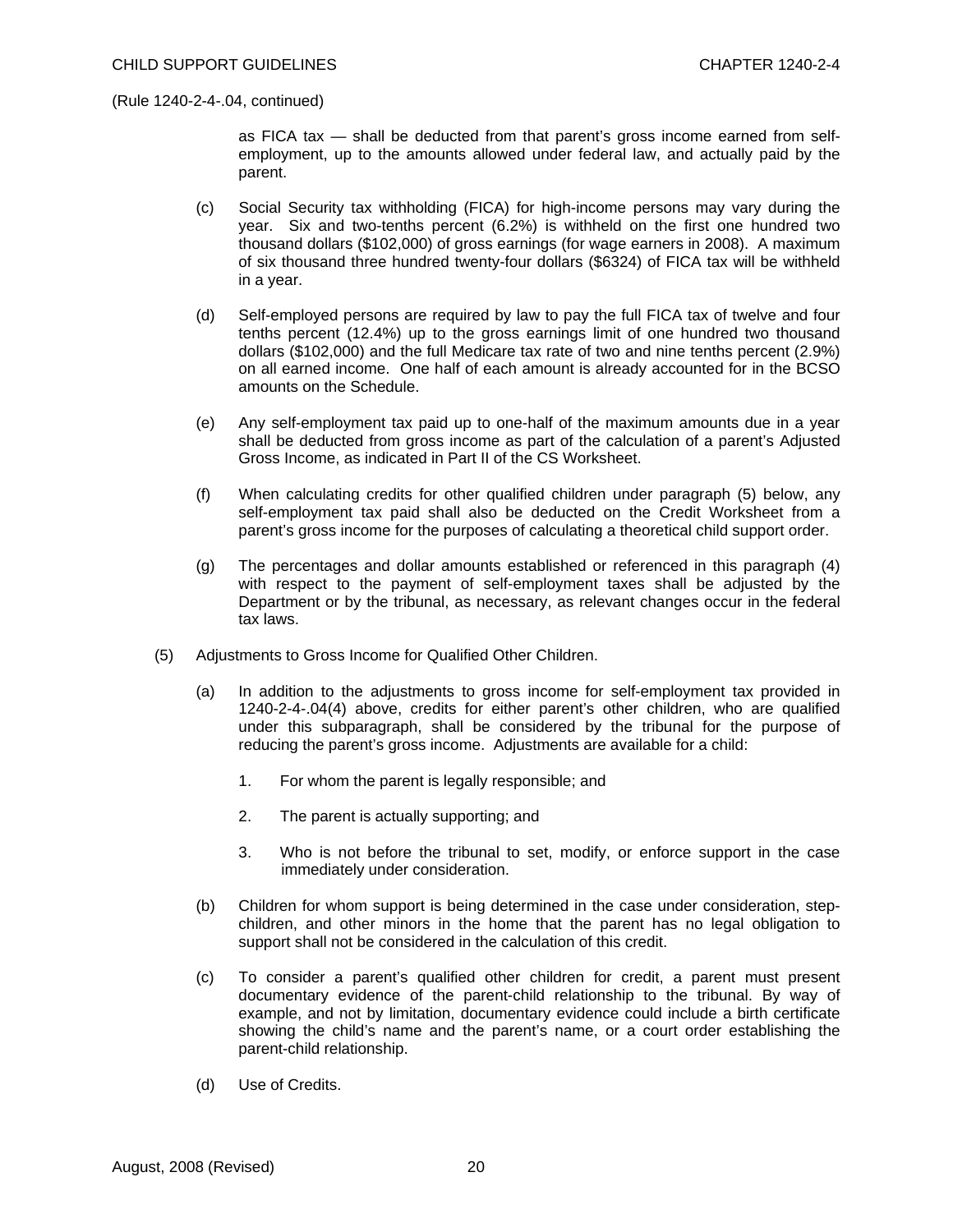- 1. Credits against income are available for all of the parent's other children who meet the qualifications in subparagraph (a) above including, but not limited to: a child being supported in the parent's home; a child being supported by the parent under a child support order in another case; and/or a child who does not live in the parent's home and is receiving support from the parent, but not pursuant to a court order.
- 2. Credits against income for other qualified children are calculated and recorded on the Credit Worksheet and then entered on the Child Support Worksheet for the purpose of reducing the parent's gross income on the Child Support Worksheet. However, the credit amounts are not subtracted from the parent's gross income on the Credit Worksheet when calculating a theoretical child support under this paragraph (5).
- (e) Calculation of Credit for Qualified Other Children.
	- 1. "In-Home" Children.
		- (i) To receive a credit against gross income for qualified other children whose primary residence is with the parent seeking credit, but who are not part of the child support order being determined, the parent must establish a legal duty of support and that the child resides with the parent fifty percent (50%) or more of the time.
			- (I) By way of example, and not by limitation, documents that may be used to establish that the parent and child share the same residence include the child's school or medical records showing the child's address and the parent's utility bills mailed to the same address, court orders reflecting the parent is the primary residential parent or that the parent shares the parenting time of the child 50% of the time.
			- (II) Children may be deemed to be living in the parent's household though living away from the parent to attend private school [Kindergarten through grade 12].
		- (ii) The available credit against gross income for either parent's qualified "inhome" children is seventy-five percent (75%) of a theoretical support order calculated according to these Guidelines, using the Credit Worksheet, the parent's gross income less any self-employment taxes paid, the total number of qualified other children living in the parent's home, and the Schedule.
	- 2. "Not-In-Home" Children.
		- (i) To receive a credit against gross income for child support provided for qualified other children whose primary residence is not in the home of the parent seeking credit, that is, the child resides with this parent less than fifty percent (50%) of the time, the parent must establish the legal duty of support and provide documented proof of support paid for the other child consistently over a reasonable and extended period of time prior to the initiation of the proceeding that is immediately under consideration by the tribunal, but in any event, such time period shall not be less than twelve (12) months.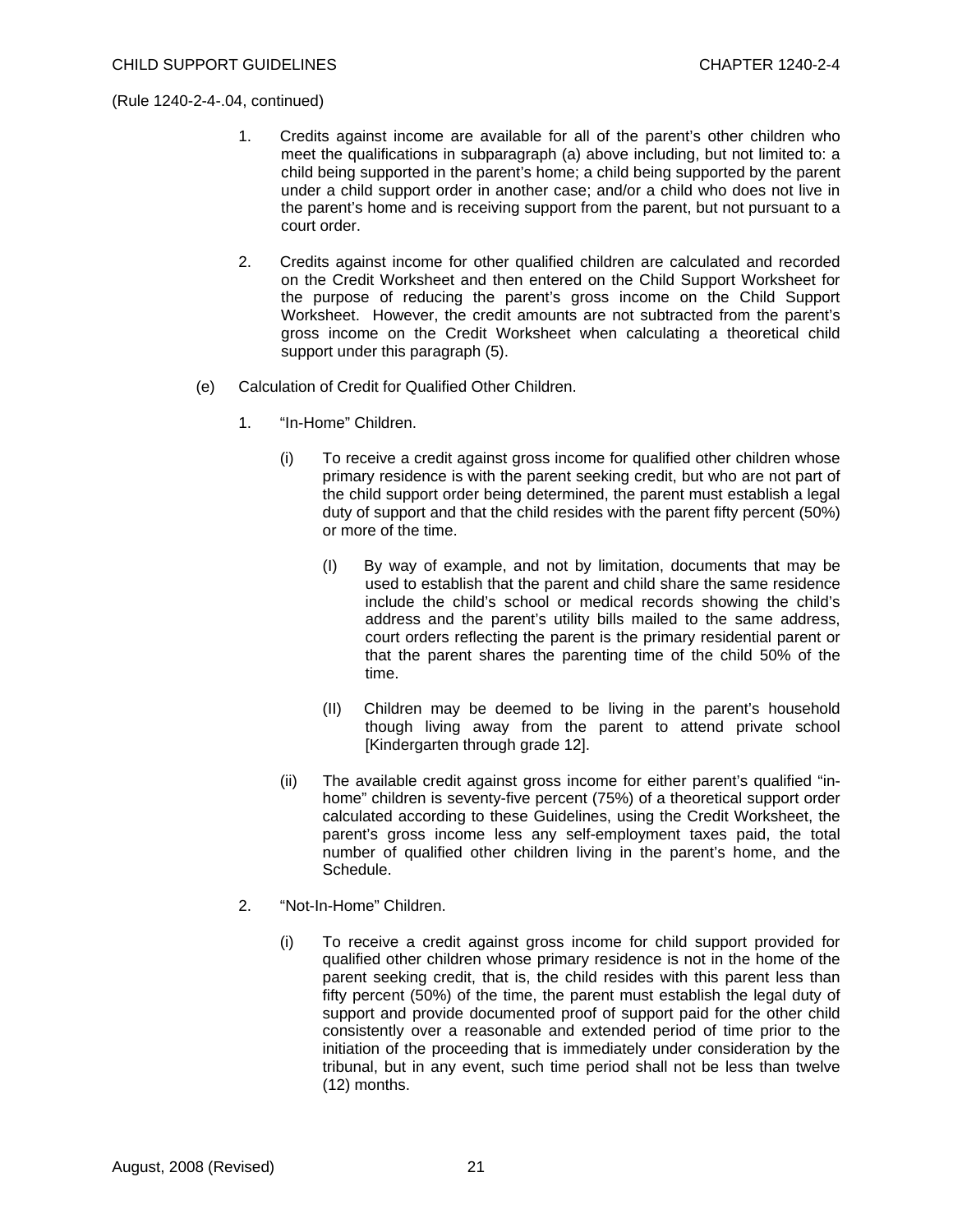- (ii) "Documented Proof of Support" includes:
	- (I) Physical evidence of monetary payments to the child's caretaker, such as canceled checks or money orders.
	- (II) Evidence of payment of child support under another child support order, such as a payment history from a tribunal clerk or child support office or from the Department's internet child support payment history.
	- (III) Evidence of "in kind" remuneration such as food, clothing, diapers or formula which has been reduced to a monetary amount approved by the court in the qualified other child's case or affirmed by the receiving parent in the other case.
- (iii) The available credit against gross income for either parent's qualified "notin-home" children is the actual documented monetary support of the qualified other children, averaged to a monthly amount of support paid over the most recent twelve (12) month period up to a maximum of seventy-five percent (75%) of a theoretical support order calculated according to these Guidelines, using the Credit Worksheet, the parent's gross income less any self-employment taxes paid, the total number of qualified other children living less than fifty percent (50%) of the time in the parent's home, and the Schedule.
- 3. The credits allowed pursuant to this subparagraph shall be calculated according to the instructions in this chapter alone, using the Credit Worksheet.
- 4. The amount of a theoretical order allowed as a credit against gross income under part 1 or 2 above is subject to the limitation of 1240-2-4-.07(2)(g).
- 5. An order may be modified to reflect a change in the number of children for whom a parent is legally responsible only upon compliance with the significant variance requirement of 1240-2-4-.05.
- (6) The Schedule of Basic Child Support Obligations.
	- (a) Rule 1240-2-4-.09 contains the Schedule of Basic Child Support Obligations (BCSO). The Schedule of Basic Child Support Obligations (the "Child Support Schedule" or "CS Schedule") shall be used to determine the combined obligation of both parents for the support of their children based upon their monthly combined Adjusted Gross Income and the number of children who are the subject of the child support determination. The CS Schedule, in chart form, displays the amount of the BCSO prior to adjustments for parenting time and additional expenses and is presumed correct for the combined income of the parents and the number of children for whom support is being determined.
	- (b) Rounding Rule for Determination of BCSO.

 When the combined Adjusted Gross Income falls between amounts shown in the Schedule, round up to the next amount of combined Adjusted Gross Income. The rounded-up number shall be used to determine the BCSO from the CS Schedule for the number of children for whom support is being determined.

(7) Adjustment for Parenting Time.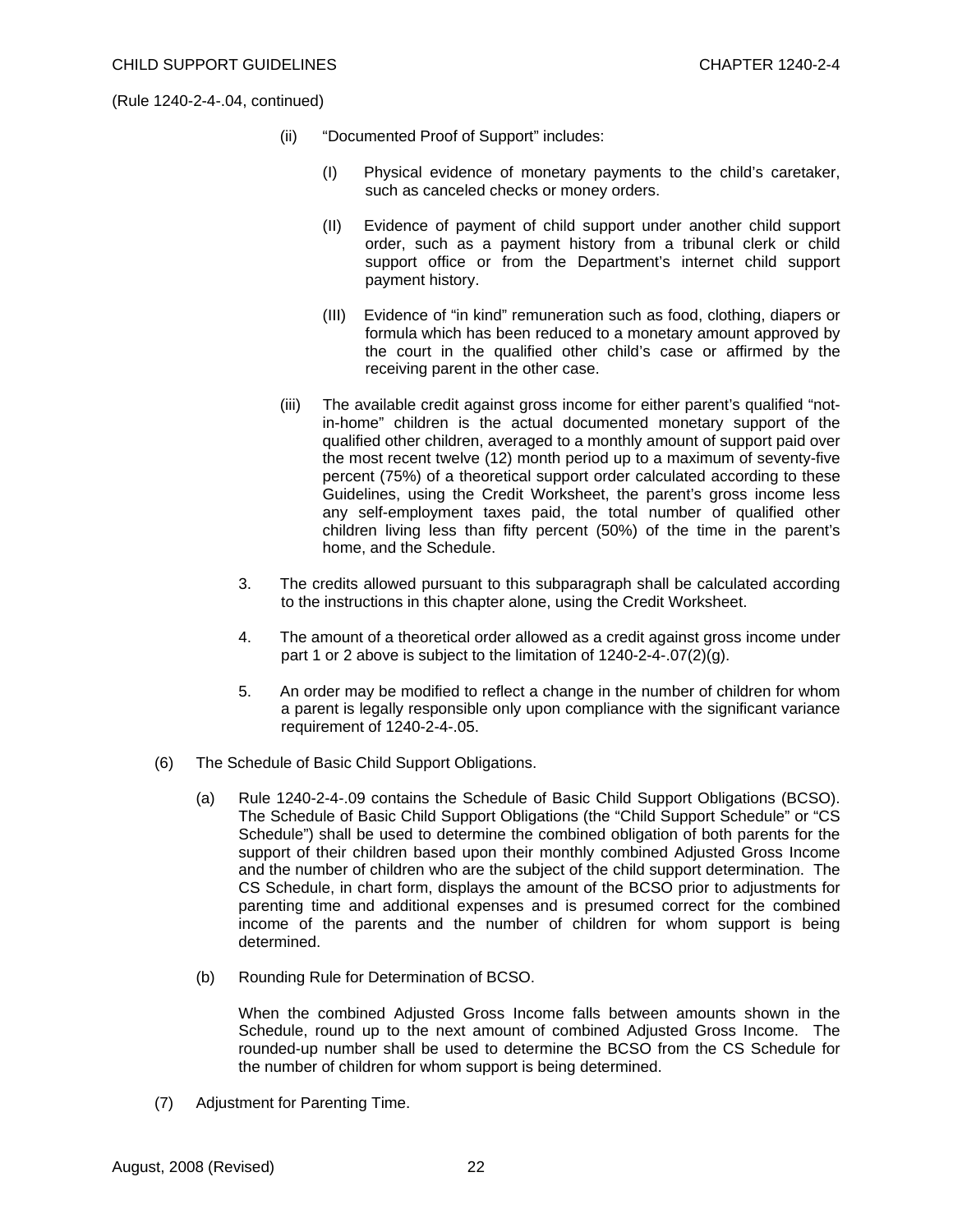- (a) These Guidelines presume that, in Tennessee, when parents live separately, the children will typically reside primarily with one parent, the PRP, and stay with the other parent, the ARP, a minimum of every other weekend from Friday to Sunday, two (2) weeks in the summer, and two (2) weeks during holidays throughout the year, for a total of eighty (80) days per year. The Guidelines also recognize that some families may have different parenting situations and, thus, allow for an adjustment in the child support obligation, as appropriate, in compliance with the criteria specified below.
- (b) Parenting Time.
	- 1. The adjustment is based upon the ARP's number of days of parenting time with the children in the case under consideration.
	- 2. Fifty-Fifty / Equal-Parenting Situations.

 In this situation, there is no PRP and/or ARP designation based upon parenting time. Accordingly, the PRP / ARP designation will be made as follows, solely for the purpose of calculating the parenting time adjustment:

(i) Fifty-Fifty / Equal-Parenting.

 The Father is deemed the ARP when calculating the parenting time adjustment solely for an equal parenting situation.

(ii) Fifty-Fifty / Equal-Parenting Combined with Split Parenting.

 The Father is deemed the ARP when calculating the parenting time adjustment for an equal parenting situation in conjunction with a split parenting situation.

(iii) Fifty-Fifty / Equal-Parenting Combined with Standard Parenting.

 The ARP in the standard parenting situation will also be the ARP in the equal parenting situation when calculating the parenting time adjustment for an equal parenting situation in conjunction with a standard parenting situation.

- 3. No more than one (1) day of credit for parenting time can be taken in any twentyfour (24) hour period, i.e., only one parent can take credit for parenting time in one twenty-four (24) hour period. Except in extraordinary circumstances, as determined by the tribunal, partial days of parenting time that are not consistent with this definition shall not be considered a "day" under these Guidelines. An example of extraordinary circumstances would include a parenting situation where the ARP is scheduled to pick up the child after school three (3) or more days a week and keep the child until eight (8) o'clock p.m. This three (3) day period of routinely incurred parenting time of shorter duration may be cumulated as a single day for parenting time purposes.
- 4. Average Parenting Time.

 If there are multiple children for whom support is being calculated, and the ARP is spending a different amount of time with each child, then an annual average of parenting time with all of the children shall be calculated. For example, if the ARP has sixty-seven (67) days of parenting time per year with Child A, eighty-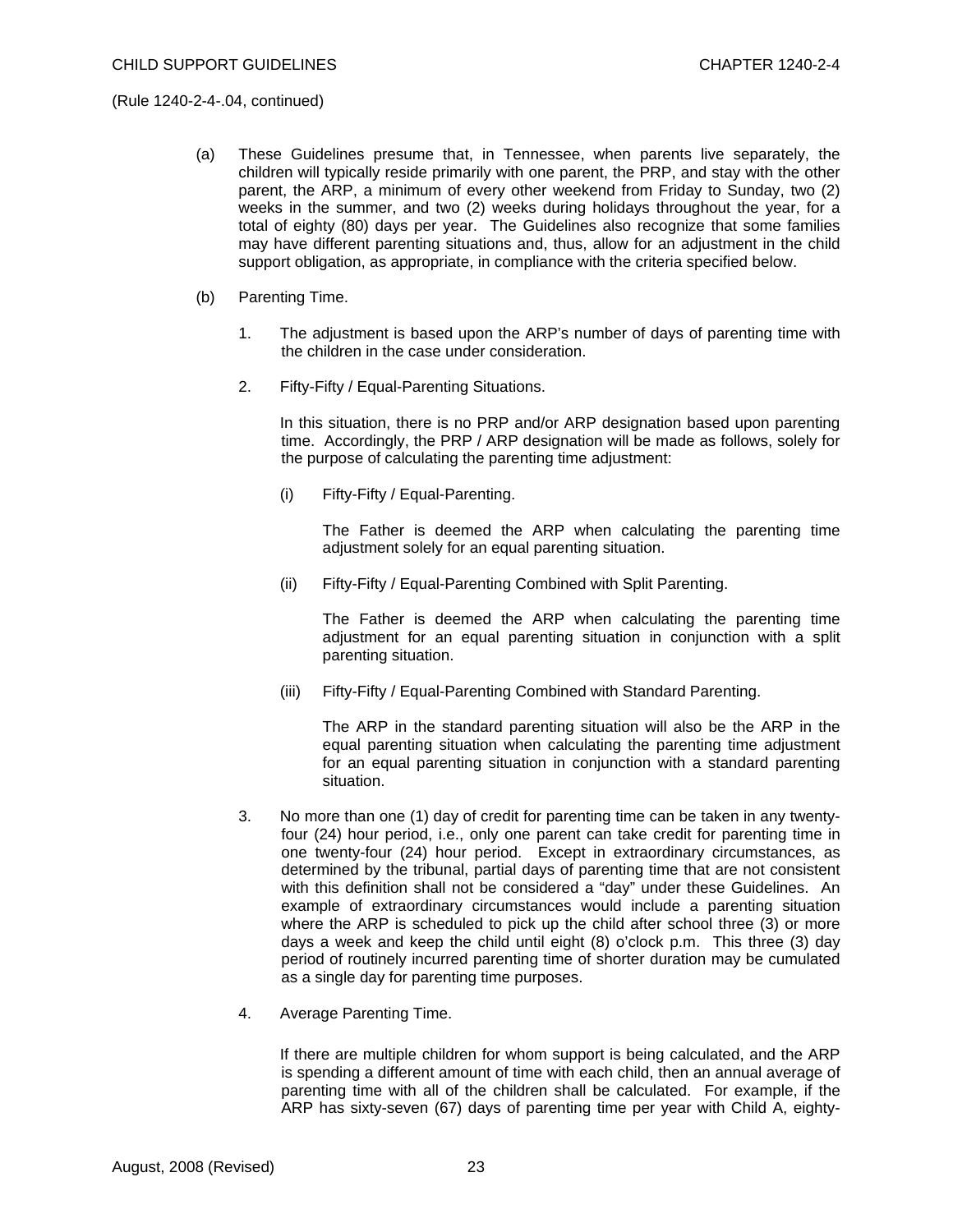four (84) days of parenting time per year with Child B, and one hundred thirty-two (132) days of parenting time per year with Child C, then the parenting time adjustment would be calculated based upon ninety-four (94) days of parenting time  $[67 + 84 + 132 = 283 / 3 = 94]$ . For this purpose, standard rounding rules apply.

- (c) In cases of split parenting, both parents are eligible for a parenting time adjustment for the child(ren) for whom the parent is the ARP.
- (d) In a non-parent caretaker situation, neither parent is eligible for a parenting time adjustment.
- (e) Parenting Time Adjustments are not mandatory, but presumptive. The presumption may be rebutted in a case where the circumstances indicate the adjustment is not in the best interest of the child.
- (f) Due to the method for calculation of the adjustment, it is anticipated, in a case where the PRP has greater income than the ARP and the ARP has a high level of parenting time with the child, that support may be due from the PRP to the ARP to assist with the expenses of the children during the times spent with the ARP. In this circumstance, a support payment from the PRP to the ARP is allowed
- (g) The automated child support worksheet provided by the Department will automatically calculate all parenting time adjustments when the user enters the requested information. No manual calculation is required, however, instructions for manual calculation are provided in these rules. See: Rule 1240-2-4-.08(2)(c )5.
- (h) Reduction in Child Support Obligation for Additional Parenting Time.
	- 1. If the ARP spends ninety-two (92) or more days per calendar year with a child, or an average of ninety-two (92) days with all applicable children, an assumption is made that the ARP is making greater expenditures on the child during his/her parenting time for transferred costs such as food and/or is making greater expenditures for child-rearing expenses for items that are duplicated between the two (2) households (e.g., housing or clothing). A reduction to the ARP's child support obligation may be made to account for these transferred and duplicated expenses, as set forth in this chapter. The amount of the additional expenses is determined by using a mathematical formula that changes according to the number of days the ARP spends with the child and the amount of the BCSO. The mathematical formula is called a "variable multiplier."
	- 2. Upon reaching the threshold of ninety-two (92) days, the variable multiplier shall be applied to the BCSO, which will increase the amount of the BCSO in relation to the ARP's parenting time, in order to account for the child-rearing expenses incurred by the ARP during parenting time. These additional expenses are divided between the parents according to each parent's PI. The PRP's share of these additional expenses represents an amount owed by the PRP to the ARP and is applied as a credit against the ARP's obligation to the PRP.
	- 3. The presumption that more parenting time by the ARP results in greater expenditures which should result in a reduction to the ARP's support obligation may be rebutted by evidence.
	- 4. Calculation of the Parenting Time Credit.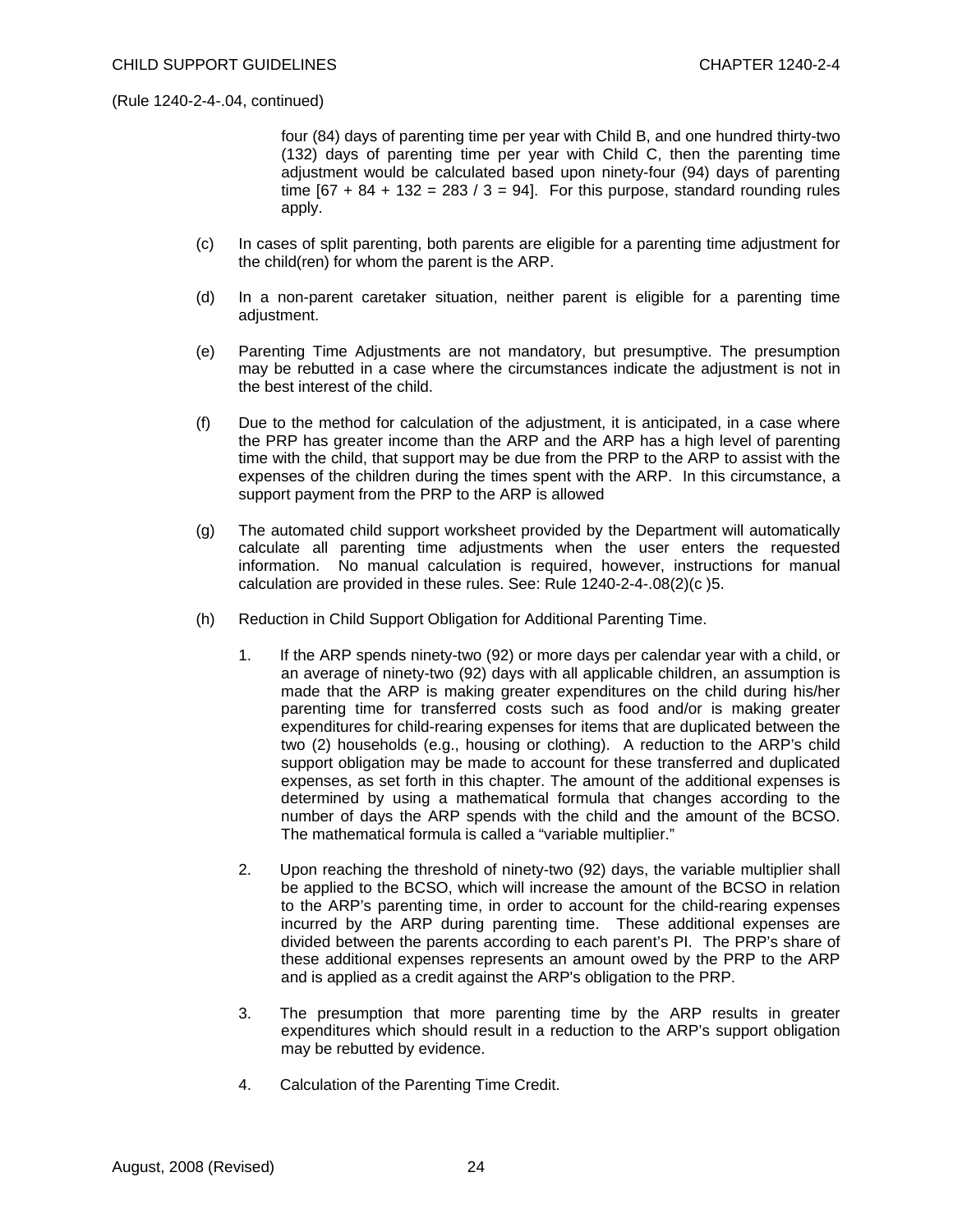- (i) First, the variable multiplier is determined by multiplying a standard per diem of .0109589 [2 / 182.5] by the ARP's parenting time determined pursuant to paragraph (7)(b) above. For example, the 94 days of parenting time calculated in the example from paragraph (7)(b)4(i) is multiplied by .0109589, resulting in a variable multiplier of 1.0301366 [94 x .0109589].
- (ii) Second, the variable multiplier calculated in subpart (i) above is applied to the amount of the parties' total BCSO, which results in an adjusted BCSO. For example, application of the variable multiplier determined above for ninety-four (94) days of parenting time to a BCSO of one thousand dollars (\$1000) would result in an adjusted BCSO of one thousand thirty dollars and fourteen cents (\$1030.14) [\$1000 x 1.0301366].
- (iii) Third, the amount of the BCSO is subtracted from the adjusted BCSO. The difference is the child-rearing expenses associated with the ARP's additional parenting time. In the example above, the additional childrearing expenses associated with the ninety-four (94) days of parenting time would be thirty dollars and fourteen cents (\$30.14) [\$1030.14 - \$1000].
- (iv) The additional child-rearing expenses determined in subpart (iii) above are pro-rated between the parents according to each parent's percentage of income (PI). The PRP's share of these additional expenses is applied as an adjustment against the ARP's pro-rata share of the original BCSO. For instance, if the PRP's PI is forty percent (40%), the PRP's share of the additional expenses in the example above would be twelve dollars and six cents (\$12.06) [\$30.14 x 40%]. The twelve dollars and six cents (\$12.06) is applied as a credit against the ARP's share of the BCSO, resulting in a child support obligation for the ARP of five hundred eighty-seven dollars and ninety-four cents (\$587.94) [\$1000 x 60% = \$600 - \$12.06].
- (i) Increase in Child Support Obligation for Less Parenting Time.
	- 1. If the ARP spends sixty-eight (68) or fewer days per calendar year with the child(ren) in the case, or an average of sixty-eight (68) days with all applicable children, the ARP's child support obligation may be increased for the lack of parenting time. The first step in calculating the increase is to determine the number of days fewer than sixty-nine (69) the ARP spends with the child and then divide this number of days by three hundred sixty-five (365). For example, if the ARP has sixty-eight (68) days of parenting time, the percentage of days is  $0.002739726$  [69 – 68 = 1; 1/365].
	- 2. The second step is to multiply the percentage of days by the ARP's share of the BCSO. For example, if the ARP's share of the BCSO is one thousand two hundred dollars (\$1,200), and the parenting time is sixty-eight (68) days, the increased share of support is three dollars and twenty-nine cents (\$3.29)  $[0.002739726 \times $1,200 = $3.29]$ .
	- 3. The increased share of support is added to the ARP's share of the BCSO resulting in the adjusted BCSO. Continuing the example from above, the ARP's increased BCSO is one thousand two hundred three dollars and twenty-nine cents (\$1,203.29). [\$1,200 + \$3.29]
	- 4. The presumption that less parenting time by the ARP should result in an increase to the ARP's support obligation may be rebutted by evidence.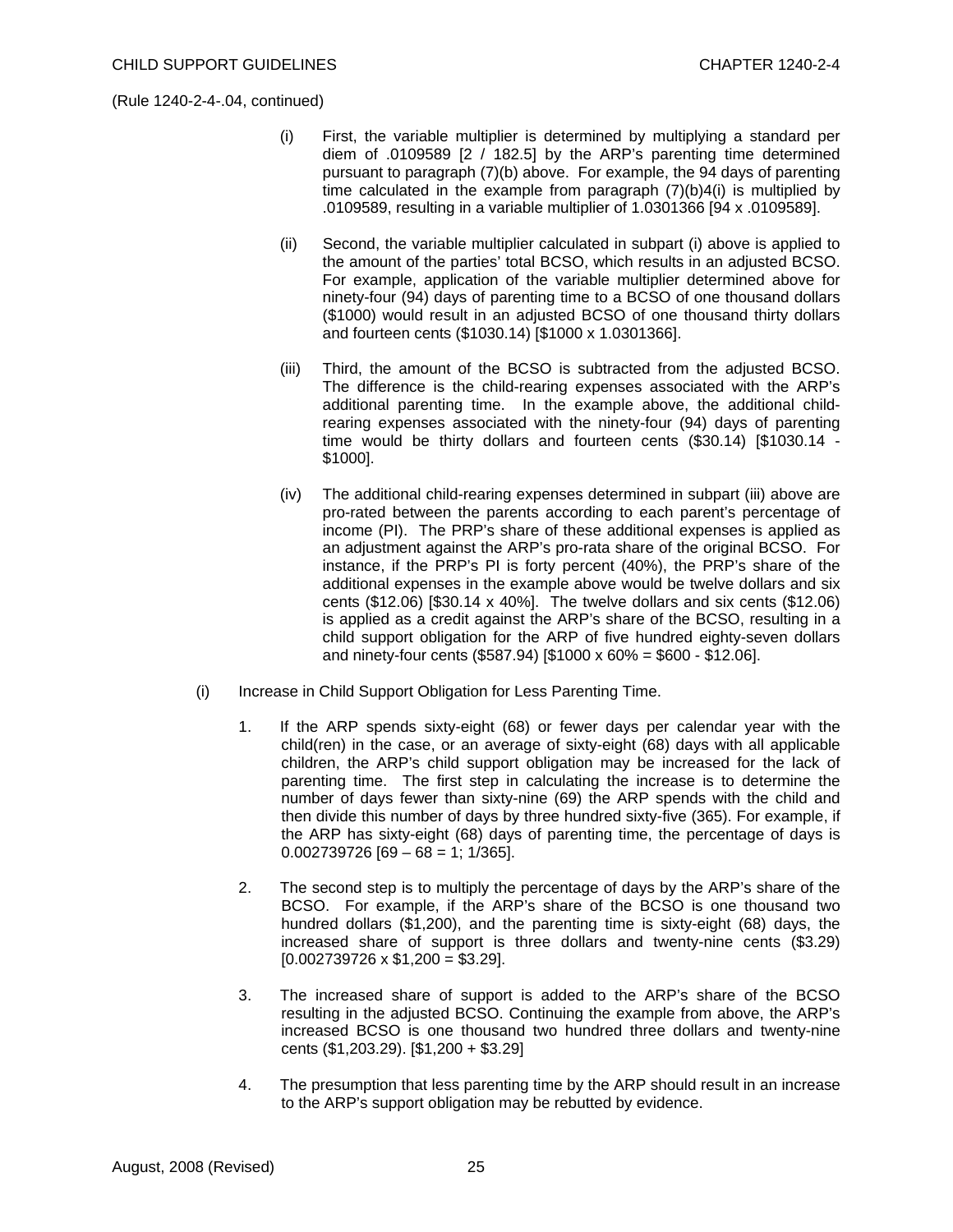- (i) In an action to modify an existing child support order to reflect a change in parenting time, the parent seeking the credit must prove a significant variance pursuant to 1240-2-4-.05 when comparing the current order to the proposed order with application of the parenting time adjustment.
- (8) Adjustments for Additional Expenses.
	- (a) The CS Schedule does not include the cost of the child's health insurance premium, uninsured medical expenses, or work-related childcare costs.
		- 1. The additional expenses for the child's health/dental insurance premium, recurring uninsured medical expenses, and work-related childcare shall be included in the calculations to determine child support.
		- 2. The amount of the cost for the child's health insurance premium, recurring uninsured medical expenses, and work-related childcare shall be determined as indicated below in subparagraphs (b), (c), and (d) and added to the BCSO as "Additional Expenses" or "add-ons."
		- 3. The total amount of the cost for the child's health insurance premium, recurring uninsured medical expenses, and work-related childcare shall be divided between the parents pro rata based upon the PI of each parent to determine the total Presumptive Child Support Order and shall be included in the written order of the tribunal together with the amount of the BCSO.
		- 4. If the health insurance premium and/or the work-related child care is/are being paid by the ARP, the payment shall be reflected in the child support order to identify the amount and nature of the obligation, but shall not be included in the ARP's income assignment. The order shall require that these expenses continue to be paid by the ARP in the same manner as they were being paid prior to the instant action.
		- 5. Amounts paid by a non-parent caretaker for either child care or health care expenses shall be included in the calculation for payment by the parents.
		- 6. Amounts paid by a step-parent shall not be considered in the calculation.
	- (b) Health Insurance Premiums.
		- 1. If health and/or dental insurance that provides for the health care needs of the child can be obtained by a parent at reasonable cost, then an amount to cover the cost of the premium shall be added to the BCSO as indicated above in subparagraph (a).
		- 2. In determining the amount to be added to the order for this cost, only the amount of the insurance cost attributable to the children who are the subject of the support order shall be included.
		- 3. If coverage is applicable to other persons and the amount of the health insurance premium attributable to the child who is the subject of the current action for support is not available to be verified, the total cost to the parent paying the premium shall be pro rated by the number of persons covered so that only the cost attributable to the children who are the subject of the order under consideration is included. Enter the monthly cost on the Child Support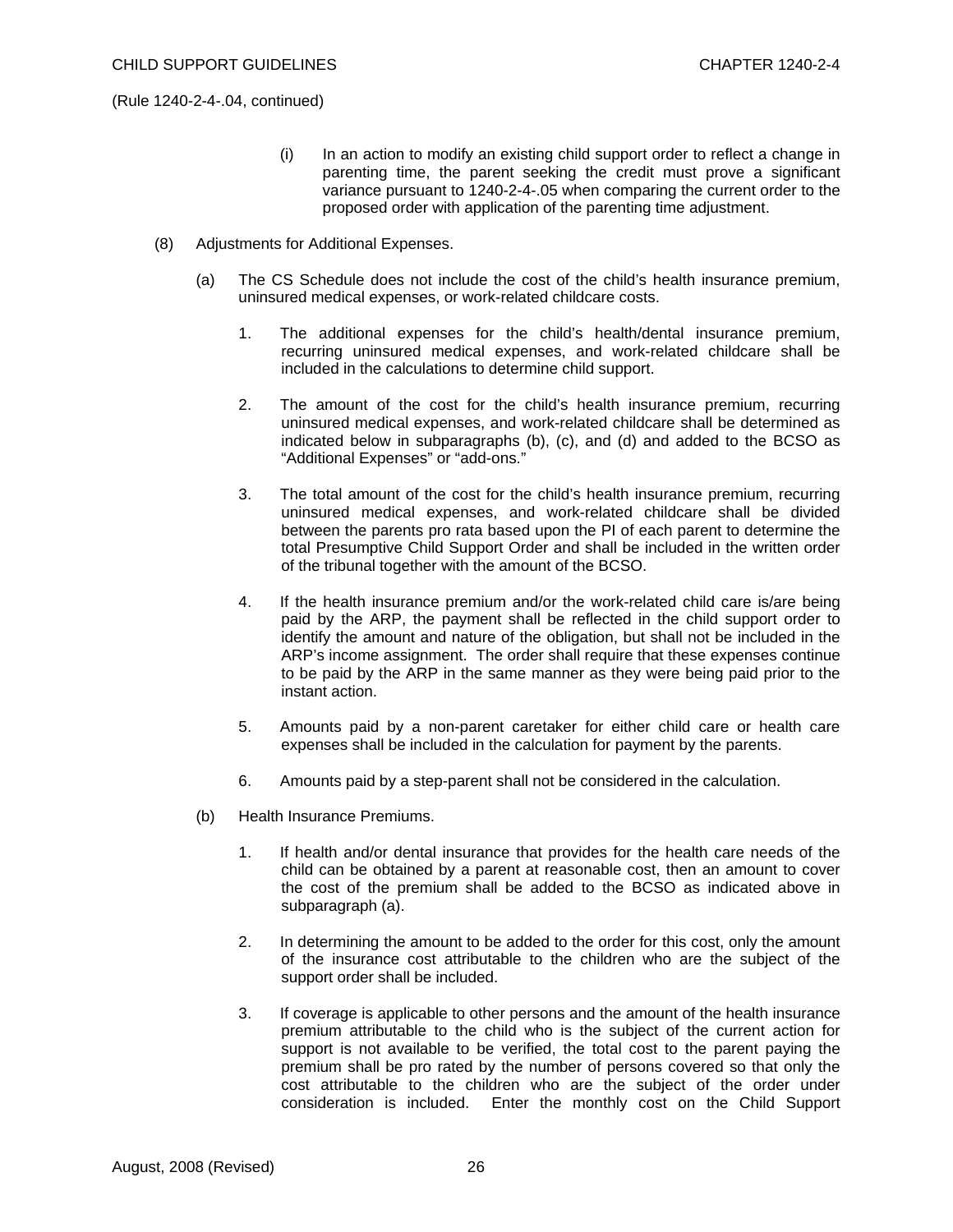Worksheet in the column of the parent paying the premium. If health insurance coverage is provided for the children at issue at no additional cost to the parent, no amount for this expense should be included on the Worksheet.

- 4. Eligibility for or enrollment of the child in TennCare or Medicaid shall not satisfy the requirement that the child support order provide for the child's health care needs.
- (c) Work-Related Childcare Expenses.
	- 1. Childcare expenses necessary for either parent's employment, education, or vocational training that are determined by the tribunal to be appropriate, and that are appropriate to the parents' financial abilities and to the lifestyle of the child if the parents and child were living together, shall be averaged for a monthly amount and entered on the Worksheet in the column of the parent initially paying the expense.
	- 2. If a childcare subsidy is being provided pursuant to a means-tested public assistance program, only the amount of the childcare expense actually paid by either parent or the non-parent caretaker shall be included in the calculation.
	- 3. If either parent or the non-parent caretaker is the provider of childcare services to the child for whom support is being determined, the value of those services shall not be added to the basic child support obligation when calculating the support award.
	- 4. The childcare expense shall be paid to the childcare provider by the parent incurring the expense. The other parent's pro rata share of the expense shall be included in the calculation that results in the child support order.
- (d) Uninsured Medical Expenses.
	- 1. The child's uninsured medical expenses including, but not limited to, deductibles, co-pays, dental, orthodontic, counseling, psychiatric, vision, hearing and other medical needs not covered by insurance are not included in the basic child support schedule and shall be the financial responsibility of both parents.
	- 2. If uninsured medical expenses are routinely incurred so that a specific monthly amount can be reasonably established, a specific dollar amount shall be added to the basic child support obligation to cover those established expenses. These expenses shall be pro-rated between the parents according to each parent's percentage of income.
	- 3. If uninsured medical expenses are not routinely incurred so that a specific monthly amount cannot be reasonably established, a specific dollar amount shall not be added to the basic child support obligation but the court order shall specify that these expenses shall be paid by the parents as incurred according to each parent's percentage of income unless some other division is specifically ordered by the tribunal.
	- 4. If a parent fails to pay his/her pro rata share of the child's uninsured medical expenses, as specified in the child support order, within a reasonable time after receipt of evidence documenting the uninsured portion of the expense, the other parent, the non-parent caretaker, the State, or its IV-D contractors may enforce payment of the expense by any legal action permitted by law.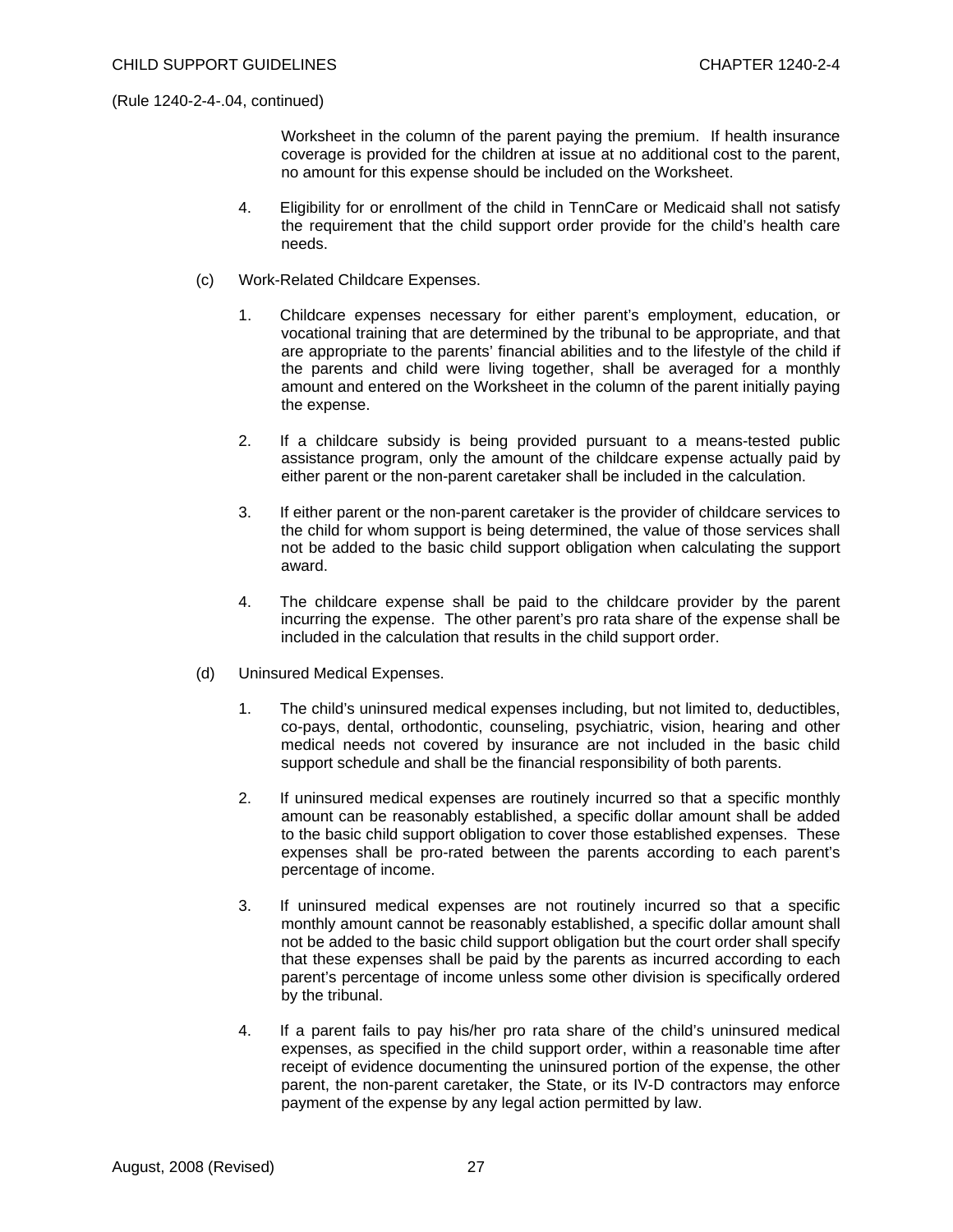- 5. Every child support order shall specify how the parents are to pay both known and unknown medical expenses as they are incurred.
- (e) Calculations for Additional Expenses.
	- 1. The amounts paid by each parent and by a non-parent caretaker, where applicable, for the child's health insurance premium, recurring uninsured medical expenses, and/or work-related childcare costs shall be entered on the Child Support Worksheet to be used in calculating the total additional expenses.
	- 2. Each parent's pro-rata share of all additional expenses paid by the other parent and/or non-parent caretaker shall be calculated using each parent's PI.
- (9) Adjusted Support Obligation (ASO).
	- (a) In standard parenting situations, the ASO is the parent's share of the BCSO owed to the other parent or non-parent caretaker plus the parent's share of any additional expense paid by the other parent and/or non-parent caretaker for the child's health insurance premium, recurring uninsured medical expenses, and work-related childcare; or
	- (b) In split parenting situations, the ASO is each parent's BCSO for the children in the other parent's primary care plus each parent's share of any additional expense paid by the other parent for the children's health insurance premium, recurring uninsured medical expenses, and work-related childcare.
	- (c) If a parenting time adjustment has been calculated in any case, that parent's share of the BCSO is adjusted as specified in 1240-2-4-.04(7), then each parent's ASO is calculated as indicated above in either subparagraph (a) or (b).
	- (d) In standard parenting situations, after consideration of additional expenses, the PRP's ASO may exceed the ARP's ASO. In such circumstances, it is permissible for a child support obligation to be paid by the PRP to the ARP. [See also 1240-2-4-.04(7)(h)]
- (10) No adjustment to gross income shall be made in the calculation of a child support obligation which seriously impairs the ability of the PRP in the case under consideration to maintain minimally adequate housing, food, and clothing for the children being supported by the order and/or to provide other basic necessities, as determined by the court.
- (11) Presumptive Child Support Order.
	- (a) The Presumptive Child Support Order (PCSO) is the result of the calculations under these Guidelines, rounded to the nearest whole dollar, and is the amount of support for which the obligor is responsible prior to consideration of any deviations.
	- (b) Deviations from this amount must be supported by written findings in the support order, as required by 1240-2-4-.07(1).
	- (c) The completed Worksheet(s) must be maintained as part of the official record either by filing them as exhibits in the tribunal's file or as attachments to the order.
	- (d) Payments of child support shall be ordered to be paid in a specific dollar amount on a weekly, biweekly (every two weeks), semi-monthly, or monthly basis.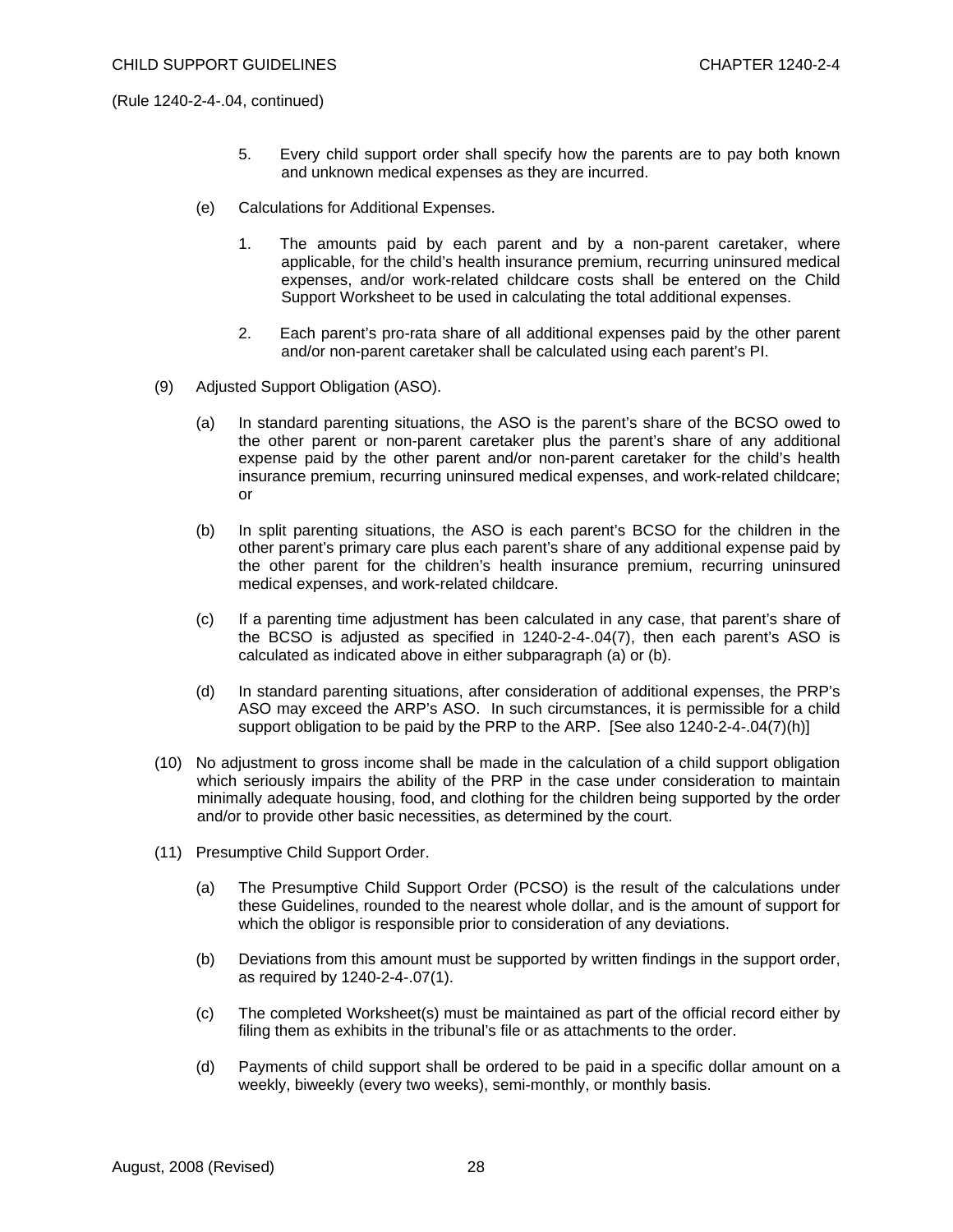*Authority: T.C.A. §§4-5-202, 36-5-101(a), 36-5-101(a)(1), 36-5-101(e), 36-5-103(f), 71-1-105(12), (15) and (16), and 71-1-132; 42 U.S.C. §§ 652 and 667; and 45 C.F.R. §§ 302.56, 303.8 and 303.31. Administrative History: New rule filed August 25, 1989; effective October 13, 1989. Amendment filed September 29, 1994; effective December 14, 1994. Amendment filed July 22, 1997; effective October 5, 1997. Amendment filed September 29, 2003; effective December 13, 2003. Repeal and new rule filed November 4, 2004; effective January 18, 2005. Emergency rule filed March 3, 2005; effective through August 15, 2005. Amendment filed June 1, 2005; effective August 15, 2005. Repeal and new rule filed April 6, 2006; effective June 20, 2006. Stay of effective date of rule filed April 19, 2006; new effective date of rule June 26, 2006. On July 10, 2008, the Government Operations Committee stayed amendments filed May 8, 2008; to be effective July 22, 2008; new effective date August 15, 2008.* 

### **1240-2-4-.05 MODIFICATION OF CHILD SUPPORT ORDERS.**

- (1) Beginning on the effective date of these rules, all modifications shall be calculated under the Income Shares Guidelines, whether the action was pending before the effective date or filed after the effective date, where a hearing which results in an order modifying support is held after the effective date of these rules.
- (2) Significant Variance Required for Modification of Order.
	- (a) Unless a significant variance exists, as defined in this section, a child support order is not eligible for modification; provided, however, the necessity of providing for the child's health care needs shall be a basis for modification regardless of whether a modification in the amount of child support is warranted by other criteria.
	- (b) For all orders that were established or modified before January 18, 2005, under the flat percentage guidelines, and are being modified under the income shares provisions for the first time, a significant variance is defined as:
		- 1. At least a fifteen percent (15%) change in the gross income of the ARP; and/or
		- 2. A change in the number of children for whom the ARP is legally responsible and actually supporting; and/or
		- 3. A child supported by this order becoming disabled; and/or
		- 4. The parties voluntarily entering into an agreed order to modify support in compliance with these Rules, and submitting completed worksheets with the agreed order; and
		- 5. At least a fifteen percent (15%) change between the amount of the current support order and the proposed amount of the obligor parent's pro rata share of the BCSO if the current support is one hundred dollars (\$100) or greater per month and at least fifteen dollars (\$15) if the current support is less than one hundred dollars (\$100) per month; or
		- 6. At least a seven and one-half percent (7.5% or 0.075) change between the amount of the current support order and the amount of the obligor parent's pro rata share of the BCSO if the tribunal determines that the Adjusted Gross Income of the parent seeking modification qualifies that parent as a low-income provider.
	- (c) For all orders that were established or modified January 18, 2005 or after, under the income shares guidelines, a significant variance is defined as at least a fifteen percent (15%) change between the amount of the current support order (not including any deviation amount) and the amount of the proposed presumptive support order or, if the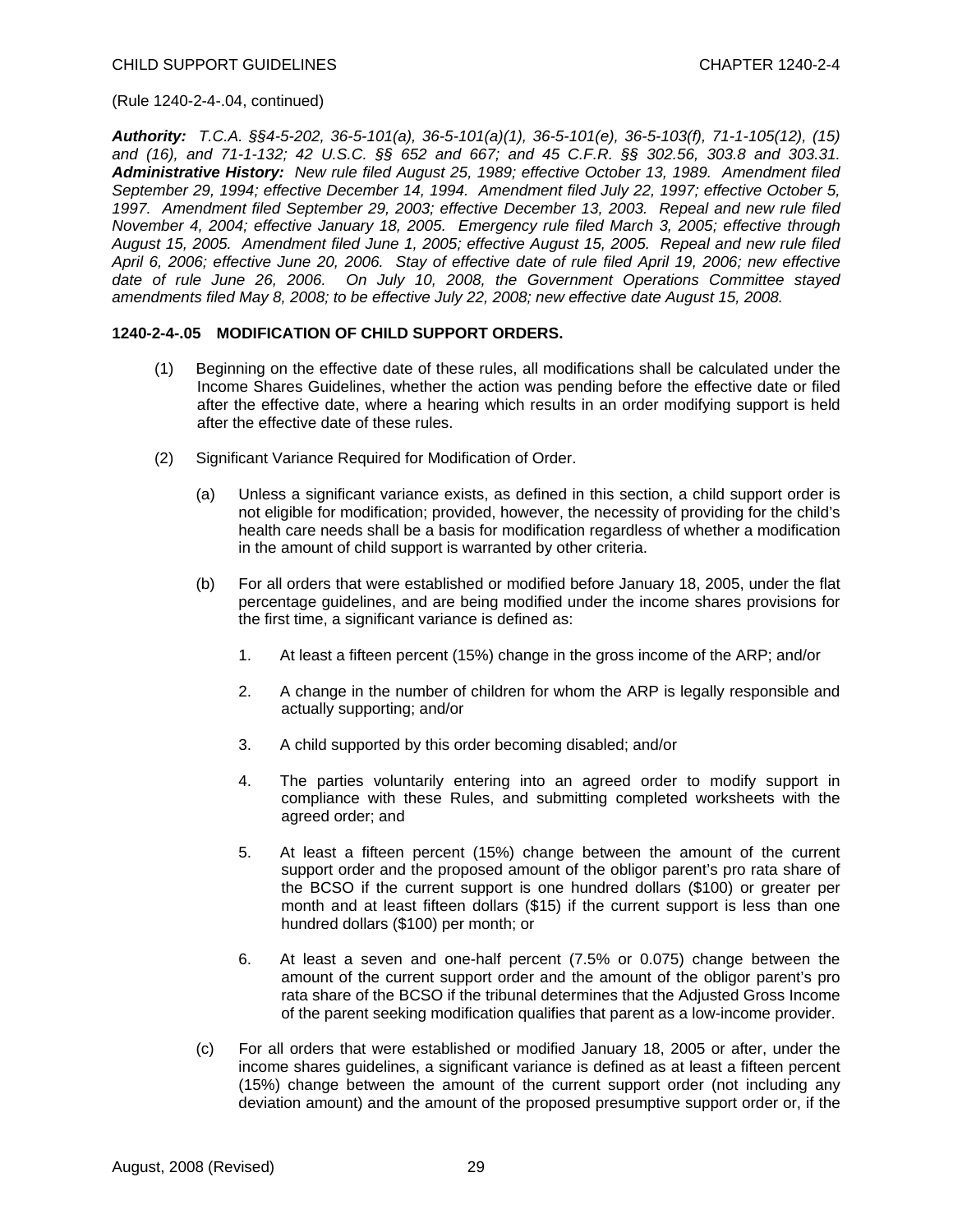tribunal determines that the Adjusted Gross Income of the parent seeking modification qualifies that parent as a low-income provider, at least a seven and one-half percent (7.5% or 0.075) change between the amount of the current support order (not including any deviation amount) and the amount of the proposed presumptive support order.

(d) Low Income Provider.

For purposes of modification of orders, a low income provider is a person who:

- 1. Is not willfully and voluntarily unemployed or underemployed when working at his/her full capacity according to his/her education and experience; and
- 2. Has an Adjusted Gross Income at or below the federal poverty level for a single adult.
	- (i) As of the effective date of the rules, the federal poverty level for a single adult is ten thousand four hundred dollars (\$10,400) annual gross income, which shall remain in effect until updated by the Department.
	- (ii) Updated information regarding the federal poverty standards will be available on the Department's website at [www.state.tn.us/humanserv](http://www.state.tn.us/humanserv).
- (3) To determine if a modification is possible, a child support order shall first be calculated on the Child Support Worksheet using current evidence of the parties' circumstances. If the current child support order was calculated using the flat percentage guidelines, compare the existing ordered amount of current child support to the proposed amount of the ARP's pro-rata share of the basic child support obligation. If the current child support order was calculated using the income shares guidelines, compare the presumptive child support order amounts in the current and proposed orders. Do not include the amount of any previously ordered deviations or proposed deviations in the comparison. If a significant variance exists between the two amounts, such a variance would justify the modification of a child support order unless, in situations where a downward modification is sought, the obligor is willfully and voluntarily unemployed or underemployed, or except as otherwise restricted by paragraph (5) below or 1240-2-4-.04(10) above.
- (4) The tribunal shall not refuse to consider modification of a current support order relating to the payment of prospective support on the basis that the party requesting modification has accumulated an arrears balance, unless the arrearage is the result of the intentional actions by the party.
- (5) Upon a demonstration of a significant variance, the tribunal shall increase or decrease the support order as appropriate in accordance with these Guidelines unless the significant variance only exists due to a previous decision of the tribunal to deviate from the Guidelines and the circumstances that caused the deviation have not changed. If the circumstances that resulted in the deviation have not changed, but there exist other circumstances, such as an increase or decrease in income, that would lead to a significant variance between the amount of the current order, excluding the deviation, and the amount of the proposed order, then the order may be modified.
- (6) An order may be modified to reflect a change in the number of children for whom a parent is legally responsible, a parenting time adjustment, and work-related childcare only upon compliance with the significant variance requirement specified in 1240-2-4-.05.
- (7) Modification of Orders in Split Parenting Cases and Cases Where Parenting Time is Divided on a 50/50/Equal Basis.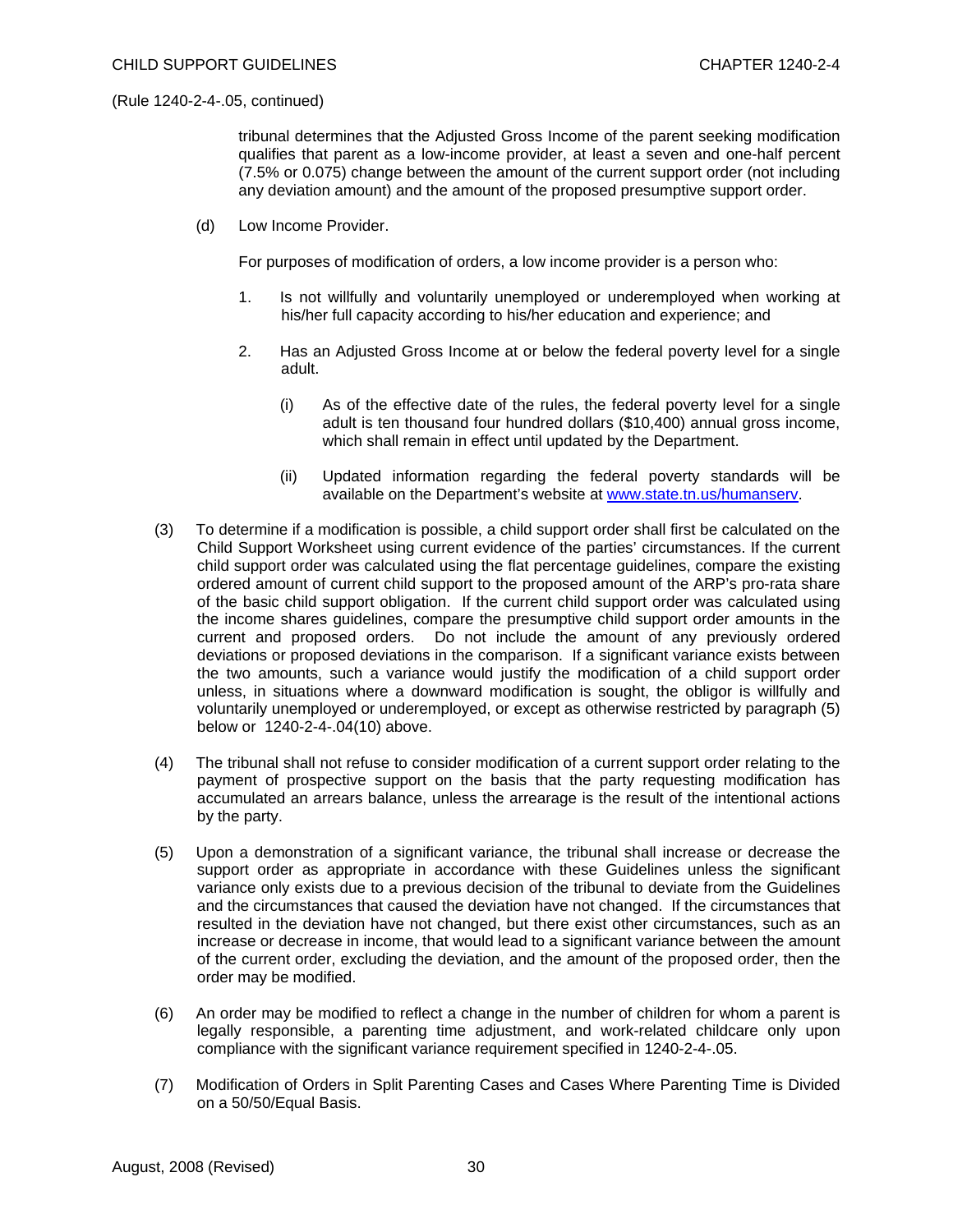- (a) If an order was established or modified under the Income Shares guidelines between January 18, 2005 and April 1, 2005, in a case with split parenting or a case in which parenting time is divided on a 50/50/equal basis, the order may be modified without compliance with the significant variance requirement only for the purpose of correcting a calculation error resulting from application of the rules implemented on January 18, 2005.
- (b) Any arrears which may have accumulated under any such order as originally established or modified under the Income Shares guidelines may be recalculated consistent with the amount of the child support obligation as modified pursuant to this part.
- (8) No ordered child support is subject to modification as to any time period or any amounts due prior to the date that an action for modification is filed and notice of the action has been mailed to the last known address of the opposing parties. Any payment or installment of support under any child support order on or after the date it is due is a judgment by operation of law with the full force, effect, and attributes of a judgment, including the ability to be enforced, and is entitled as a judgment to full faith and credit. This provision applies to all child support orders issued in all Tennessee courts, including but not limited to circuit, chancery, and juvenile courts and all other tribunals with jurisdiction to modify child support, whether the order originated under an action taken by the authority of Tennessee Code Annotated Titles 36 or 37, or the equivalent law in any other state.

*Authority: T.C.A. §§ 4-5-202, 36-5-101(a)(1), 36-5-101(e), 36-5-103(f), 37-1-151, 71-1-105(12), (15) and (16), and 71-1-132; 42 U.S.C. § 666, 667; and 45 C.F.R. §§ 302.56 and 303.8. Administrative History: Original rule filed November 4, 2004; effective January 18, 2005. Emergency rule filed March 3, 2005; effective through August 15, 2005. Amendment filed June 1, 2005; effective August 15, 2005. Emergency rule filed October 14, 2005; effective through March 28, 2006. Amendment filed January 6, 2006; effective March 22, 2006. Repeal and new rule filed April 6, 2006; effective June 20, 2006. Stay of effective date of rule filed April 19, 2006; new effective date of rule June 26, 2006. On July 10, 2008, the Government Operations Committee stayed amendments filed May 8, 2008; to be effective July 22, 2008; new effective date August 15, 2008.* 

### **1240-2-4-.06 RETROACTIVE SUPPORT.**

- (1) Unless the rebuttal provisions of Tennessee Code Annotated §§ 36-2-311(a)(11) or 36-5- 101(e) have been established by clear and convincing evidence provided to the tribunal, then, in cases in which initial support is being set, a judgment must be entered to include an amount of monthly support due up to the date that an order for current support is entered:
	- (a) From the date of the child's birth:
		- 1. In paternity cases; or,
		- 2. Where the child has been voluntarily acknowledged by the child's putative father as provided in Tennessee Code Annotated  $\tilde{\S}$  24-7-113, or pursuant to the voluntary acknowledgement procedure of any other state or territory of the United States that comports with Title IV-D of the Social Security Act, or, as applicable;
	- (b) From the date:
		- 1. Of separation of the parties in a divorce or in an annulment; or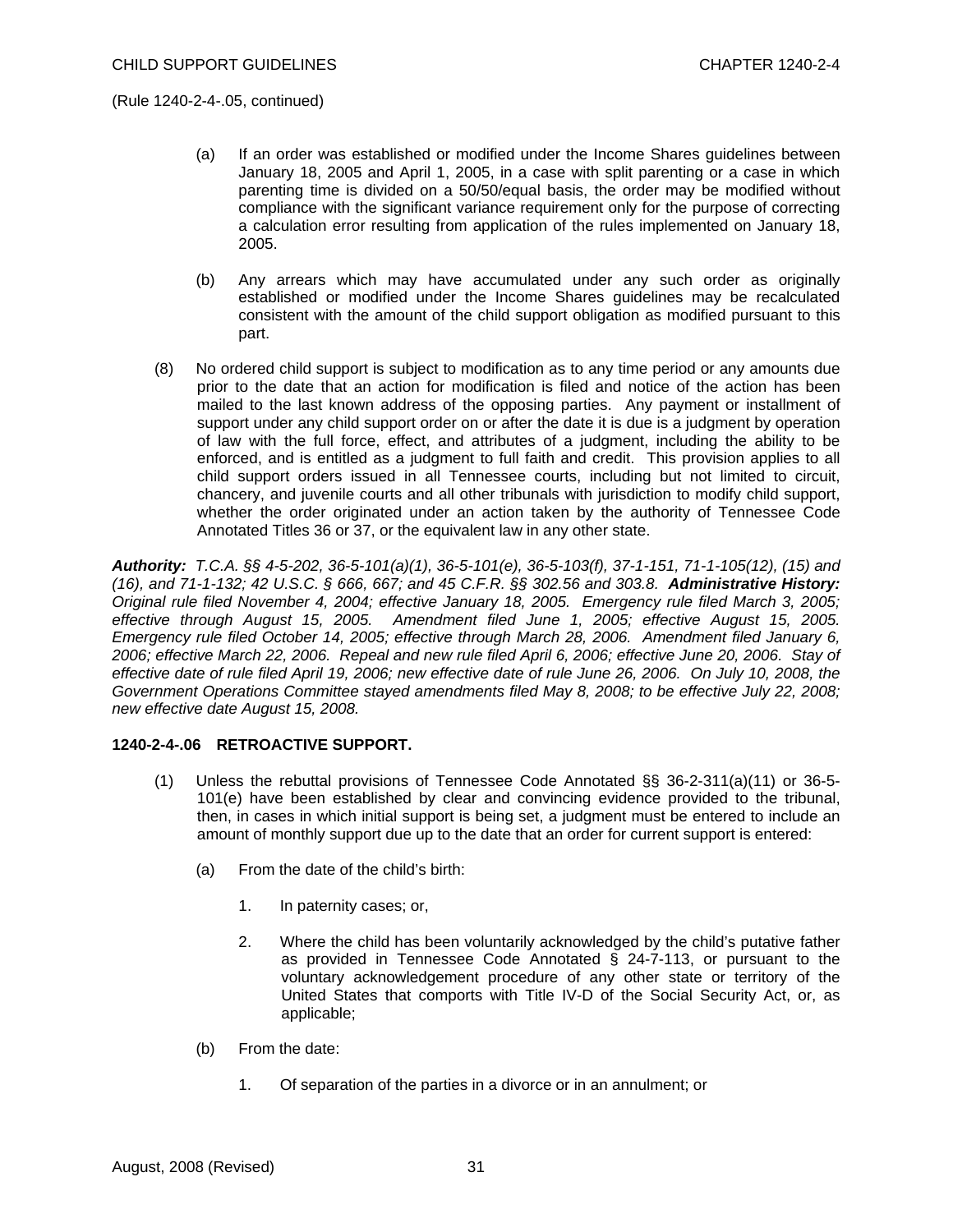- 2. Of abandonment of the child and the remaining spouse by the other parent in such cases; or
- 3. Of physical custody of the child by a parent or non-parent caretaker.
- (2) Deviations from the presumption that a judgment for retroactive support shall be awarded back to the date of birth of the child, the date of the separation of the parties, or the date of abandonment of the child shall be supported by written findings in the tribunal's order that include:
	- (a) The reasons the tribunal, pursuant to Tennessee Code Annotated §§ 36-2-  $311(a)(11)(A)$  or  $36-5-101(e)(1)(C)$ , deviated from the presumptive amount of child support that would have been paid pursuant to the Guidelines; and
	- (b) The amount of child support that would have been required under the Guidelines if the presumptive amount had not been rebutted; and
	- (c) A written finding by the tribunal that states how, in its determination,
		- 1. Application of the Guidelines would be unjust or inappropriate in the particular case before the tribunal; and
		- 2. The best interests of the child or children who are subject to the support award determination are served by deviation from the presumptive guideline amount.
- (3) The retroactive support amount shall be calculated as follows, using the Guidelines in effect at the time of the hearing on retroactive support:
	- (a) For the monthly BCSO, apply the Guidelines in effect at the time of the order, using the Child Support Worksheet. Use the average monthly income of both parents over the past two (2) years as the amount to be entered for "monthly gross income," unless the tribunal finds that there is adequate evidence to support a different period of time for use in the calculation and makes such a finding in its order. Do not include any current additional expenses on the retroactive worksheet. Complete the worksheet for the retroactive monthly amount, and multiply the amount shown on the worksheet as the "Final Child Support Order" times the number of months the tribunal has determined to be the appropriate period for retroactive support.
	- (b) An additional amount may be added onto the judgment for retroactive support calculated above in subparagraph (a) to account for the ARP's share of amounts paid by the primary residential parent for childcare, the child's health insurance premium, and uninsured medical expenses over the retroactive period under consideration, and other expenses allowed under Tennessee Code Annotated § 36-2-311.
	- (c) Add the total amount from subparagraph (a) above to the amount from subparagraph (b) for the total retroactive support due. The retroactive support amount as calculated in subparagraphs (a) and (b) above is presumed to be correct unless rebutted by either party.
	- (4) A periodic payment amount shall be included in the support order, in addition to any prospective amount of current support, to eliminate the retroactive judgment for support within a reasonable time. Payment of the monthly amount as ordered shall be considered compliance with the retroactive order, however, the department may use additional means of collection to reduce this judgment without regard to the timeliness of the periodic payment.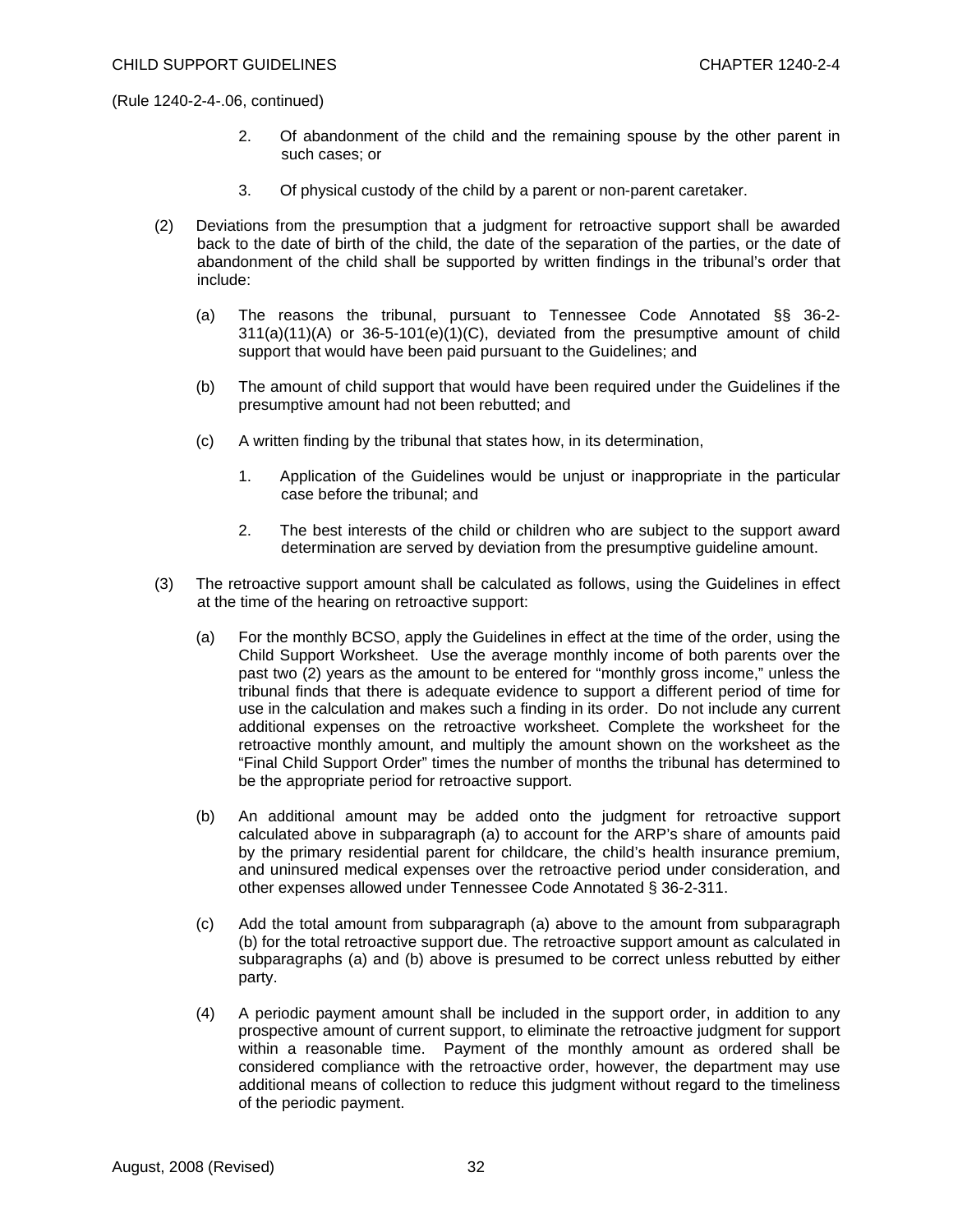*Authority: T.C.A. §§ 4-5-202, 36-2-311, 36-5-101(a), 36-5-101(e), 71-1-105(12), (15) and (16), and 71- 1-132; 42 U.S.C. § 667; and 45 C.F.R. § 302.56. Administrative History: Original rule filed November 4, 2004; effective January 18, 2005. Repeal and new rule filed April 6, 2006; effective June 20, 2006. Stay of effective date of rule filed April 19, 2006; new effective date of rule June 26, 2006. On July 10, 2008, the Government Operations Committee stayed amendments filed May 8, 2008; to be effective July 22, 2008; new effective date August 15, 2008.* 

### **1240-2-4-.07 DEVIATIONS FROM THE CHILD SUPPORT GUIDELINES.**

- (1) Consideration of the Child's Best Interests; Written Findings to Support the Deviation.
	- (a) The amounts of support established by these Guidelines are rebuttable.
	- (b) The tribunal may order as a deviation an amount of support different from the amount of the presumptive child support order if the deviation complies with the requirements of this paragraph (1) and with this chapter. The amount or method of such deviation is within the discretion of the tribunal provided, however, the tribunal must state in its order the basis for the deviation and the amount the child support order would have been without the deviation. In deviating from the Guidelines, primary consideration must be given to the best interest of the child for whom support under these Guidelines is being determined.
	- (c) When ordering a deviation from the presumptive amount of child support established by the Guidelines, the tribunal's order shall contain written findings of fact stating:
		- 1. The reasons for the change or deviation from the presumptive amount of child support that would have been paid pursuant to the Guidelines; and
		- 2. The amount of child support that would have been required under the Guidelines if the presumptive amount had not been rebutted; and
		- 3. How, in its determination,
			- (i) Application of the Guidelines would be unjust or inappropriate in the particular case before the tribunal; and
			- (ii) The best interests of the child for whom support is being determined will be served by deviation from the presumptive guideline amount.
	- (d) No deviation in the amount of the child support obligation shall be made which seriously impairs the ability of the PRP in the case under consideration to maintain minimally adequate housing, food, and clothing for the children being supported by the order and/or to provide other basic necessities, as determined by the court.
- (2) Deviation from the Guidelines may be appropriate for reasons in addition to those previously established in  $1240-2-4-01 - 06$  when the tribunal finds it is in the best interest of the child, in accordance with the requirements of paragraph (1) above and the following procedures:
	- (a) Consideration of Needs of the Children and Income and Expenses of the Parents for Purposes of Deviation.
		- 1. In making its determination regarding a request for deviation pursuant to this chapter, the tribunal shall consider all available income of the parents as defined by this chapter and shall make a written finding that an amount of child support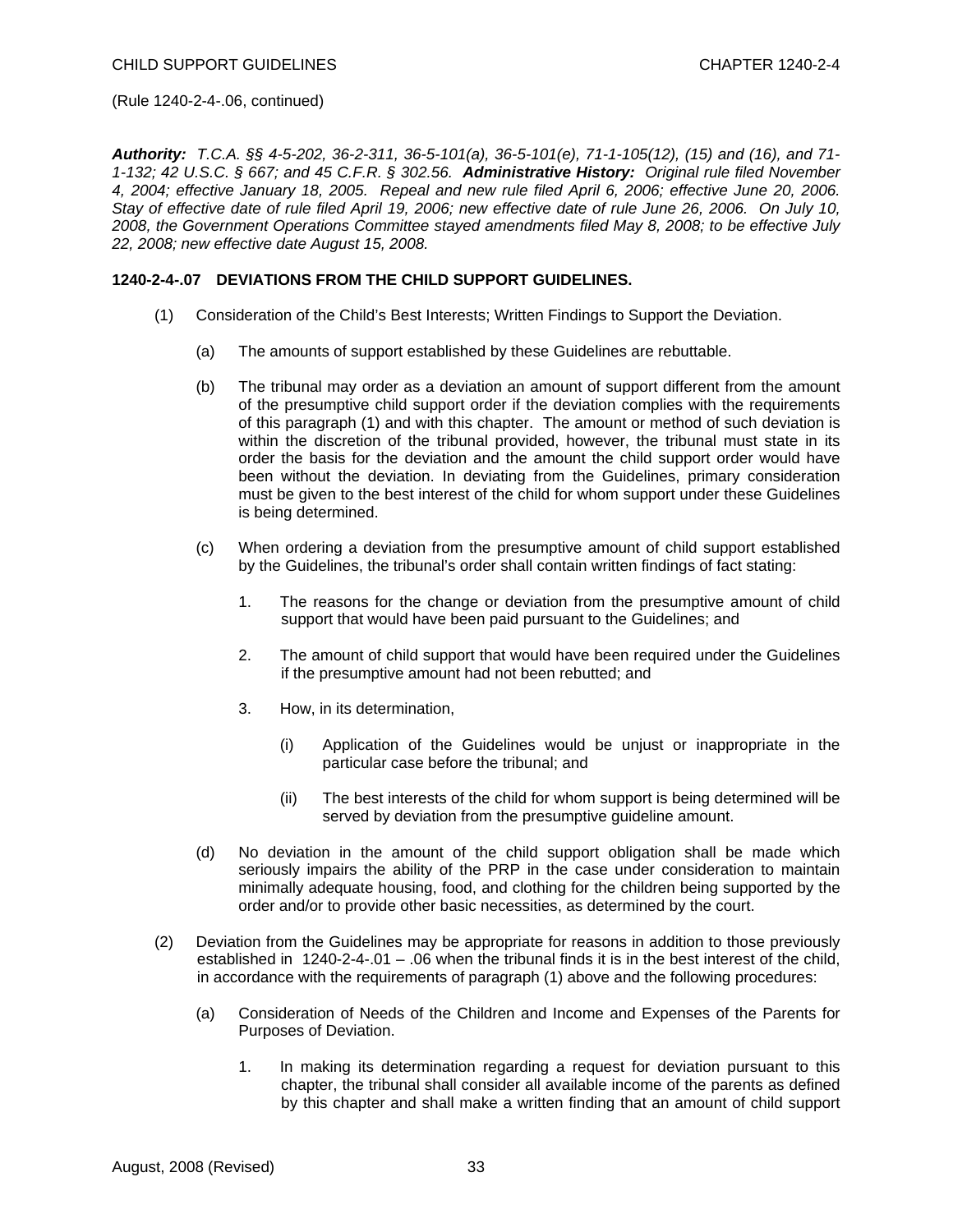other than the amount calculated under the Guidelines is reasonably necessary to provide for the needs of the minor child or children for whom support is being determined in the case immediately under consideration.

- 2. If the circumstances that supported the deviation cease to exist, the child support order may be modified to eliminate the deviation irrespective of compliance with the significant variance requirement of 1240-2-4-.05.
- (b) In cases where the child is in the legal custody of the Department of Children's Services, the child protection or foster care agency of another state or territory, or any other child-caring entity, public or private, the tribunal may consider a deviation from the presumptive child support order if the deviation will assist in accomplishing a permanency plan or foster care plan for the child that has a goal of returning the child to the parent(s), and the parent's need to establish an adequate household or to otherwise adequately prepare herself or himself for the return of the child clearly justifies a deviation for this purpose.
- (c) If parenting time-related travel expenses are substantial due to the distance between the parents, the tribunal may order the allocation of such costs by deviation from the PCSO, taking into consideration the circumstances of the respective parties as well as which parent moved and the reason that the move was made.
- (d) Extraordinary Expenses.

 The Schedule includes average child rearing expenditures for families based upon the parents' monthly combined income and number of children. Extraordinary expenses are in excess of these average amounts and are highly variable among families. For these reasons, extraordinary expenses are considered on a case-by-case basis in the calculation of support and are added to the basic support award as a deviation so that the actual amount of the expense is considered in the calculation of the final child support order for only those families actually incurring the expense. These expenses may be, but are not required to be, divided between the parents according to each parent's PI.

- 1. Extraordinary Educational Expenses.
	- (i) Extraordinary educational expenses may be added to the presumptive child support as a deviation. Extraordinary educational expenses include, but are not limited to, tuition, room and board, lab fees, books, fees, and other reasonable and necessary expenses associated with special needs education or private elementary and/or secondary schooling that are appropriate to the parents' financial abilities and to the lifestyle of the child if the parents and child were living together.
	- (ii) In determining the amount of deviation for extraordinary educational expenses, scholarships, grants, stipends, and other cost-reducing programs received by or on behalf of the child shall be considered.
	- (iii) If a deviation is allowed for extraordinary educational expenses, a monthly average of these expenses shall be based on evidence of prior or anticipated expenses and entered on the Worksheet in the deviation section.
- 2. Special Expenses.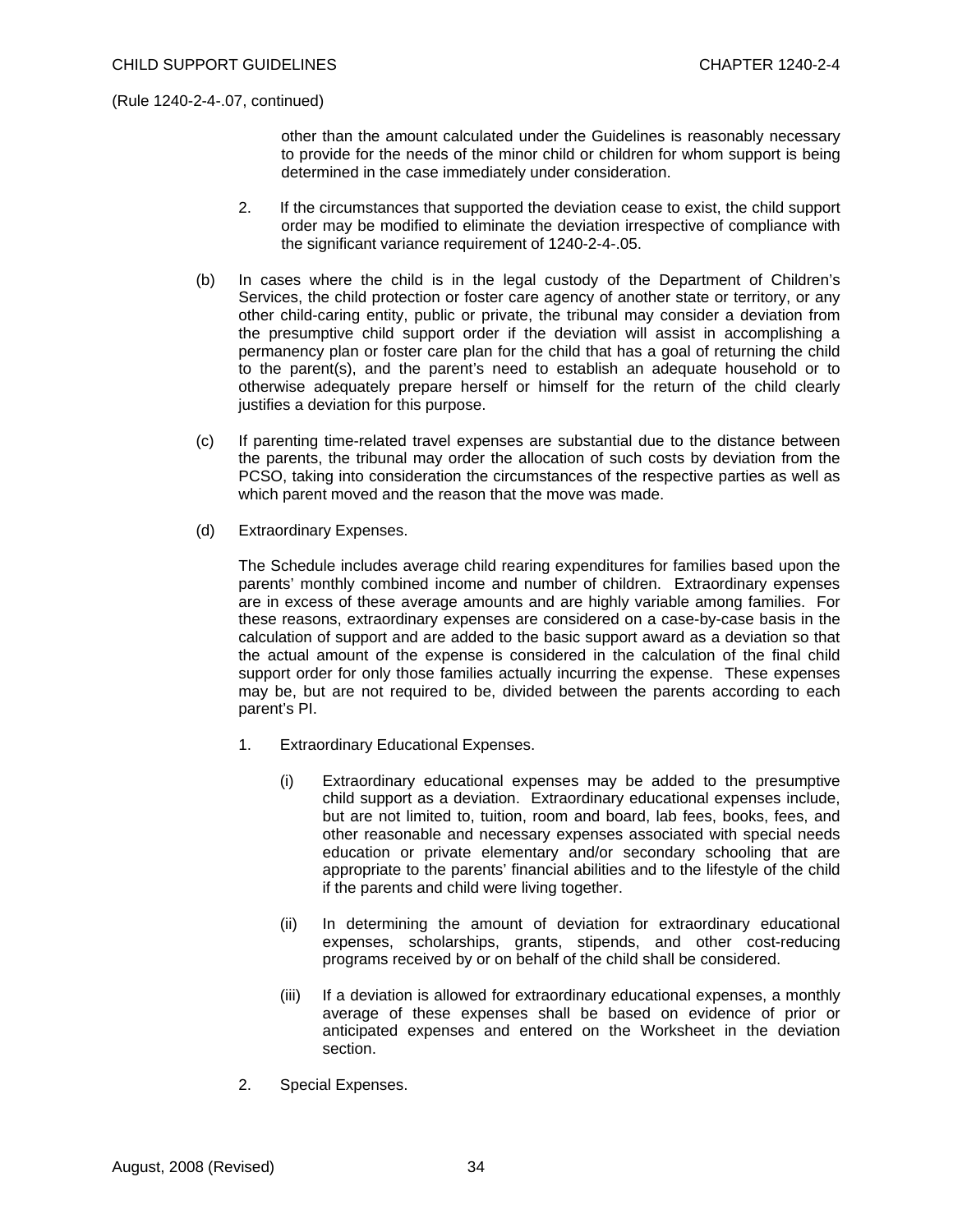- (i) Special expenses incurred for child rearing which can be quantified may be added to the child support obligation as a deviation from the PCSO. Such expenses include, but are not limited to, summer camp, music or art lessons, travel, school-sponsored extra-curricular activities, such as band, clubs, and athletics, and other activities intended to enhance the athletic, social or cultural development of a child, but that are not otherwise required to be used in calculating the child support order as are health insurance premiums and work-related childcare costs.
- (ii) A portion of the basic child support obligation is intended to cover average amounts of these special expenses incurred in the rearing of a child. When this category of expenses exceeds seven percent (7%) of the monthly BCSO, then the tribunal shall consider additional amounts of support as a deviation to cover the full amount of these special expenses.
- (e) In instances of extreme economic hardship, such as in cases involving extraordinary medical needs not covered by insurance or other extraordinary special needs for the child of a parent's current family [child living in the home with the parent for whom the parent is legally responsible], deviation from the Guidelines may be considered when the tribunal finds the deviation supported by the criteria of 1240-2-4-.07(1). In such cases, the tribunal must consider all resources available for meeting such needs, including those available from agencies and other adults.
- (f) Deviation from Guidelines Amount for Low-Income Persons.
	- 1. The tribunal may consider the low income of the primary residential parent or the alternate residential parent as a basis for deviation from the guideline amounts.
	- 2. The tribunal shall consider all non-exempt sources of income available to each party and all expenses actually paid by each party.
	- 3. The party seeking a low-income deviation must present to the tribunal documentation of all his/her income and expenses or provide sworn statements of all his/her income and expenses in support of the requested deviation.
	- 4. The tribunal shall make a written finding in its order that the deviation from the Guidelines based upon the low income and reasonable expenses of a party is clearly justified and shall make the necessary written findings pursuant to paragraph (1) above.
	- 5. For purposes of this subparagraph, a parent is considered to be a low-income person if his/her annual gross income is at or below the federal poverty level for a single person as established in 1240-2-4-.05(2)(d).
	- 6. Under no circumstance shall the tribunal fail to order a basic support obligation if the parent has non-exempt gross income. See Rule 1240-2-4-.03(6)(a)4.
- (g) Statutory Limitation on the Child Support Obligation Rebuttal and Deviation.
	- 1. When the presumptive child support order exceeds the amount found by multiplying a net income of ten thousand dollars (\$10,000) by the percentages set out below, pursuant to Tennessee Code Annotated  $\S$  36-5-101(e)(1)(B), a PRP seeking support in excess of the amount provided by the applicable percentage must prove by a preponderance of the evidence that more than this amount is reasonably necessary to provide for the needs of the child.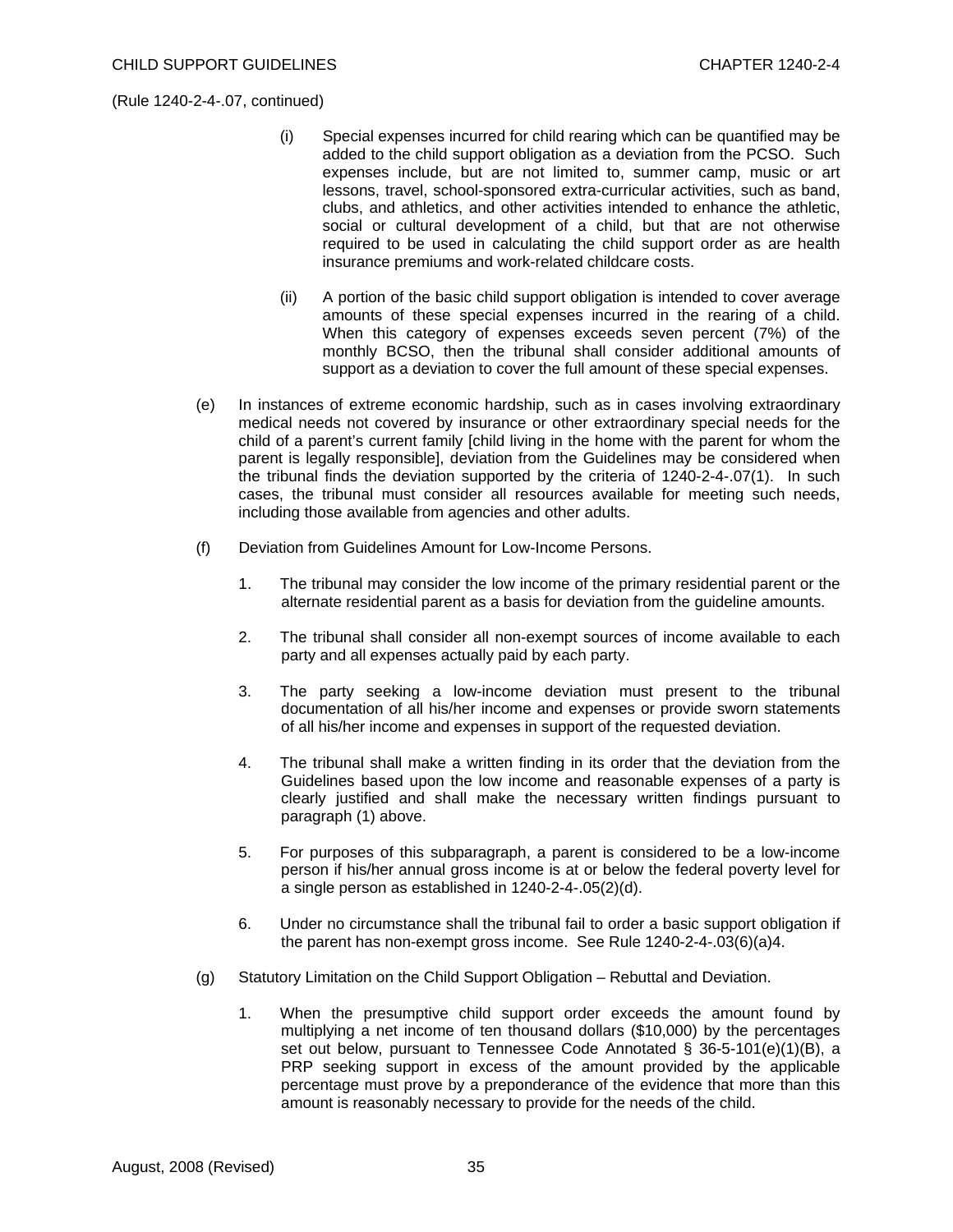The percentages are:

- (i) One child = Twenty-one percent (21%), [or two thousand one hundred dollars (\$2100)];
- (ii) Two children = Thirty-two percent  $(32%)$ , [or three thousand two hundred dollars (\$3200)];
- (iii) Three children = Forty-one percent (41%), [or four thousand one hundred dollars (\$4100)];
- (iv) Four children = Forty-six percent (46%), [or four thousand six hundred dollars (\$4600)]; and
- (v) Five or more children  $=$  Fifty percent (50%), [or five thousand dollars (\$5000)]
- 2. Application of Statutory Threshold to Child Support Determination.
	- (i) If the PCSO calculated under these rules exceeds the amount specified above for the number of children for whom support is being calculated, then the amount of the PCSO shall be limited to the amount specified above for the number of children for whom support is being calculated, absent the rebuttal provided for in part 1.
	- (ii) If the PRP proves the need for support in excess of the amount provided for in part 1, the tribunal shall add an appropriate amount to the PCSO of the ARP as a deviation.
	- (iii) The court may require that sums paid pursuant to this subparagraph be placed in an educational or other trust fund for the benefit of the child.
- (h) Hardship Provisions Due to Modification of Order.
	- 1. Any time following the effective date of these Rules when a tribunal is considering modification of an order initially established under Tennessee's Flat Percentage Guidelines, and the tribunal finds a significant variance between the amount of the existing child support order and the amount of the proposed child support order calculated under this chapter, which change results from the application of the guidelines rather than from the change in the income and/or circumstances of the parties, then the tribunal may modify the current child support order up to the full amount of the variance or may apply a hardship deviation as described below in parts 2-4.
	- 2. For orders being modified as described in part 1 immediately above, the tribunal may deviate from the amount of child support required by the Income Shares Model and limit the amount of the upward or downward modification if:
		- (i) A deviation is supported in writing in the order by the criteria in 1240-2-4- .07(1); and
		- (ii) The tribunal finds that the change in the amount of child support caused by the transition to Income Shares will create a hardship either to: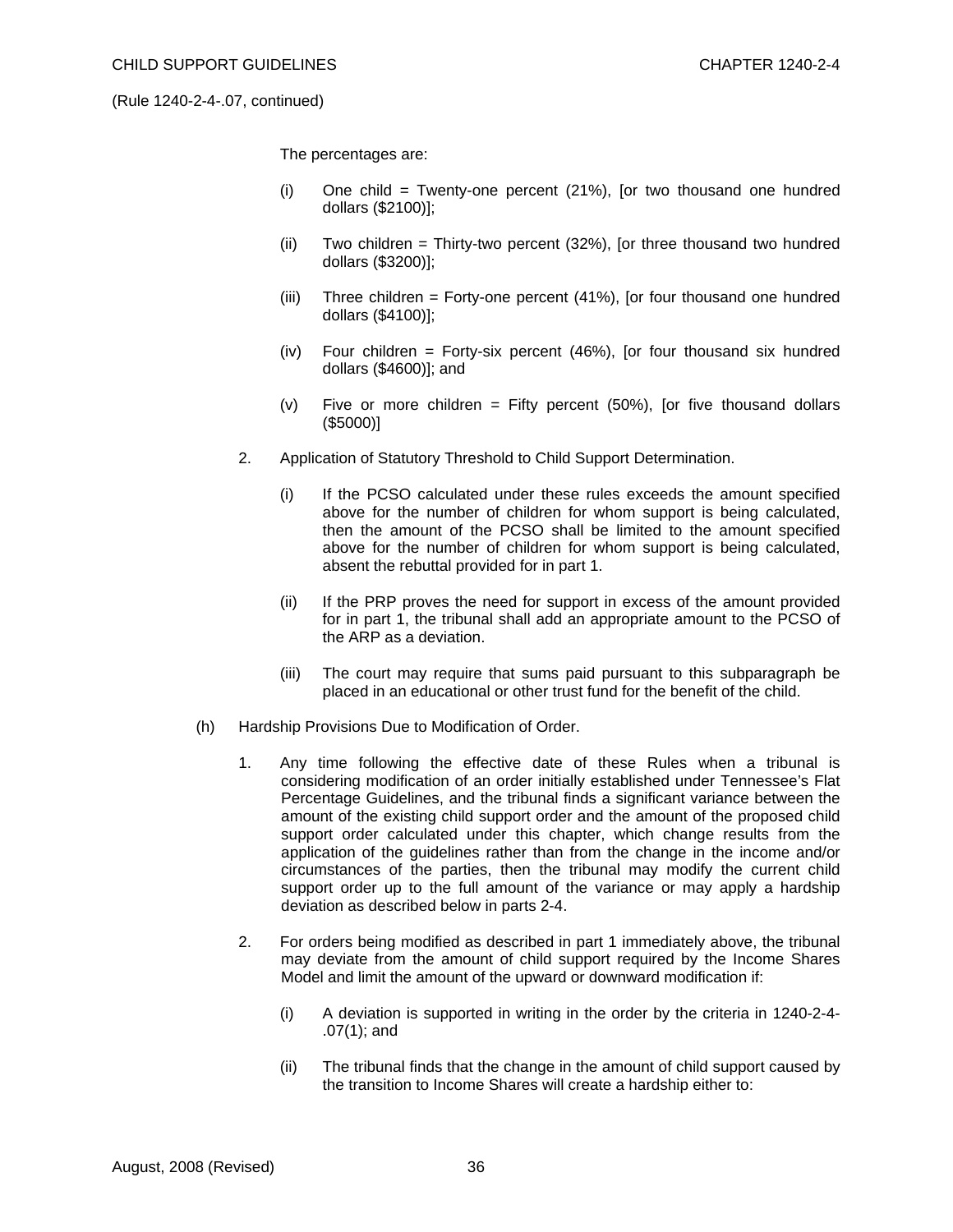- (I) The recipient of the support who will have a substantial decrease of previously ordered support; or
- (II) The payor who will have a substantial increase of previously ordered support.
- 3. It is not the intent or purpose of these guidelines to reduce the lifestyle the child(ren) enjoyed under the previous guidelines merely by the application of the income shares guidelines. Rather, the intent is to appropriately allocate the financial responsibilities of the parties with regard to the child(ren) while considering the status quo of the parties. Accordingly, the tribunal shall consider the following factors in determining whether a hardship will be created by the application of the income shares guidelines:
	- (i) Whether the significant variance is created solely by the application of the income shares guidelines or whether it also includes a significant change in the income of either or both of the parents
	- (ii) Whether the parent has incurred fixed expenses based on the amount of support previously ordered, including but not limited to mortgage payments, automobile payments, and other long-term financial obligations;
	- (iii) The standard of living the child(ren) enjoyed as a result of receiving the current level of support. In making this determination the tribunal shall consider the amount actually incurred by the PRP for basic expenses comparing the actual basic expenses incurred with the BCSO set forth by the guidelines. If the tribunal finds that the actual amount incurred for basic expenses exceeds the presumed BCSO and that the actual amount incurred is reasonable considering the relative incomes of the parents the tribunal may use the actual expenses as the BCSO.
	- (iv) If the child(ren) incurred Extraordinary Educational Expenses or Special Expenses that were previously included in the support amount determined under the prior guidelines, the tribunal may consider those expenses if the application of the guidelines does not adequately take said expenses into account. The tribunal may also make an equitable division of these expenses so as to maintain the status quo with regard to the financial obligations of each party.
	- (v) If the current order for support includes provisions for allocating the cost of medical and / or dental insurance and uninsured medical expenses, the tribunal may compare the allocation of said expenses under the application of the guidelines with the allocation under the order.
- 4. The hardship deviation, if allowed, cannot be utilized in a later action to create a significant variance.
- 5. No modification under this hardship provision shall be made to the extent that it would seriously impair the ability of the PRP in the case under consideration to maintain minimally adequate housing, food, and clothing for the children being supported by the order and/or to provide other basic necessities, as determined by the court.

*Authority: T.C.A. §§ 4-5-202, 36-5-101(e), 71-1-105(12) and (15), 71-1-132, 42 U.S.C. § 667; and 45 C.F.R. § 302.56. Administrative History: Original rule filed November 4, 2004; effective January 18,*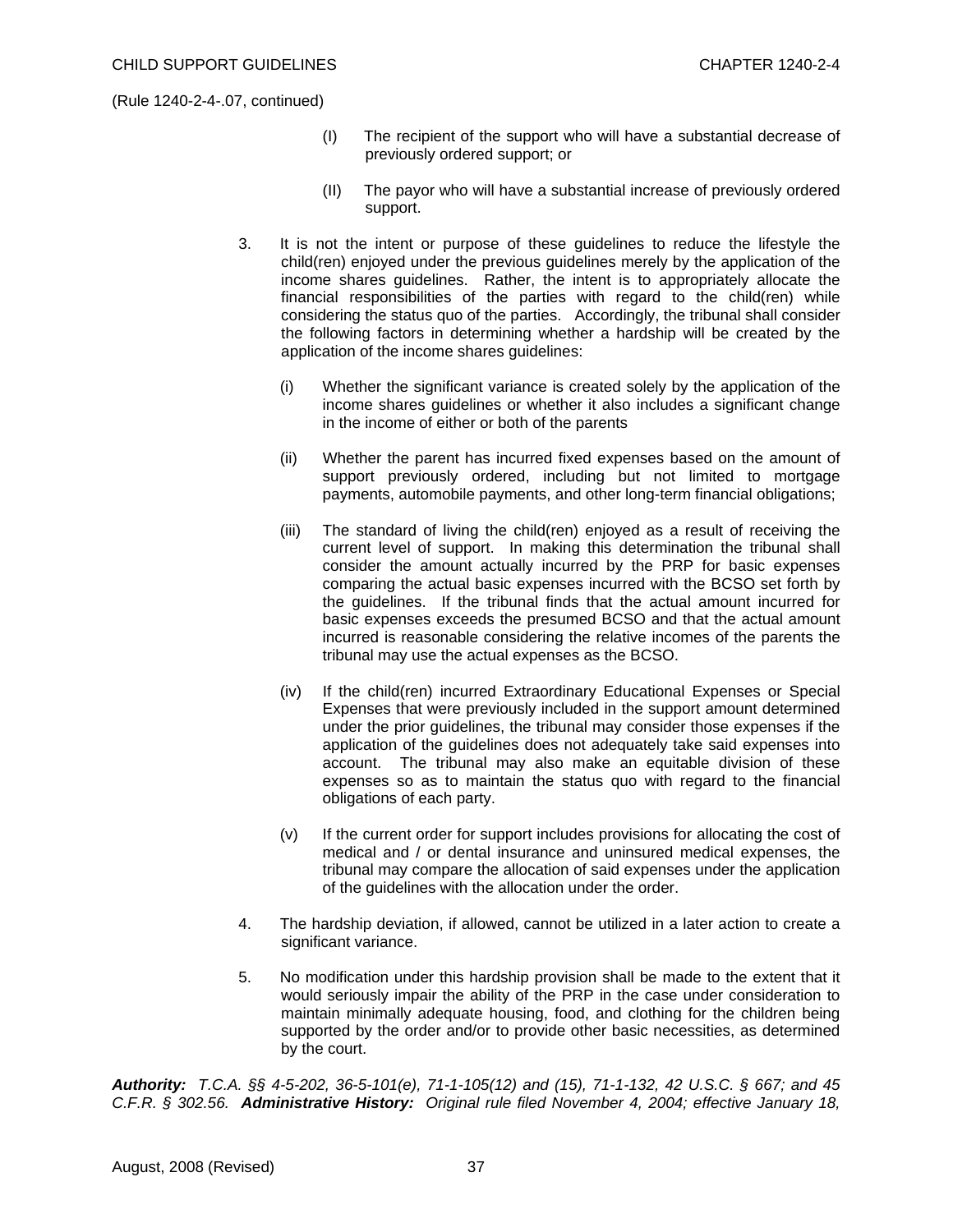*2005. Repeal and new rule filed April 6, 2006; effective June 20, 2006. Stay of effective date of rule filed April 19, 2006; new effective date of rule June 26, 2006.* 

### **1240-2-4-.08 WORKSHEETS AND INSTRUCTIONS.**

- (1) General Instructions.
	- (a) The Child Support Worksheet and Credit Worksheet provided by the Department are mandatory for use in calculating the appropriate child support obligation under these Guidelines. The completed Worksheet(s) must be maintained as part of the official record either by filing them as exhibits in the tribunal's file or as attachments to the order.
	- (b) The Child Support Worksheet, Credit Worksheet, Instructions for Worksheets, and Child Support Schedule are part of the Tennessee Child Support Guidelines. In the event that the language contained in the Worksheets, Instructions or CS Schedule conflicts in any way with the language of subchapters  $1240-2-4-01 - 07$ , the language of those subchapters is controlling.
	- (c) The designations in the Instructions correspond to the designations on the Worksheet, including parts and line numbers, to allow simple correlation of the Instructions to the Worksheets. The headings for each part are only for ease of identification of the various parts on the Worksheet.
	- (d) Use of Columns on the Worksheets.
		- 1. Column A shall be used for the Mother's information.
		- 2. Column B shall be used for the Father's information.
		- 3. Column C shall be used for the non-parent Caretaker's information.
- (2) Instructions for Child Support Worksheet.
	- (a) Part I Identification.
		- 1. In Part I of the Child Support Worksheet, enter the case specific information on the top section of the form: name of mother and father (and/or non-parent caretaker where applicable), each parent designated as either PRP, ARP, or split (if split, both parents shall be designated as such), the docket number, court name, and TCSES case number (if applicable), name and date of birth of each child for whom support is being determined, and the number of days each child spends with each parent and/or non-parent caretaker.
		- 2. If the parents spend an equal amount of time with any child, enter one hundred eighty-two point five (182.5) days for each parent with that child.
		- 3. If calculating support owed by both parents to a non-parent caretaker, enter both TCSES numbers and both docket numbers on the same line, separated by a forward slash (/).
	- (b) Part II Adjusted Gross Income.
		- 1. Monthly Gross Income. [Rule 1240-2-4-.04]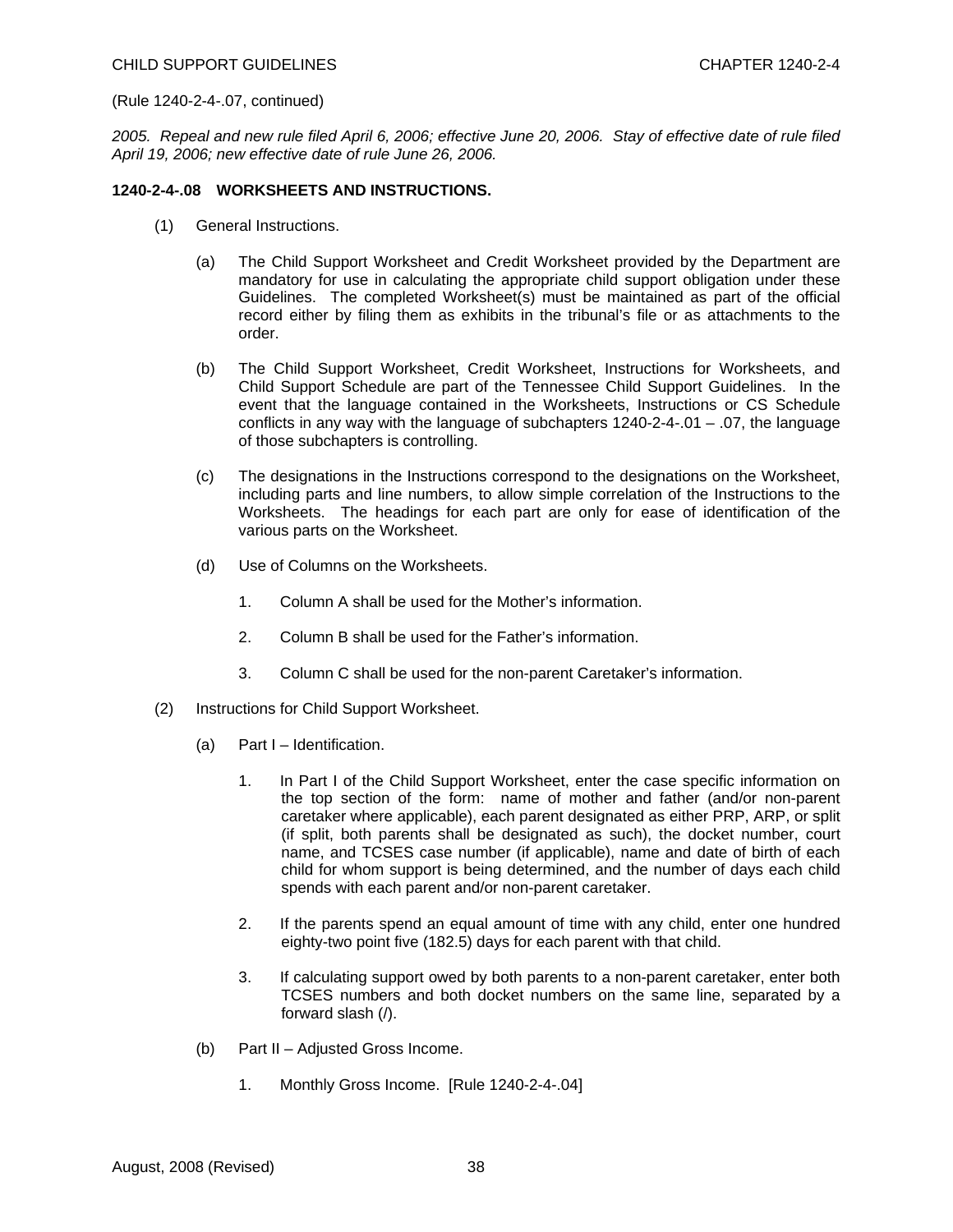- (i) Line 1 Enter each parent's monthly gross income in the appropriate column. Do not include child support payments received on behalf of other children or benefits received from means-tested public assistance programs.
- (ii) Line 1a Social Security Benefit for Child Enter in the parent's column the amount of any social security benefit paid to a child on the account of that parent.
- (iii) Line  $1b Self-Employment Tax.$  [Rule  $1240-2-4-04(4)$ ]

 Enter on Line 1b of this Worksheet the average monthly amount of any self-employment tax paid by the parent.

- (iv) Line  $1c To$  the amount on Line 1, add the amount on Line 1a and subtract the amount on Line 1b. Enter the result on Line 1c.
- 2. Line 1d / 1e Adjustments Against Gross Income for Qualified Other Children. [Rule 1240-2-4-.04(5)]

 Adjustments shall be considered for either parent for qualified other children who are receiving support from the parent. A parent seeking credit for qualified other children must enter all pertinent information on the Credit Worksheet in order to calculate the correct amount of the credit. Instructions for the Credit Worksheet are below in Rule 1240-2-4-.08(3)].

- (i) Line 1d For qualified other children living in the home of the parent fifty percent (50%) or more of the time, enter in the appropriate column on Line 1d the amount of the credit from Line 5 of the Credit Worksheet.
- (ii) Line 1e For qualified other children living in the home of the parent less than fifty percent (50%) of the time, enter in the appropriate column on Line 1e the amount of the credit from Line 10b of the Credit Worksheet.
- 3. Line 2 Adjusted Gross Income (AGI). [Rule 1240-2-4-.02(1)].

 Subtract any amounts on Lines 1d and 1e from Line 1c. Enter the remainder as each individual parent's AGI in the appropriate column of Line 2.

4. Line 2a – Combined Adjusted Gross Income (AGI). [Rule 1240-2-4-.02(1)].

 Add together the amounts on Line 2, Columns A and B, to arrive at the combined AGI and enter this amount in the space provided on Line 2a.

5. Line 3 – Percentage Share of Income (PI).[Rule 1240-2-4-.02(19) and .04]

 Calculate the individual parent's percentage share (PI) of the combined Adjusted Gross Income by dividing each parent's Line 2 by the combined figure on Line 2a. Enter the resulting percentages on Line 3 in Column A and B as appropriate. The sum of Line 3, Column A and Column B, must equal one hundred percent  $(100\%)$ .

(i) For this purpose, standard rounding rules apply.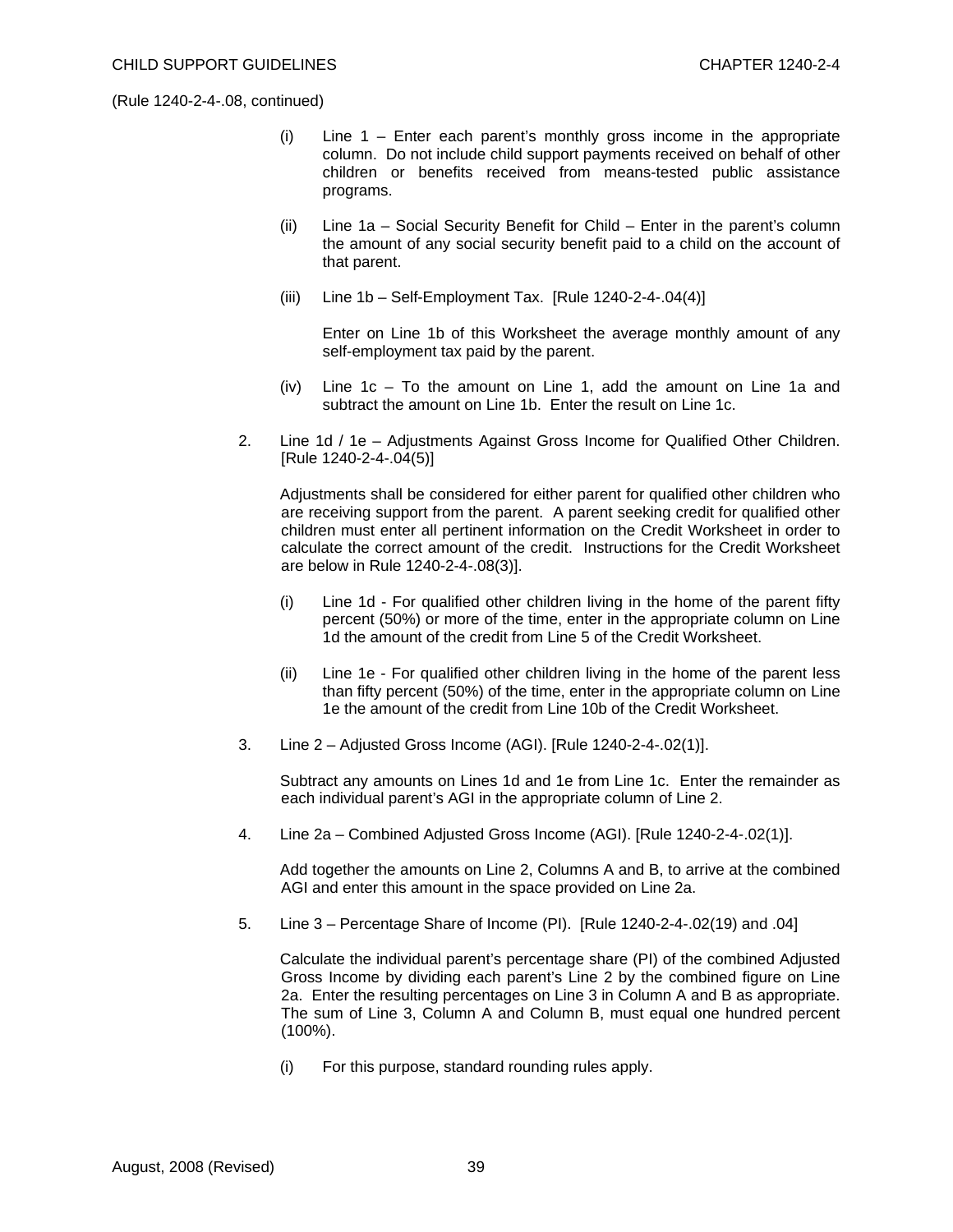- (ii) If application of standard rounding rules should cause the total of both parent's PI to exceed 100%, the lower PI should be rounded down and the higher PI should be rounded up.
- (c) Part III Each Parent's Share of the BCSO.
	- 1. Line 4 Basic Child Support Obligation (BCSO). [Rule 1240-2-4-.02(5), .04(6) and .09]
		- (i) Standard Parenting.
			- (I) Determine the "Basic Child Support Obligation" from the CS Schedule based upon the combined Adjusted Gross Income of the parents from Line 2a and the number of children for whom support is being determined. Enter the amount on Line 4 in the column of the PRP.
			- (II) An amount will be entered in only one column on Line 4.
		- (ii) Split Parenting.
			- (I) A BCSO shall be calculated for each parent based upon the combined Adjusted Gross Income of the parents from Line 2a and the number of children living more than 50% of the time in the household of that parent.
			- (II) An amount shall appear in each parent's column on Line 4.
		- (iii) Fifty-fifty/Equal Parenting.
			- (I) Except as provided below in item (iii)(II) and subpart (iv), the Mother assumes the role of PRP for all children in fifty-fifty/equal parenting situations for purposes of calculating the BCSO, therefore, the BCSO for these children shall be entered in the Mother's column.
			- (II) When calculating support in a fifty-fifty/equal parenting situation in conjunction with a standard parenting situation, the BCSO for the child(ren) in the fifty-fifty/equal parenting situation will be assigned to the Father in situations where he is the PRP for all other children in the case under consideration.
		- (iv) Non-parent Caretaker Situations.
			- (I) If only one parent is available, a BCSO shall be calculated based upon the Adjusted Gross Income of that parent.
			- (II) If both parents are available, a BCSO shall be calculated based upon the combined Adjusted Gross Income of both parents.
			- (III) The amount calculated pursuant to item (I) or (II) above shall be entered in the column of the non-parent caretaker on Line 4.
		- (v) When the combined Adjusted Gross Income falls between two amounts on the Schedule, round up to the next higher amount. Use the rounded-up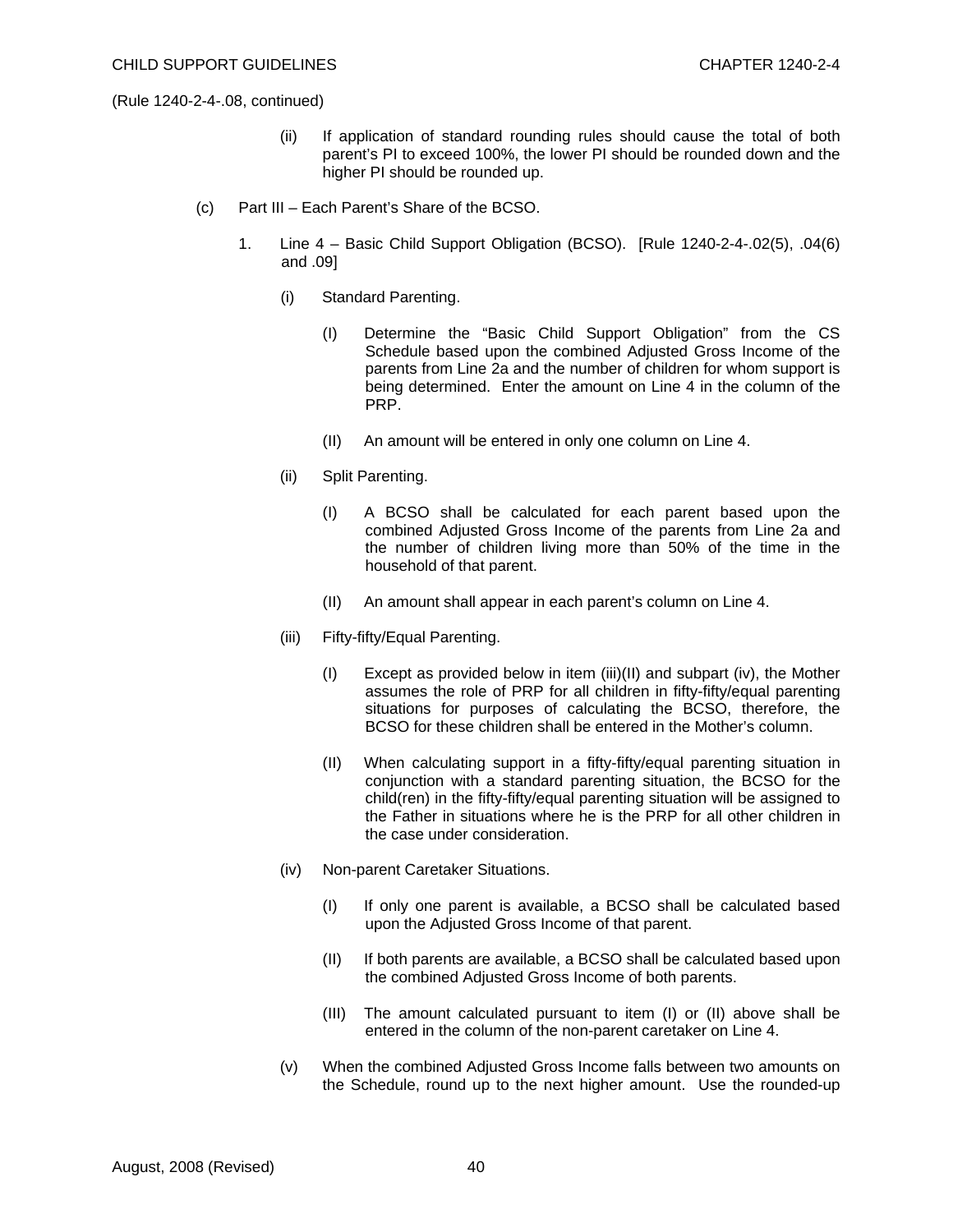number to determine the BCSO on the CS Schedule for the number of children for whom support is being determined. [Rule 1240-2-4-.04(6)(b)]

- 2. Line 4a Share of BCSO Owed. [Rule 1240-2-4-.02(19), (22) and .04]
	- (i) Standard Parenting.
		- (I) The ARP's share of the BCSO owed to the PRP shall be calculated by multiplying the BCSO in the column of the PRP on Line 4 by the ARP's PI from Line 3. The result shall be placed in the ARP's column on Line 4a.
		- (II) No amount shall be calculated for the PRP. A zero (\$0.00) amount shall be entered in the PRP's column.
	- (ii) Split Parenting.
		- (I) Each parent's share of the BCSO entered on Line 4 in the column of the other parent shall be calculated by multiplying the BCSO by the parent's PI from Line 3.
			- I. Mother's child support obligation for the children for whom the Father is the PRP is calculated by multiplying the BCSO entered in Father's column on Line 4 by the Mother's PI from Line 3.
			- II. Father's child support obligation for the children for whom the Mother is the PRP is calculated by multiplying the BCSO entered in Mother's column on Line 4 by the Father's PI from Line 3.
		- (II) An amount shall be calculated for each parent and entered in the appropriate column on Line 4a.
	- (iii) Fifty-fifty/Equal Parenting.
		- (I) When calculating support in fifty-fifty/equal parenting situations, whether alone or in conjunction with a split parenting situation, the Father will owe his pro-rata share of the BCSO entered for the Mother on Line 4. The amount shall be entered in the Father's column on Line 4a. See Rule  $1240-2-4-08(2)(c)1(iii)$  and  $(c)5(iv)$ for exception.
		- (II) When calculating support in a fifty-fifty/equal parenting situation in conjunction with a standard parenting situation, the ARP will owe his/her share of the BCSO entered for the PRP on Line 4. The amount shall be entered in the ARP's column on Line 4a.
	- (iv) Non-parent Caretaker Situations.
		- (I) If only one parent is available, one hundred percent (100%) of the BCSO entered on Line 4 shall be transferred to the parent's column on Line 4a.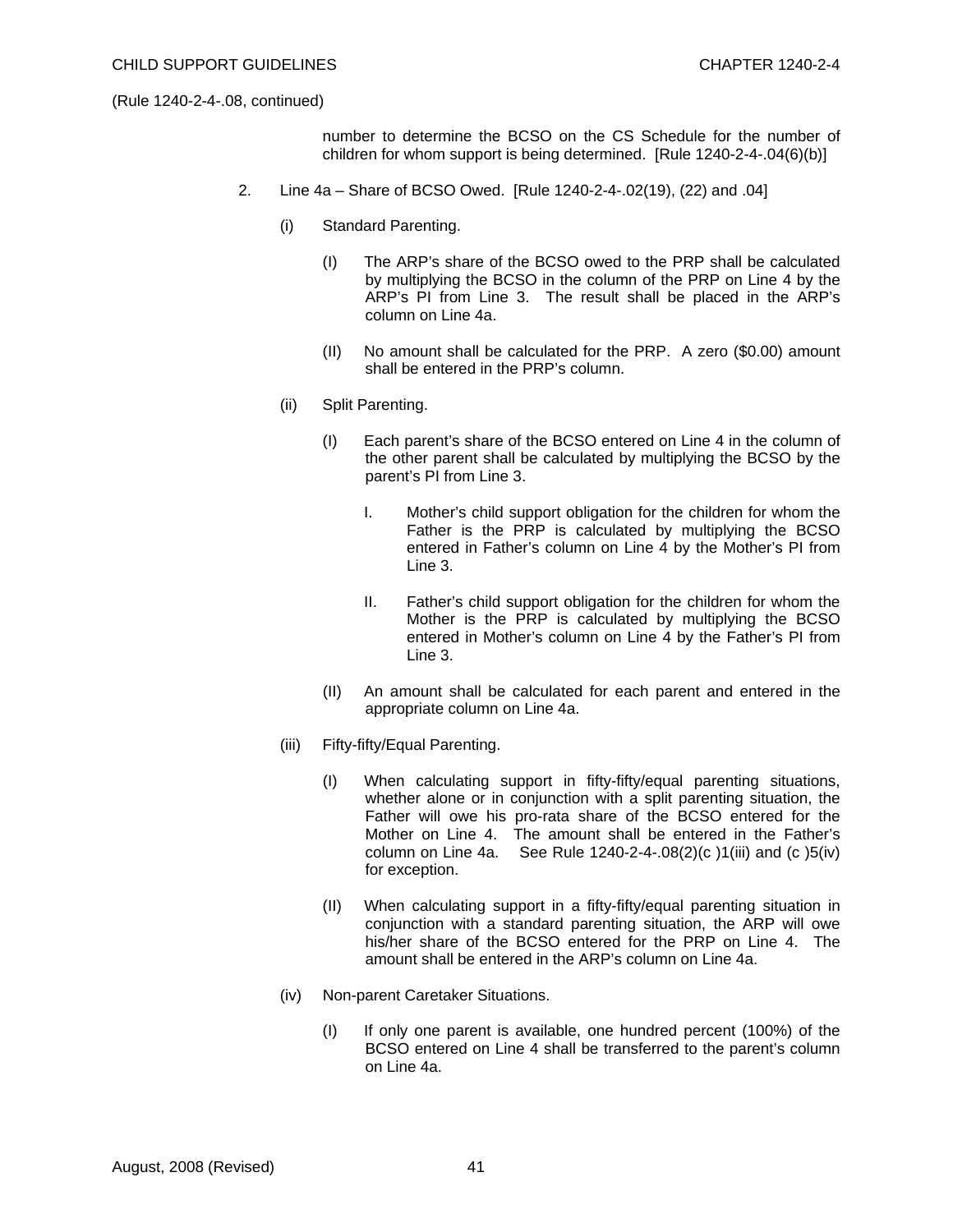- (II) If both parents are available, each parent's pro-rata share of the BCSO from Line 4 shall be calculated and entered in the appropriate column on Line 4a.
- 3. Line 5 Each Parent's Average Parenting Time. [Rule 1240-2-4-.04(7)(b)]
	- (i) If there are multiple children in the case under consideration and each child has the same amount of parenting time, then this amount shall be used for purposes of calculating the parenting time adjustment.
	- (ii) If there are multiple children in the case under consideration and each child has a different amount of parenting time, then an average amount of parenting time is used for calculating the parenting time adjustment.
		- (I) Calculate the average number of days of parenting time for the ARP by adding together the number of days for the children with whom the ARP spends one hundred eighty-two and one-half (182.5) days or less and dividing the total by the number of such children. For instance, if the ARP spends one hundred forty (140) days with Child A, one hundred fifty (150) days with Child B, and one hundred eighty-two and one-half (182.5) days with Child C, the ARP's average parenting time to be entered on Line 5 is one hundred fiftyeight (158) days  $[140 + 150 + 182.5 = 472.5 / 3 = 158]$ .
		- (II) For split parenting, a separate average will be calculated for each parent as an ARP, including for the Mother only the days for the children with whom the Mother spends less than one hundred eightytwo and one-half (182.5) days. For the Father, all children with whom the Father spends one hundred eighty-two and one-half (182.5) days or less shall be included. For instance, if the Mother spends two hundred (200) days with Child A, one hundred eightytwo and one-half (182.5) days with Child B, one hundred forty (140) days with Child C, and eighty-six (86) days with Child D, Mother's average parenting time is one hundred thirteen (113) days [140 + 86  $= 226 / 2 = 113$ ]. [See Rule 1240-2-4-.04(7)(b)]
	- (iii) Enter the amount of each parent's parenting time, or average parenting time, in the appropriate column on Line 5.
- 4. Line 6 Parenting Time Adjustment. [Rule 1240-2-4-.02(18) and .04(7)]
	- (i) Parenting time adjustments may be used to reduce or to increase the BCSO of the ARP.
	- (ii) In split parenting situations, the adjustment may be applicable to the BCSO of either or both parents in the role as ARP.
	- (iii) Except as otherwise provided in subpart (iv) below, when calculating a parenting time adjustment for a fifty-fifty/equal parenting situation, the Father assumes the role of the ARP for the child in the fifty-fifty/equal parenting situation and, as such, the adjustment for the child in the fiftyfifty/equal parenting situation shall be assigned to the Father. If calculating a parenting time adjustment for a fifty-fifty/equal parenting situation in conjunction with either a standard or split parenting situation, the BCSO allocated to the Mother's household shall be pro-rated between the child in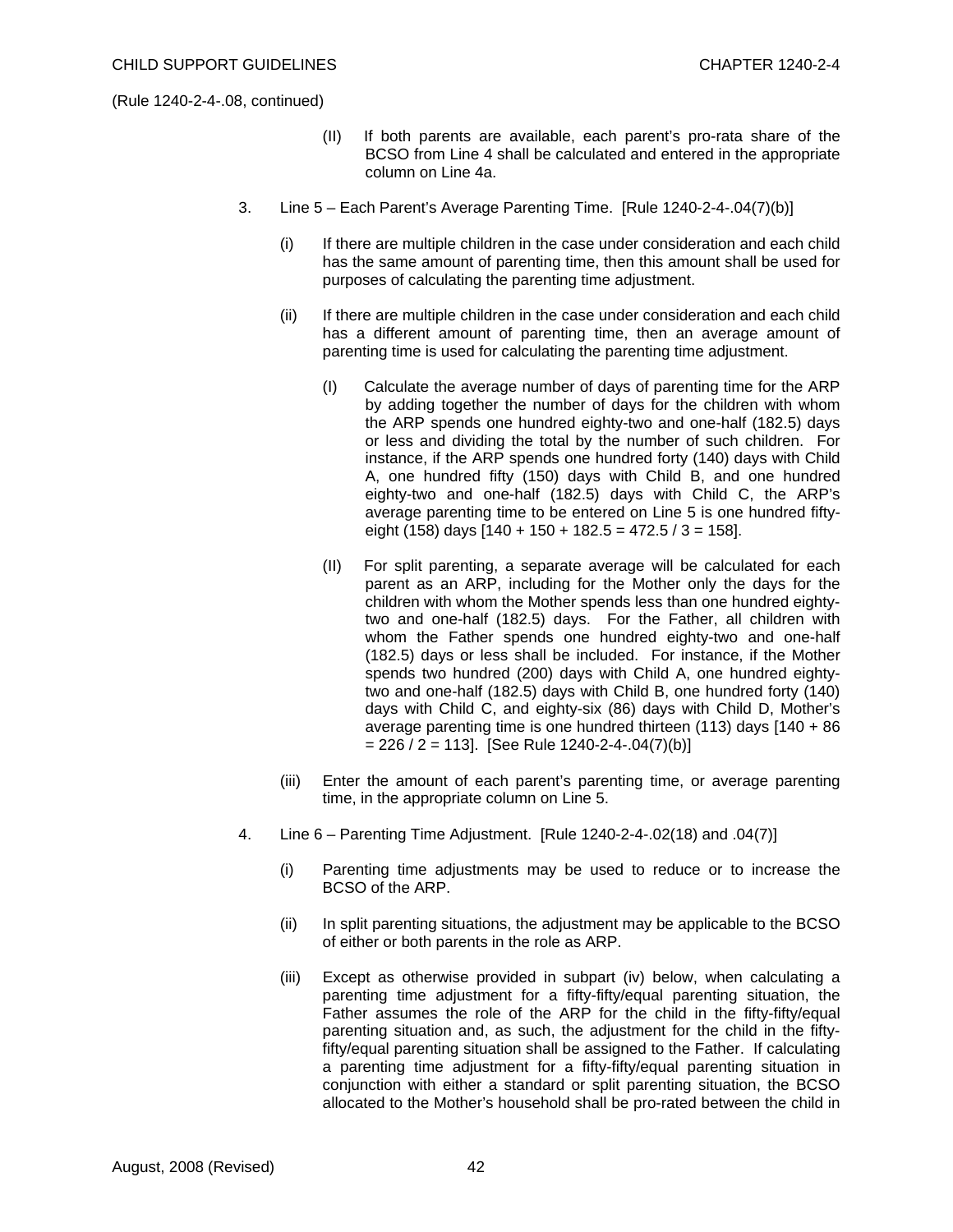the fifty-fifty/equal situation and the child living primarily with the Mother, and two separate parenting time adjustments shall be calculated for the Father. For instance, if a \$1200 BCSO has been allocated to Mother's household for 3 children, one of whom spends 182.5 days with each parent, \$400 would be allocated to the child in the fifty-fifty/equal parenting situation, and \$800 would be allocated to the other two children living primarily with the Mother. A parenting time adjustment for 182.5 days would be calculated for a BCSO of \$400. A separate parenting time adjustment would be calculated for the remaining \$800 based upon the Father's average parenting time with the other two children.

- (iv) When calculating a parenting time adjustment in a fifty-fifty/equal parenting situation in conjunction with a standard parenting situation in which the Father has primary custody of all children who are not in the fifty-fifty/equal parenting situation, the adjustment for the children in the fifty-fifty/equal parenting situation will, instead, be assigned to the Mother.
- (v) Calculation of the Parenting Time Credit.
	- (I) First, the variable multiplier is determined by multiplying .0109589 [2 / 182.5] by the ARP's parenting time entered on Line 5. For example, the 145 days of parenting time calculated in the example from item 3(ii)(I) above is multiplied by .0109589, resulting in a variable multiplier of 1.5890405 [145 x .0109589].
	- (II) Second, the variable multiplier calculated in subpart  $(v)(I)$  above is applied to the amount of the parties' combined BCSO, which results in an adjusted BCSO. For example, application of the variable multiplier determined above for 145 days of parenting time to a BCSO of one thousand dollars (\$1000) would result in an adjusted BCSO of one thousand five hundred eighty-nine dollars and four cents (\$1589.04).
	- (III) Third, the amount of the BCSO is subtracted from the adjusted BCSO. The difference is the child-rearing expenses associated with the ARP's additional parenting time. In the example above, the additional child-rearing expenses associated with the 145 days of parenting time would be five hundred eighty-nine dollars and four cents (\$589.04). [\$1589.04 - \$1000].
	- (IV) The additional child-rearing expenses determined in subpart (v)(III) above are pro-rated between the parents according to each parent's percentage of income (PI). The PRP's share of these additional expenses is applied as an adjustment against the ARP's share of the BCSO. For instance, if the PRP's PI is forty percent (40%), the PRP's share of the additional expenses in the example above would be two hundred thirty-five dollars and sixty-two cents (\$235.62) [\$589.04 x 40%]. The two hundred thirty-five dollars and sixty-two cents (\$235.62) is applied as a credit against the ARP's share of the BCSO, resulting in a child support obligation for the ARP of three hundred sixty-four dollars and thirty-eight cents (\$364.38) [\$1000 x 60% = \$600 - \$235.62].
	- (V) The amount calculated in subpart (v)(IV) above shall be entered on Line 6, and will be used to decrease the BCSO.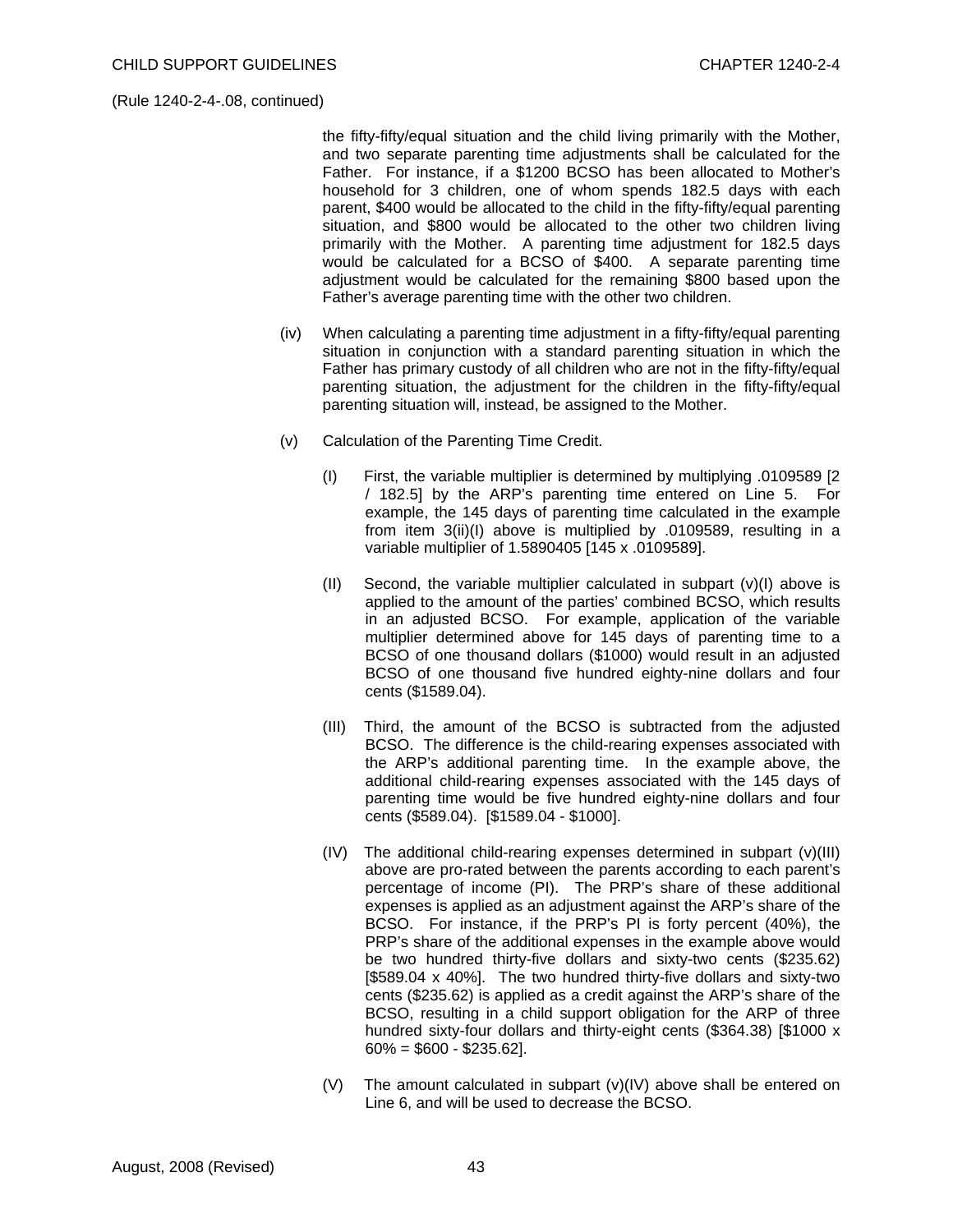- (vi) Calculating Increase for Lack of Parenting Time.
	- (I) The ARP's child support obligation may be increased for the lack of the ARP's parenting time. The first step in calculating the increase is to determine the number of days fewer than sixty-nine the ARP spends with the child, then divide this number by three hundred sixty-five. For example, if the ARP has (68) days of parenting time, the multiplier is  $0.002739726$ .  $[69 - 68 = 1; 1/365]$
	- (II) The second step is to multiply the percentage of days calculated in subpart (vi)(I) above by the ARP's share of the BCSO. For example, if the ARP's share of the BCSO is one thousand two hundred dollars (\$1,200), and the parenting time is sixty-eight (68) days, the increased share of support is three dollars and twenty-nine cents  $($3.29)$ .  $[0.002739726 \times $1,200 = 3.29]$
	- (III) The increased share of support is added to the ARP's share of the BCSO to find the adjusted BCSO. Continuing the example, the ARP's increased BCSO is one thousand two hundred three dollars and twenty-nine cents (\$1,203.29). [\$1,200 + \$3.29)]
	- (IV) The amount calculated in subpart (vi)(III) above shall be entered on Line 6 and will be used to increase the BCSO.
- (vii) From Line 4a, add or subtract, as appropriate, the amount from Line 6 and enter the result on Line 7 as each parent's adjusted BCSO.
- (viii) Any negative amount in a parent's column resulting from the calculation required by subpart 5(v) shall be entered on Line 7 as a positive amount in the column of the other parent.
- (d) Part IV Adjustments for Additional Expenses. [Rule 1240-2-4-.04(8)]
	- 1. General Instructions.
		- (i) This Part includes only health insurance premiums, recurring uninsured medical expenses, and work-related childcare expenses.
		- (ii) If expenses are not incurred regularly, a monthly amount shall be calculated by averaging the expense over a twelve (12) month period.
		- (iii) Only amounts actually paid are included in the calculation. Payments that are made by a parent's employer, but not deducted from the parent's wages, shall not be included.
		- (iv) Only the portion of the health insurance premium actually attributable to the children for whom support is being determined and actually paid by the parent is included. If the actual amount of the health insurance premium that is attributable to the child who is the subject of the current action for support is not available or cannot be verified, the total cost of the premium shall be divided by the number of persons covered by the policy to determine a per person cost. This amount is then multiplied by the number of children who are the subject of this action and are covered by the policy.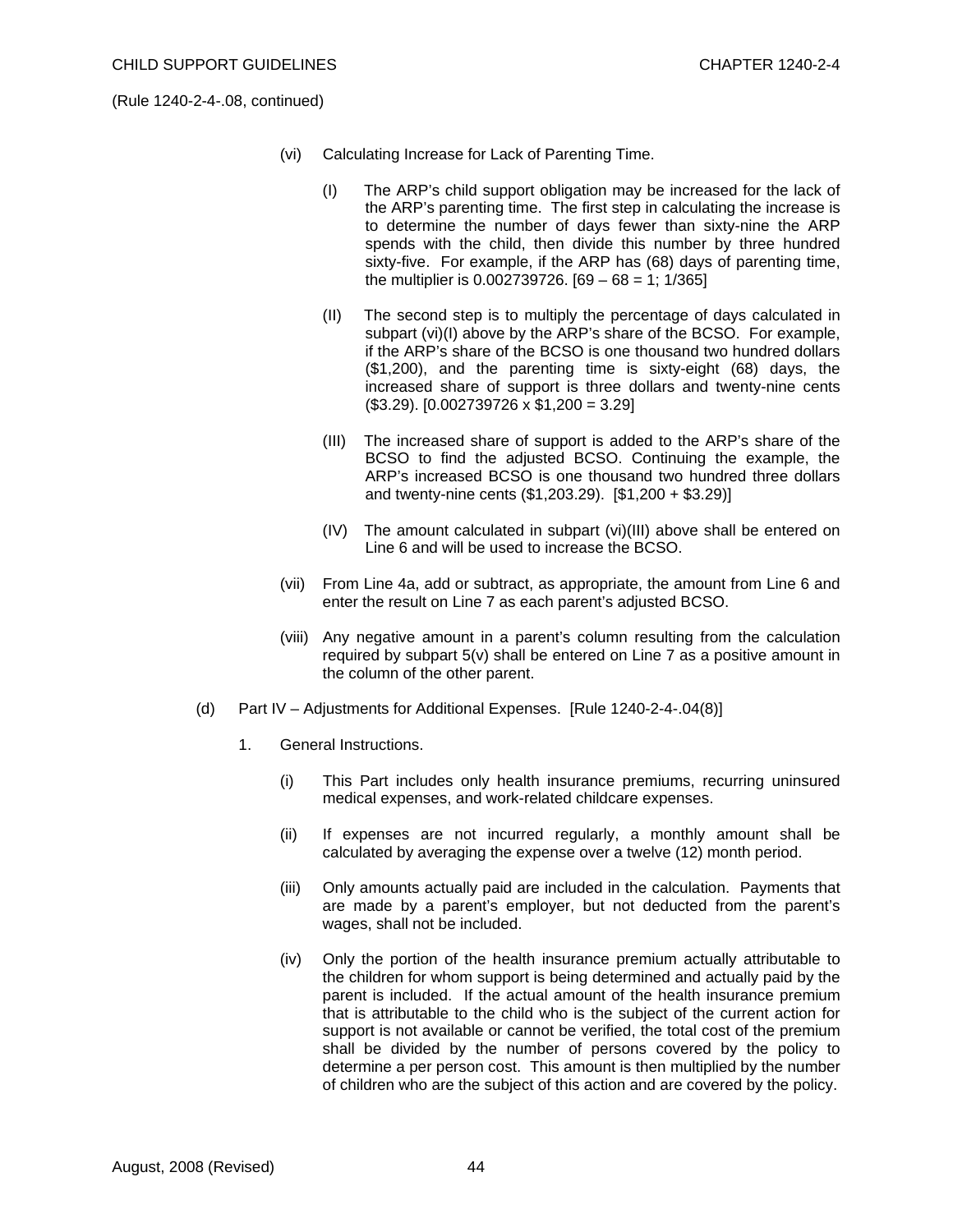|       | $=$ \$                         |  |                                 |
|-------|--------------------------------|--|---------------------------------|
| Total | No. of Persons   Per Person    |  | No. of Children Child's Portion |
|       | Premium Covered by Policy Cost |  | Subject to Order of Premium     |

- (v) Additional expenses of a non-parent caretaker shall be included in calculating the amount of these expenses.
- 2. Line 8a Children's Portion of Health Insurance Premium. [Rule 1240-2-4- .04(8)(b)]

 Enter on Line 8a in the column of the parent, or non-parent caretaker, responsible for payment the amount that is, or will be, paid by a parent for health insurance for the children for whom support is being determined.

- 3. Line 8b Recurring Uninsured Medical Expenses. [Rule 1240-2-4-.04(8)(d)]
	- (i) If uninsured medical expenses are routinely incurred so that a specific monthly amount can be reasonably established, enter that amount on Line 8b in the column of the parent, or non-parent caretaker, responsible for payment. These known expenses shall be divided between the parents pro rata.
	- (ii) If uninsured medical expenses are not routinely incurred so that a specific monthly amount cannot be reasonably established, no amount should be entered on Line 8b. Every child support order shall specify that these unknown expenses shall be paid by the parents as they are incurred, to be divided pro-rata unless otherwise ordered by the tribunal.
- 4. Line 8c Work-related Childcare Expenses. [Rule 1240-2-4-.04(8)(c)]

 On Line 8c, enter in the column of the parent, or non-parent caretaker, responsible for paying the amount of any work-related childcare expense for the child for whom support is being determined.

5. Line 9 – Total Additional Expenses. [Rule 1240-2-4-.04(8)]

 Total the amounts on Lines 8a, 8b, and 8c, Columns A, B, and C and enter the results for each column on Line 9, representing the total amount of additional expenses paid by each parent and/or non-parent caretaker.

- 6. Line 10 Each Parent's Share of Additional Expenses. [Rule 1240-2-4-.04(8)]
	- (i) Two Parents.

 Calculate each parent's share of the total additional expenses paid by the other parent by multiplying each parent's percentage of income (PI) from Line 3 times the other parent's total additional expenses from Line 9. Enter the results on Line 10. [Line 3, Column A, times Line 9, Column B for the Mother's share of additional expense paid by Father; Line 3, Column B times Line 9, Column A for the Father's share of additional expenses paid by Mother.]

- (ii) Two Parents With a Non-Parent Caretaker on Same Docket.
	- (I) Expenses Paid by Non-parent Caretaker.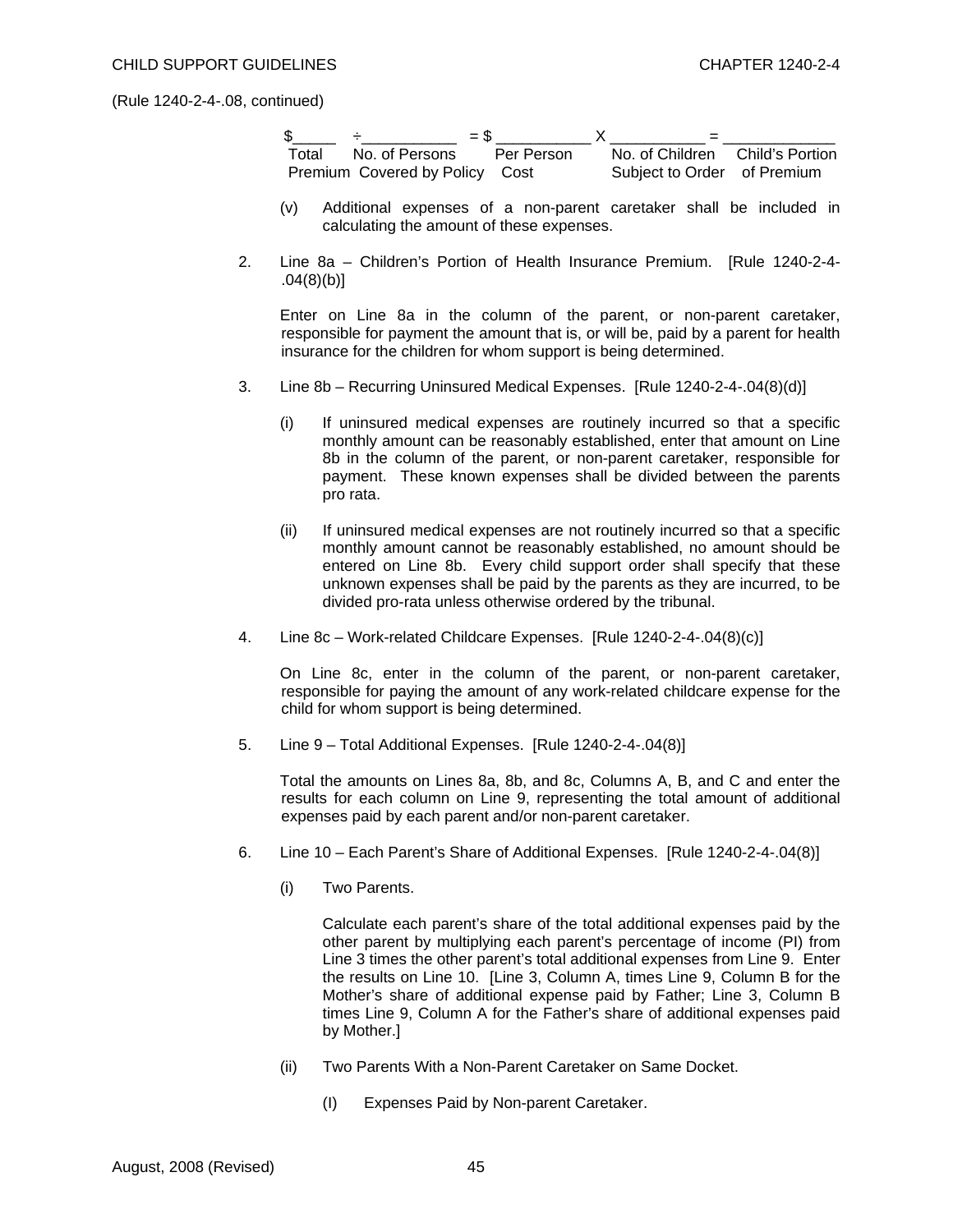Calculate each parent's share of the total additional expenses paid by the non-parent caretaker by multiplying each parent's percentage of income (PI) from Line 3 times the total additional expenses of the non-parent caretaker from Line 9. [Line 3, Column A, times Line 9, Column C for the Mother's share of additional expenses paid by the non-parent caretaker; Line 3, Column B times Line 9, Column C for the Father's share of additional expenses paid by the non-parent caretaker.]

(II) Expenses Paid by a Parent.

 Calculate each parent's share of the total additional expenses paid by the other parent as indicated above in subpart (i).

- (III) Subtract the larger obligation calculated in subpart (ii)(II) above from the smaller. In the column with the larger amount, add the difference to any amount calculated in subpart (ii)(I) above. In the column with the smaller amount, subtract the difference to any amount calculated in subpart (ii)(I) above. Enter results on Line 10 in Columns A and B.
- (iii) One Parent With a Non-parent Caretaker.

 The full amount of any additional expenses paid by a non-parent caretaker is owed by the parent and shall be placed in the parent's column on Line 10.

7. Line 11 – Adjusted Support Obligation – BCSO Plus Parent's Share of Additional Expenses. [Rule 1240-2-4-.02(2) & .04(9)]

 To calculate each parent's total obligation to the other parent for the parent's prorata share of the BCSO and the parent's pro-rata share of additional expenses paid by the other parent, add the amount on Line 7 in each column to the amount on Line 10 in each column. The result is each parent's adjusted support obligation and shall be entered on Line 11.

- (e) Part V Presumptive Child Support Order / Modification of Current Support.
	- 1. Line 12 Presumptive Child Support Order.[Rule 1240-2-4-.02(20) & .04(11)]
		- (i) Except as indicated below in subpart (ii), the PCSO to be entered on Line 12 is the difference between the larger ASO on Line 11 and the smaller ASO on Line 11. The parent with the larger ASO on Line 11 is the obligor, and the PCSO shall be entered in that parent's column on Line 12.
		- (ii) In non-parent caretaker situations, the amount on Line 11, in either or both columns, represents an amount of support owed by that parent to the nonparent caretaker. The amount from either or both columns shall be entered in total on Line 12 as the PCSO for that parent.
		- (iii) Statutory Threshold.
			- (I) Standard Parenting Situations.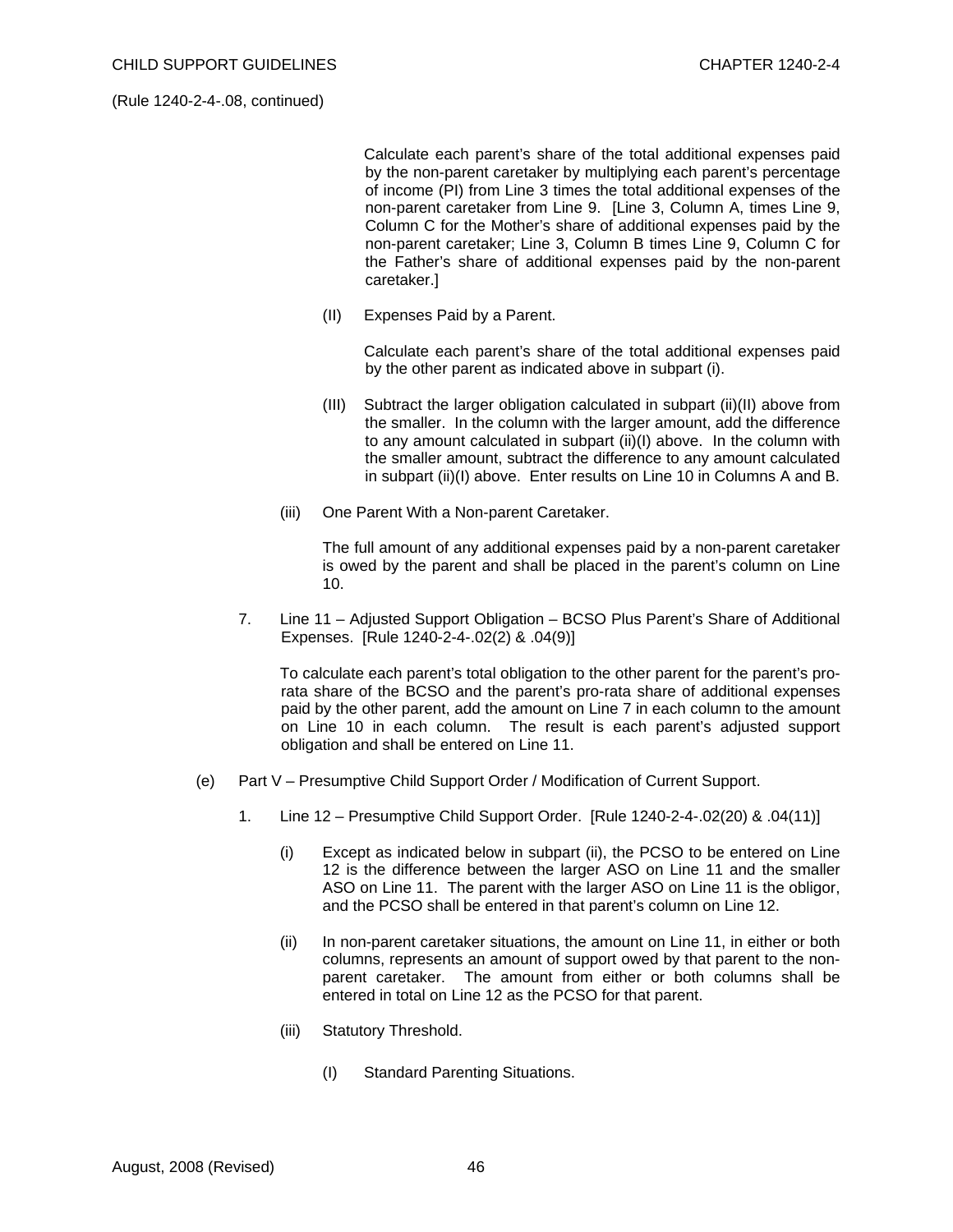If the amount of the PCSO exceeds the amount specified in 1240-2-  $4-.07(2)(q)1$  for the number of children for whom support is being calculated, then the amount of the PCSO entered on Line 12 shall be limited to the amount specified in  $1240-2-4-07(2)(g)1$  for the number of children for whom support is being calculated. An opportunity to rebut this limitation is provided in 1240-2-4-.07(2)(g)2.

(II) Split Parenting Situations.

 If the ASO on Line 11 for either parent exceeds the amount specified in 1240-2-4-.07(2)(g)1 for the number of children for whom support is being calculated, then that amount shall be limited to the amount specified in 1240-2-4-.07(2)(g)1 for the number of children for whom support is being calculated prior to making the calculation required in subpart (i) above. An opportunity to rebut this limitation is provided in 1240-2-4-.07(2)(g).

- 2. Line 13a For Modification of Current Child Support Order. [Rule 1240-2-4-.05]
	- (i) To determine if a modification is possible, first calculate an order on Lines 1-12 of the Child Support Worksheet using current evidence of the parties' circumstances.
	- (ii) Indicate whether the significant variance percentage is fifteen percent (15% or .15) (for most cases) or seven and one-half percent (7.5% or .075) (for low income cases).
	- (iii) Indicate whether the order to be modified is an order most recently established or modified under the flat percentage guidelines or under the income shares guidelines.
	- (iv) On Line 13a, enter the amount of the current child support order in the case under consideration. If the order is calculated under the flat percentage guidelines, use the current support amount. If the order is calculated under income shares, use the presumptive child support order (PCSO).
- 3. Line 13b Amount Required for Variance to Exist.

 To determine the amount needed to comply with the significant variance requirement, multiply the amount from Line 13a by the percentage required in part 2(ii) above. Enter the result on Line 13b.

- 4. Line 13c Significant Variance Amount. [Rule 1240-2-4-.05]
	- (i) For flat percentage orders, from the column of the obligor parent, subtract the lesser of Lines 4a and 13a from the greater and enter the result on Line 13c. If Line 13c is equal to or greater than Line 13b, the significant variance requirement has been met and the child support obligation may be modified to the presumptive amount entered on Line 12.
	- (ii) For income shares orders, subtract the lesser of Lines 12 and 13a from the greater and enter result on Line 13c. If Line 13c is equal to or greater than Line 13b, the significant variance requirement has been met and the child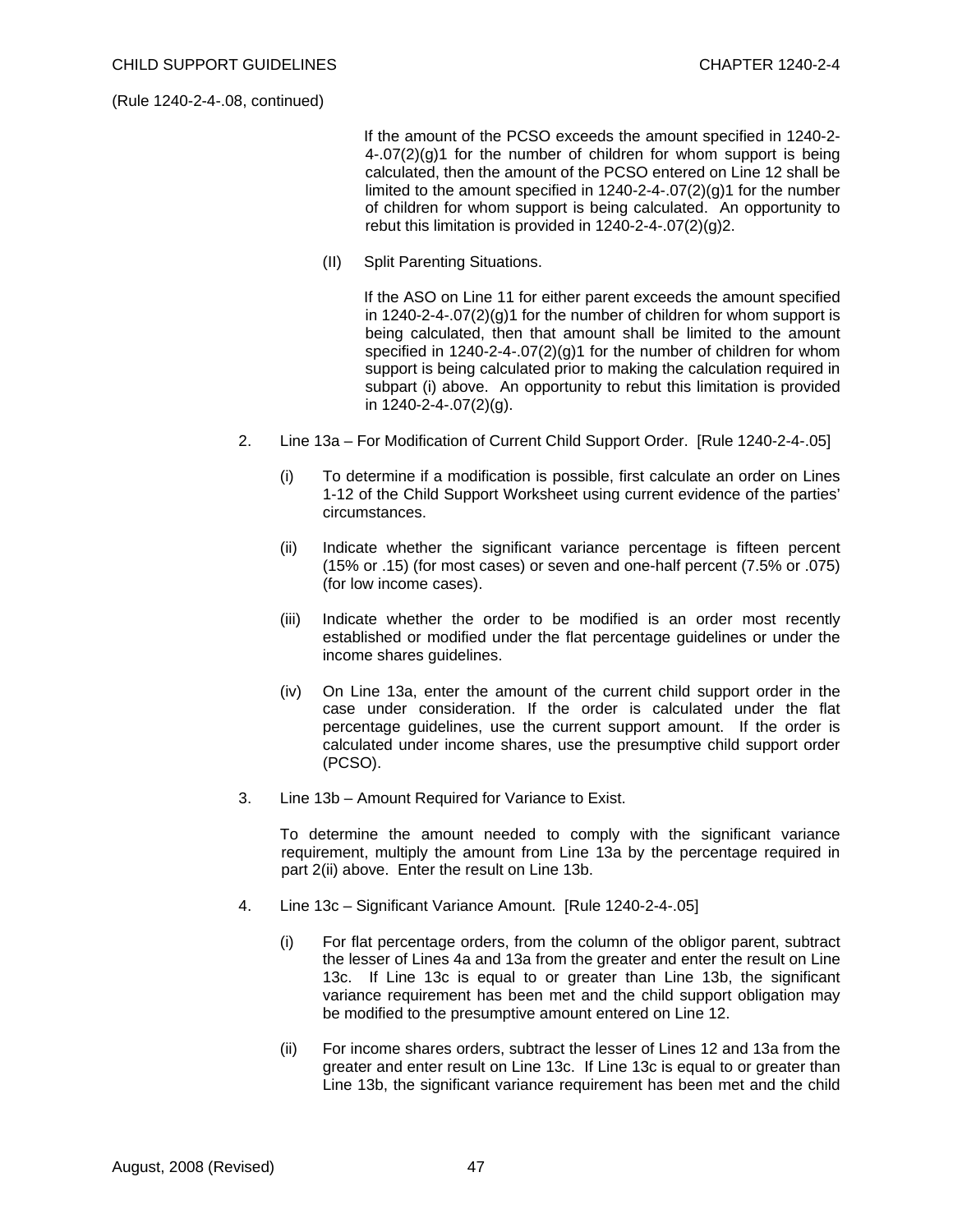support obligation may be modified to the presumptive amount entered on Line 12.

- (f) Part VI Deviations and Final Child Support Obligation.
	- 1. Line 14 Deviations. [Rule 1240-2-4-.07]
		- (i) Specify the reason for the deviation and enter on Line 14 the amount that will be added to or subtracted from the Presumptive Support Order.
		- (ii) The order must include written findings supporting the deviation as outlined in 1240-2-4-.07(1).
	- 2. Line 15 Final Child Support Order. [Rule 1240-2-4-.02(13)]

To the Presumptive Support Order amount on Line 12, add/subtract as appropriate any amount on Line 14 and enter the result on Line 15 as the Final Child Support Order.

3. Line 16 – Social Security Benefits.

 If a child to be supported under the order receives social security benefits on the account of the parent who will pay support under this order, and such benefit was added to that parent's gross income on Line 1a according to rule 1240-2-4- .04(3)(a)5, then enter the amount of that child's benefit entered on Line 1a and subtract that amount from that parent's obligation. The parent is relieved from directly making that portion of the obligation so long as the benefit is being paid by social security.

- 4. The completed Worksheet must be maintained as part of the official record either by filing it as an exhibit in the tribunal's file or as an attachment to the order. Payments of child support shall be ordered to be paid in a specific dollar amount on a weekly, biweekly (every two weeks), semi-monthly (twice a month), or monthly basis.
- (3) Instructions for Credit Worksheet.
	- (a) The Credit Worksheet is to be utilized to calculate the available credit against the parent's gross income for qualified other children. The amount of any credit calculated on the Credit Worksheet shall be transferred to the appropriate line on the Child Support Worksheet.
	- (b) Part I Identification.

 In Part I of the Credit Worksheet, enter the case specific information: name of mother and father (and/or non-parent caretaker where applicable), each parent designated as either PRP, ARP, or split (if split, both parents shall be designated as such), the docket number, court name, and TCSES case number (if applicable).

- (c) Part II Calculation of Credit for Qualified Other Children.
	- 1. A child is qualified for the credit available in this Part II if the parent is legally responsible for the child's support, the parent is actually supporting the child, and the child is not before the tribunal to set, modify, or enforce support in the case immediately under consideration.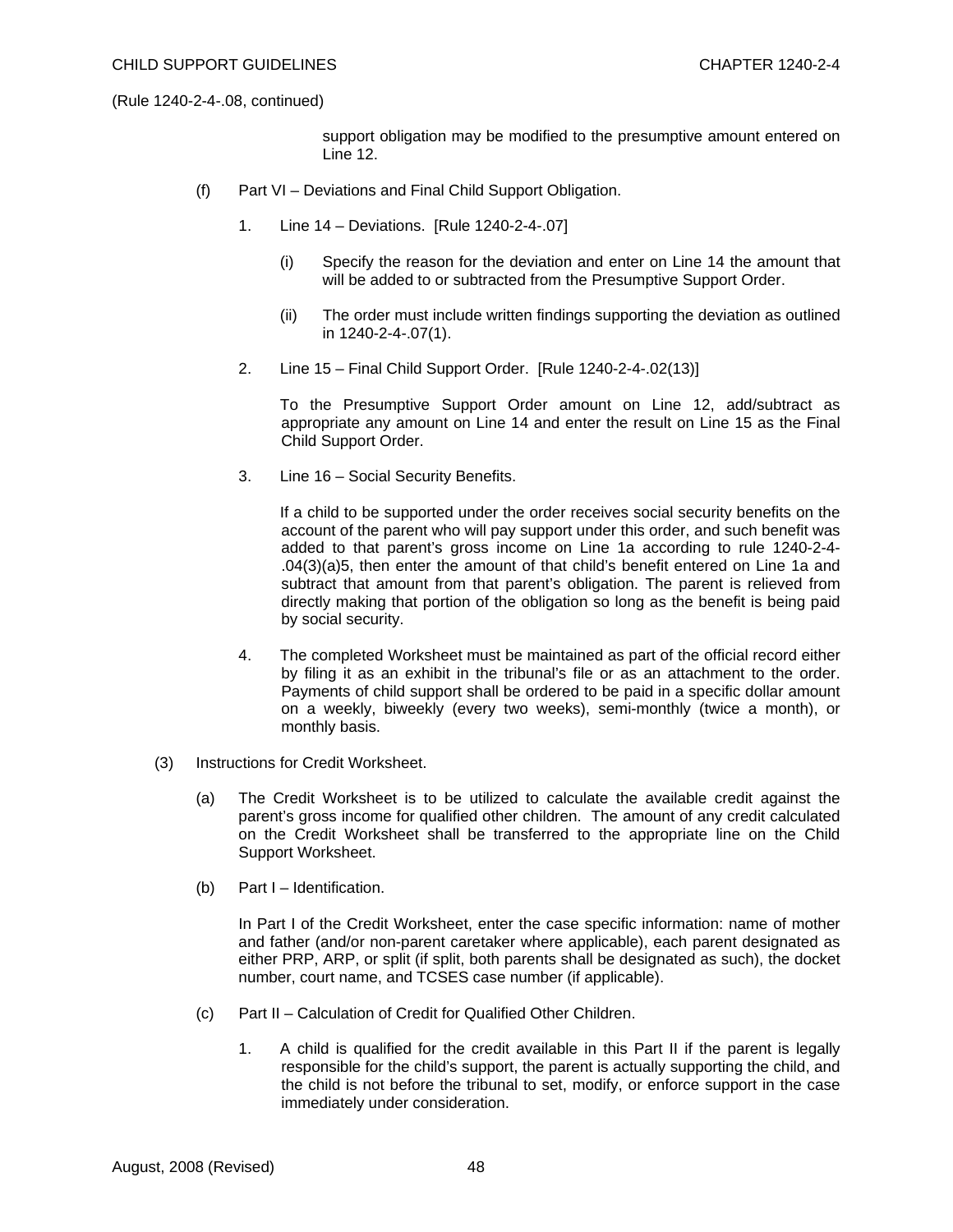2. Line 1 – Applicable Gross Income from Child Support Worksheet. [Rule 1240-2- 4-.04(3)]

 From the Child Support Worksheet, subtract the amount on Line 1b from the amount on Line 1 and enter the result on Line 1 of the Credit Worksheet.

3. Line 2 – Identify Qualified Other Children Living 50% or More of the Time in the Home of the Parent Seeking the Credit. [Rule 1240-2-4-.04(5)]

 In the spaces provided, enter the names and dates of birth of the qualified other children living fifty percent (50%) or more of the time in the home of the parent seeking the credit. Do not consider children for whom support is being calculated in the case for which credit is being considered, step-children, or other minors in the home that the parent has no legal obligation to support. If more space is needed, use the Additional Credit Worksheet promulgated by the Department.

4. Line 3 – Number of Qualified Other Children in the Parent's Home.

 Enter on Line 3 of the Credit Worksheet the number of qualified other children from Line 2 living fifty percent (50%) or more of the time in the parent's home. If there are no qualified other children, skip to Line 6.

- 5. Line 4 Calculate Theoretical Order.
	- (i) Using the gross income of the parent from Line 1 and the number of qualified other children from Line 3, find the amount of child support on the CS Schedule that the parent would pay for the qualified other children living fifty percent (50%) or more of the time in the parent's home if a theoretical order were issued for those children. Enter this amount on Line 4 of the Credit Worksheet.
	- (ii) If the amount of the theoretical order exceeds the amount specified in 1240-2-4-.07(2)(g)1 for the number of children for whom support is being calculated, then the amount of the theoretical order entered on Line 4 shall be limited to the amount specified in  $1240-2-4-07(2)(q)1$  for the number of children for whom support is being calculated.
- 6. Line 5 Calculate Credit Amount.

 Multiply the theoretical order amount from Line 4 by seventy-five percent (75% or 0.75). Enter the result on Line 5 of the Credit Worksheet and on Line 1d of the Child Support Worksheet.

7. Line 6 – Identify Qualified Other Children Living Less Than 50% of the Time in the Home of the Parent Seeking the Adjustment. [Rule 1240-2-4-.04(5)]

 In the spaces provided, enter the names and dates of birth of the qualified other children living in the parent's home less than fifty percent (50%) of the time. Do not consider children for whom support is being calculated in the case for which credit is being considered, step-children or other minors for whom the parent has no legal obligation. If more space is needed, attach an additional sheet to this Worksheet.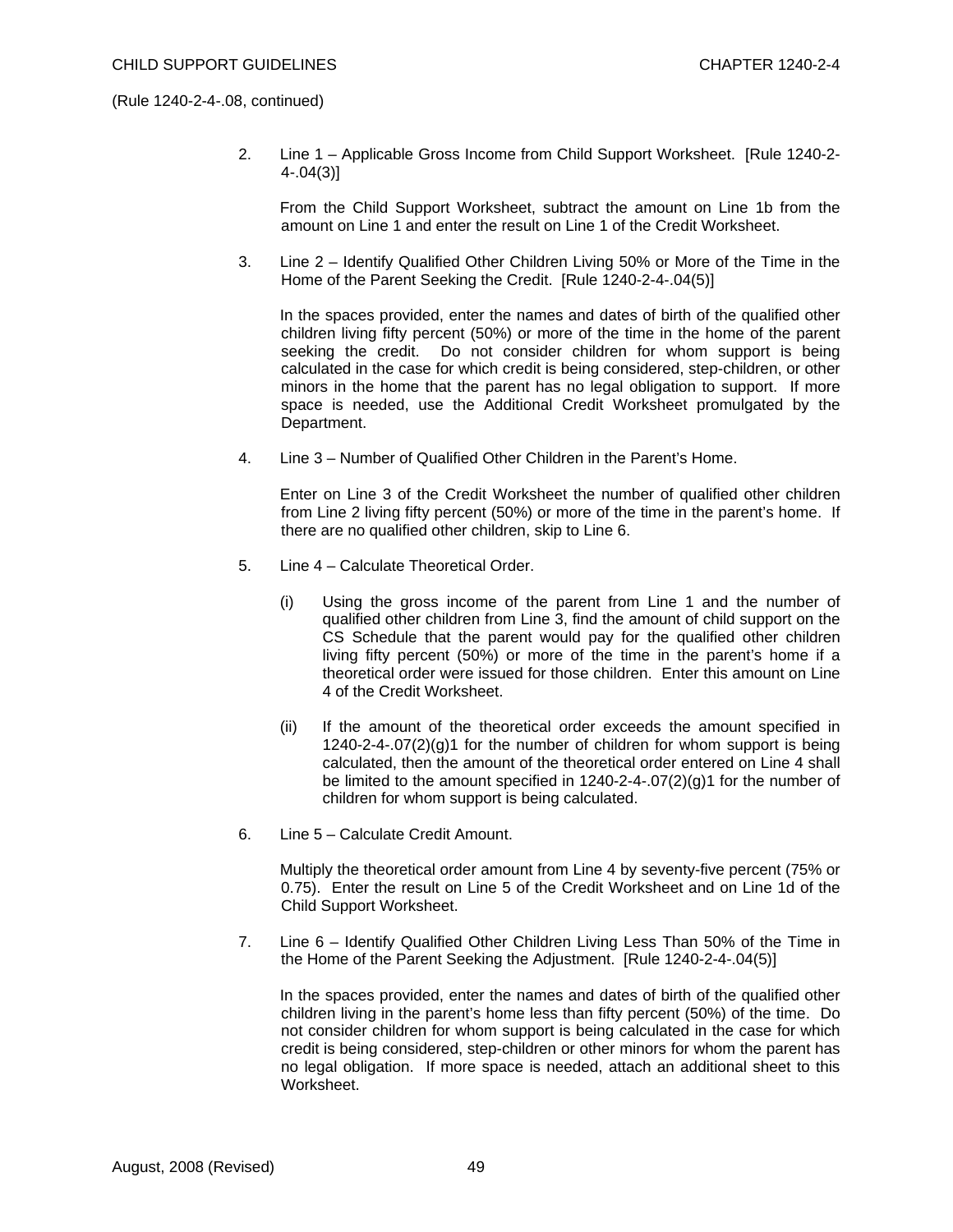8. Line 7 – Number of Qualified Other Children Living in the Parent's Home Less Than 50% of the Time.

 Enter on Line 7 the number of qualified other children from Line 6 who reside less than fifty percent (50%) of the time in the home of the parent claiming the credit.

9. Line 8 – Determine Actual Support. [Rule 1240-2-4-.04(5)(e)2(ii)]

 Determine the dollar amount of documented monetary support actually provided by the parent to the caretaker, such as canceled checks or money orders, over the most recent twelve (12) month period, expressed as a monthly average. Documented monetary support can include evidence of payment of child support under another child support order. Determine the monthly average by dividing the annual amount of support provided by twelve (12). Enter the result on Line 8 of the Credit Worksheet.

- 10. Line 9 Calculate Theoretical Order.
	- (i) Using the income for this parent from Line 1 and the number of qualified other children from Line 7, use the CS Schedule to find the amount of child support the parent would pay for the qualified other children living in the parent's home less than fifty percent (50%) of the time if a theoretical order were issued for those children. Enter the amount on Line 9.
	- (ii) If the amount of the theoretical order exceeds the amount specified in 1240-2-4-.07(2)(g)1 for the number of children for whom support is being calculated, then the amount of the theoretical order entered on Line 9 shall be limited to the amount specified in  $1240-2-4-07(2)(q)1$  for the number of children for whom support is being calculated.
- 11. Lines 10a and 10b Calculate Maximum Amount.
	- (i) Line 10a Multiply the theoretical order amount from Line 9 by seventyfive percent (75% or 0.75) and enter the result on Line 10a.
	- (ii) Line 10b Compare the results from Line 8 and Line 10a and enter the lesser amount for the credit on Line 10b of the Credit Worksheet and on Line 1e of the Child Support Worksheet. Do not exceed the lesser of the actual support or seventy-five percent (75%) of the theoretical order.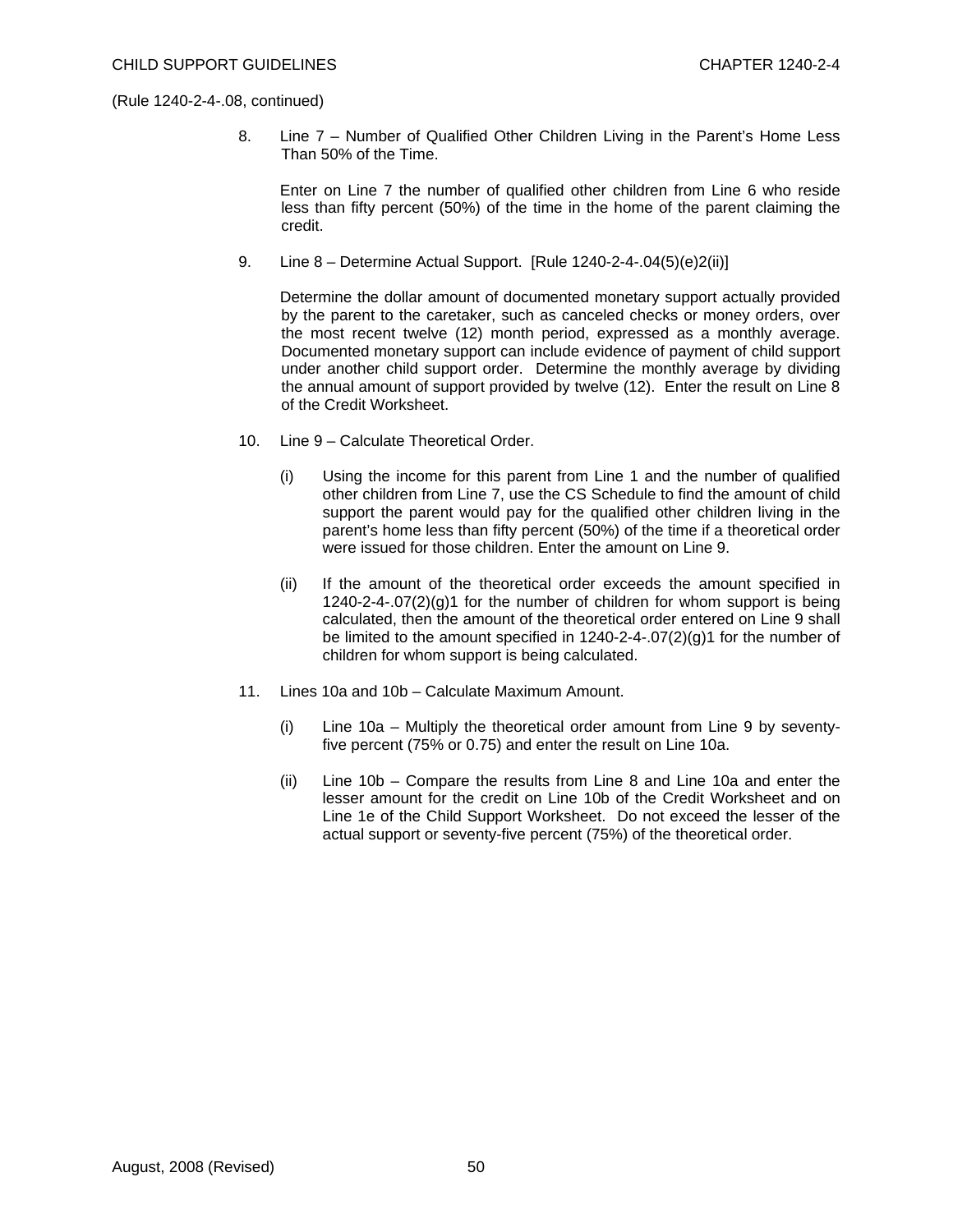# (4) Child Support Worksheet.

# State of Tennessee – Child Support Worksheet

| Part I. Identification                    |              |                                                                 |                         |                             | <b>PRP</b>                  | ARP | <b>SPLIT</b>                          |
|-------------------------------------------|--------------|-----------------------------------------------------------------|-------------------------|-----------------------------|-----------------------------|-----|---------------------------------------|
| Indicate the status                       |              | Name of Mother:                                                 |                         |                             |                             |     |                                       |
| of each parent or<br>caretaker by placing |              | Name of Father:<br>Name of non-parent                           |                         |                             |                             |     |                                       |
|                                           |              | Caretaker:                                                      |                         |                             |                             |     |                                       |
| an "X" in the                             |              | TCSES case #:                                                   |                         |                             |                             |     |                                       |
| appropriate column                        |              | Docket #:                                                       |                         |                             |                             |     |                                       |
|                                           |              | Court name:                                                     |                         |                             |                             |     |                                       |
|                                           |              | Name(s) of Child(ren)                                           | Date of<br><b>Birth</b> | Days<br>with Mother         | Days<br>with Father         |     | Days<br>with<br>Caretaker             |
|                                           |              |                                                                 |                         |                             |                             |     |                                       |
|                                           |              |                                                                 |                         |                             |                             |     |                                       |
|                                           |              |                                                                 |                         |                             |                             |     |                                       |
|                                           |              |                                                                 |                         |                             |                             |     |                                       |
|                                           |              |                                                                 |                         |                             |                             |     |                                       |
| Part II. Adjusted Gross Income            |              |                                                                 |                         |                             |                             |     |                                       |
|                                           |              |                                                                 |                         | Mother /<br><b>Column A</b> | Father /<br><b>Column B</b> |     | Non-parent<br>Caretaker /<br>Column C |
|                                           | 1            | Monthly Gross Income                                            |                         | \$                          | \$                          |     |                                       |
|                                           |              | Federal benefit for child<br>1a                                 |                         | $\ddot{}$                   | $+$                         |     |                                       |
|                                           |              | Self-employment tax paid<br>1b                                  |                         | $\overline{a}$              | ÷.                          |     |                                       |
| Use Credit Worksheet                      |              | Subtotal<br>1c<br>Credit for In-Home Children<br>1 <sub>d</sub> |                         | \$<br>÷,                    | \$<br>$\mathbf{r}$          |     |                                       |
| to calculate line items                   |              | Credit for Not In Home Children<br>1e                           |                         | $\blacksquare$              | $\mathbf{r}$                |     |                                       |
| 1d and 1e.                                | $\mathbf{2}$ | Adjusted Gross Income (AGI)                                     |                         | \$                          | \$                          |     |                                       |
|                                           | 2a           | <b>Combined Adjusted Gross Income</b>                           | $\overline{\mathbf{3}}$ |                             |                             |     |                                       |
|                                           | 3            | Percentage Share of Income (PI)                                 |                         | %                           |                             | %   |                                       |
| Part III. Parents' Share of BCSO          |              |                                                                 |                         |                             |                             |     |                                       |
|                                           | 4            | BCSO allotted to primary parent's household                     |                         | \$                          | \$                          | \$  |                                       |
|                                           | 4a           | Share of BCSO owed to primary parent                            |                         | $\overline{s}$              | $\overline{s}$              |     |                                       |
|                                           | 5            | ARP parent's average parenting time                             |                         |                             |                             |     |                                       |
|                                           | 6            | Parenting time adjustment                                       |                         | \$                          | \$                          |     |                                       |
|                                           |              |                                                                 |                         |                             |                             |     |                                       |
|                                           | 7            | <b>Adjusted BCSO</b>                                            |                         | \$                          | \$                          |     |                                       |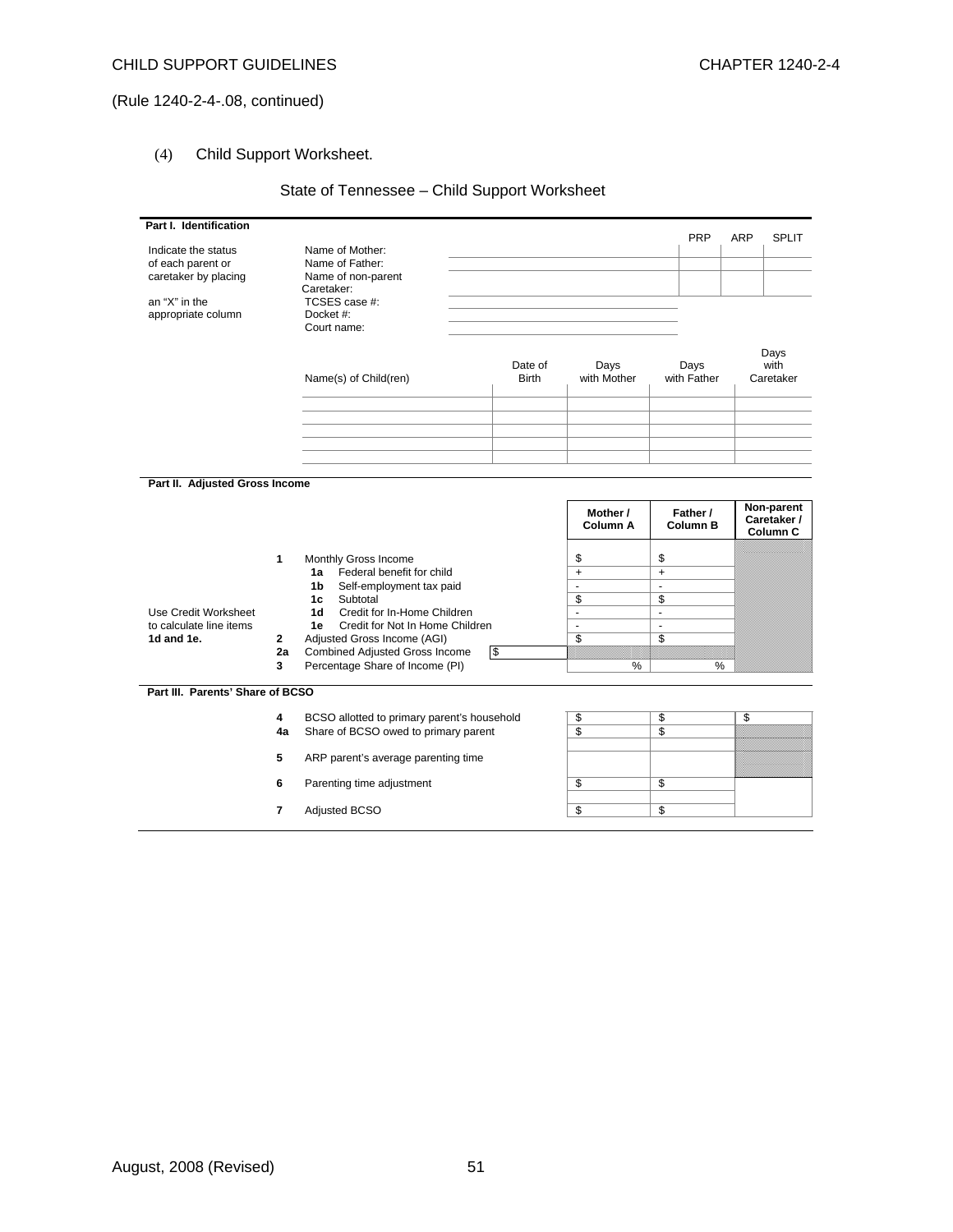# State of Tennessee – Child Support Worksheet

| Part IV. Additional Expenses                                                                |         |                                                                                                                            | Mother /<br>Column A | Father /<br>Column B     | Non-parent<br>Caretaker /<br>Column <sub>C</sub> |
|---------------------------------------------------------------------------------------------|---------|----------------------------------------------------------------------------------------------------------------------------|----------------------|--------------------------|--------------------------------------------------|
|                                                                                             | 8a      | Children's portion of health insurance premium                                                                             | \$                   | \$                       | \$                                               |
|                                                                                             | 8b      | <b>Recurring Uninsured Medical Expenses</b>                                                                                | \$                   | \$                       | \$                                               |
|                                                                                             | 8с<br>9 | Work-related childcare<br>Total expenses                                                                                   | \$<br>\$             | \$<br>\$                 | \$<br>\$                                         |
|                                                                                             |         |                                                                                                                            |                      |                          |                                                  |
|                                                                                             | 10      | Share of additional expenses owed                                                                                          | \$                   | \$                       |                                                  |
|                                                                                             | 11      | Adjusted Support Obligation (ASO)                                                                                          | \$                   | \$                       |                                                  |
|                                                                                             |         | Part V. Presumptive Child Support / Modification of Current Support                                                        |                      |                          |                                                  |
|                                                                                             |         |                                                                                                                            |                      | <b>Obligation Column</b> |                                                  |
|                                                                                             | 12      | Presumptive Child Support Order (PCSO)                                                                                     | \$                   | \$                       |                                                  |
|                                                                                             |         | * Enter the difference between the greater and smaller numbers from Line 11, except in non-parent<br>caretaker situations. |                      |                          |                                                  |
|                                                                                             |         | Low Income?<br>$(N = 15\% \quad Y = 7.5\%)$<br>(N/Y)<br>Current Order Flat %                                               |                      |                          |                                                  |
| Modification of                                                                             | 13a     | Current child support order amount for the obligor                                                                         | \$                   | \$                       |                                                  |
| Current                                                                                     |         | parent                                                                                                                     |                      |                          |                                                  |
| <b>Child Support</b><br>Order                                                               | 13b     | Amount required for significant variance to exist                                                                          | \$                   | \$                       |                                                  |
|                                                                                             | 13c     | Actual variance between current order and PCSO /<br><b>BCSO</b>                                                            | \$                   | \$                       |                                                  |
|                                                                                             |         | Part VI. Deviations and Final Child Support Order                                                                          |                      |                          |                                                  |
| Deviations must be<br>substantiated by<br>written findings in<br>the Child Support<br>Order | 14      | Deviations (Specify):                                                                                                      | \$                   | \$                       |                                                  |
|                                                                                             |         |                                                                                                                            |                      |                          |                                                  |
|                                                                                             | 15      | Final Child Support Order (FCSO)                                                                                           | \$                   | \$                       |                                                  |
|                                                                                             | 16      | FCSO adjusted for federal benefit, Line 1a, Obligor's<br>column                                                            | \$                   | \$                       |                                                  |
|                                                                                             |         | <b>Comments, Calculations, or Rebuttals to Schedule</b>                                                                    |                      |                          |                                                  |
| Preparer's Use Only                                                                         |         | Name:                                                                                                                      |                      | Date:                    |                                                  |
|                                                                                             |         | Title:                                                                                                                     |                      |                          |                                                  |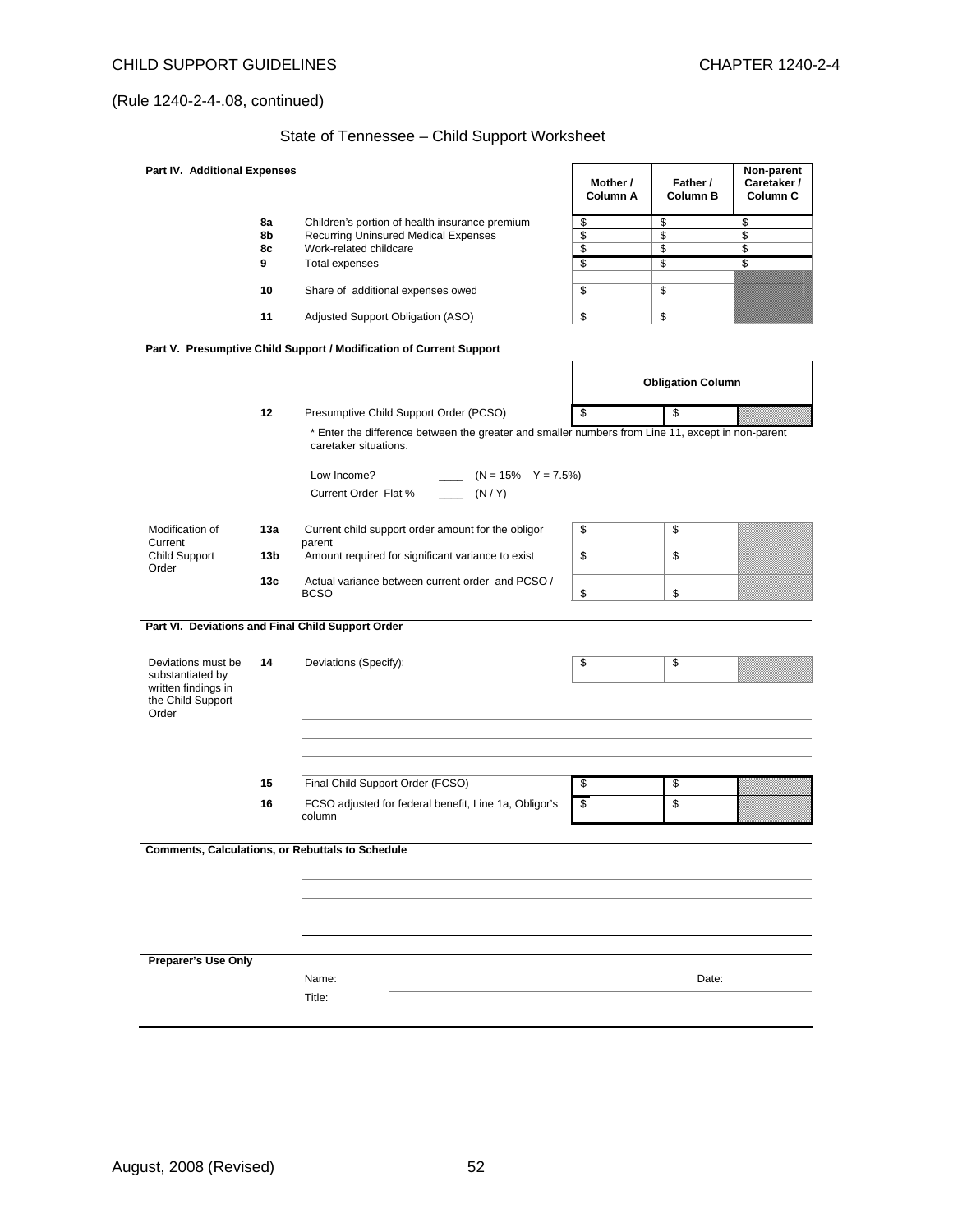### (5) Credit Worksheet.

|                                     |              | State of Tennessee - Credit Worksheet                                                 |              |                               |                         |     |                  |
|-------------------------------------|--------------|---------------------------------------------------------------------------------------|--------------|-------------------------------|-------------------------|-----|------------------|
| Part I. Identification              |              |                                                                                       |              |                               |                         |     |                  |
|                                     |              |                                                                                       |              |                               | <b>PRP</b>              | ARP | <b>SPLI</b><br>т |
| Indicate the status                 |              | Name of Mother:                                                                       |              |                               |                         |     |                  |
| of each parent or                   |              | Name of Father:                                                                       |              |                               |                         |     |                  |
| caretaker by placing                |              | Name of non-parent                                                                    |              |                               |                         |     |                  |
|                                     |              | Caretaker:                                                                            |              |                               |                         |     |                  |
| an "X" in the<br>appropriate column |              | TCSES case #:<br>Docket #:                                                            |              |                               |                         |     |                  |
|                                     |              | Court name:                                                                           |              |                               |                         |     |                  |
|                                     |              |                                                                                       |              |                               |                         |     |                  |
| Part II. Other Children             |              |                                                                                       |              |                               |                         |     |                  |
|                                     |              |                                                                                       |              | Column A                      | <b>Column B</b>         |     |                  |
| Parent Income                       | 1            | Applicable gross income from CS worksheet                                             |              | \$                            | \$                      |     |                  |
| Information                         |              |                                                                                       |              |                               |                         |     |                  |
|                                     |              |                                                                                       |              |                               |                         |     |                  |
| In-Home Children                    | $\mathbf{2}$ | Below, list qualified children living in the parent's home (if none, skip to line 6): |              |                               |                         |     |                  |
|                                     |              | Name(s) of Child(ren) for PRP                                                         | Date of      | Name(s) of Child(ren) for ARP |                         |     | Date of Birth    |
|                                     |              |                                                                                       | <b>Birth</b> |                               |                         |     |                  |
|                                     |              |                                                                                       |              |                               |                         |     |                  |
|                                     |              |                                                                                       |              |                               |                         |     |                  |
|                                     |              |                                                                                       |              |                               |                         |     |                  |
|                                     |              |                                                                                       |              |                               |                         |     |                  |
|                                     | 3            | Number of qualified children living in the parent's                                   |              | #                             | #                       |     |                  |
|                                     | 4            | home<br>Theoretical child support order (this parent's income                         |              |                               |                         |     |                  |
|                                     |              | on                                                                                    |              |                               |                         |     |                  |
|                                     |              | CS Schedule for number of children from line 3)                                       |              | \$                            | \$                      |     |                  |
|                                     | 5            | 75% of theoretical child support order from line 4                                    |              | \$                            | \$                      |     |                  |
| Not-In-Home Children                | 6            | Below, list qualified children not living in the parent's home:                       |              |                               |                         |     |                  |
|                                     |              | Name(s) of Child(ren) for PRP                                                         | Date of      | Name(s) of Child(ren) for ARP |                         |     | Date of Birth    |
|                                     |              |                                                                                       | <b>Birth</b> |                               |                         |     |                  |
|                                     |              |                                                                                       |              |                               |                         |     |                  |
|                                     |              |                                                                                       |              |                               |                         |     |                  |
|                                     |              |                                                                                       |              |                               |                         |     |                  |
|                                     | 7            | Number of qualified children not living in the parent's                               |              |                               |                         |     |                  |
|                                     |              | home                                                                                  |              | #                             | #                       |     |                  |
|                                     | 8            | Average monthly amount of documented monetary                                         |              | \$                            | \$                      |     |                  |
|                                     |              | support                                                                               |              |                               |                         |     |                  |
|                                     | 9            | Theoretical child support order (this parent's income<br>on                           |              |                               |                         |     |                  |
|                                     |              | CS Schedule for number of children from line 7)                                       |              | \$                            | \$                      |     |                  |
|                                     | 10           | 75% of theoretical child support order from line 9                                    |              | $\overline{\mathbb{S}}$       | $\overline{\mathbb{S}}$ |     |                  |
|                                     | a            |                                                                                       |              |                               |                         |     |                  |
|                                     | 10<br>b      | Allowable credit for not-in-home children                                             |              | \$                            | \$                      |     |                  |
|                                     |              |                                                                                       |              |                               |                         |     |                  |
|                                     |              |                                                                                       |              |                               |                         |     |                  |

*Authority: T.C.A. §§ 4-5-202, 36-5-101(a)(1), 36-5-101(e), 36-5-103(f), 71-1-105(12), (15) and (16), and 71-1-132; 42 U.S.C. § 667; and 45 C.F.R. § 302.56 and 303.8. Administrative History: Original rule filed November 4, 2004; effective January 18, 2005. Emergency rules filed March 3, 2005; effective through August 15, 2005. Amendments filed June 1, 2005; effective August 15, 2005. Repeal and new rule filed April 6, 2006; effective June 20, 2006. Stay of effective date of rule filed April 19, 2006; new effective date of rule June 26, 2006. On July 10, 2008, the Government Operations Committee stayed amendments filed May 8, 2008; to be effective July 22, 2008; new effective date August 15, 2008.*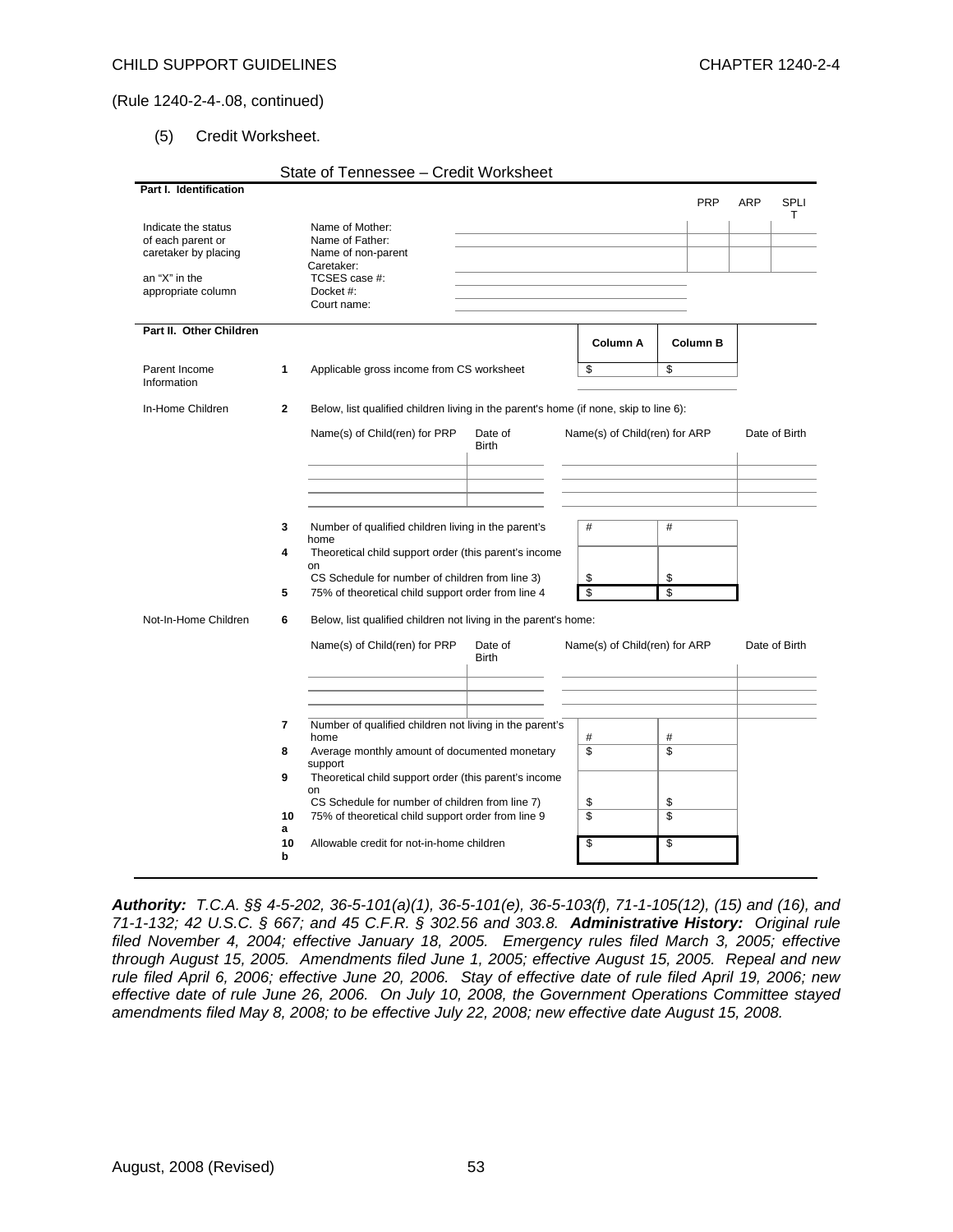### **1240-2-4-.09 CHILD SUPPORT SCHEDULE.**

|                                                    |              | Scriedule of Basic Crilia Support Obligations |                                                  |                  |                    |
|----------------------------------------------------|--------------|-----------------------------------------------|--------------------------------------------------|------------------|--------------------|
| Monthly<br>Combined<br>Adjusted<br>Gross<br>Income | One<br>Child | Two<br>Children                               | <b>Three</b><br>Children                         | Four<br>Children | Five +<br>Children |
|                                                    |              |                                               | <b>Monthly Combined Child Support Obligation</b> |                  |                    |
| 150.00                                             | 100          | 100                                           | 100                                              | 100              | 100                |
| 200.00                                             | 100          | 100                                           | 100                                              | 100              | 100                |
| 250.00                                             | 100          | 100                                           | 100                                              | 110              | 121                |
| 300.00                                             | 100          | 102                                           | 119                                              | 132              | 146                |
| 350.00                                             | 100          | 119                                           | 139                                              | 154              | 170                |
| 400.00                                             | 100          | 136                                           | 158                                              | 176              | 194                |
| 450.00                                             | 108          | 153                                           | 178                                              | 199              | 218                |
| 500.00                                             | 119          | 169                                           | 197                                              | 220              | 242                |
| 550.00                                             | 130          | 184                                           | 215                                              | 239              | 263                |
| 600.00                                             | 140          | 199                                           | 232                                              | 259              | 285                |
| 650.00                                             | 151          | 214                                           | 250                                              | 279              | 307                |
| 700.00                                             | 162          | 230                                           | 268                                              | 298              | 328                |
| 750.00                                             | 172          | 245                                           | 285                                              | 318              | 350                |
| 800.00                                             | 183          | 259                                           | 302                                              | 337              | 371                |
| 850.00                                             | 193          | 274                                           | 319                                              | 356              | 392                |
| 900.00                                             | 204          | 289                                           | 336                                              | 375              | 413                |
| 950.00                                             | 215          | 304                                           | 353                                              | 394              | 434                |
| 1000.00                                            | 225          | 319                                           | 371                                              | 413              | 454                |
| 1050.00                                            | 236          | 333                                           | 388                                              | 432              | 475                |
| 1100.00                                            | 246          | 348                                           | 404                                              | 450              | 495                |
| 1150.00                                            | 256          | 362                                           | 420                                              | 468              | 515                |
| 1200.00                                            | 266          | 375                                           | 436                                              | 486              | 535                |
| 1250.00                                            | 275          | 389                                           | 452                                              | 504              | 554                |
| 1300.00                                            | 285          | 403                                           | 468                                              | 522              | 574                |
| 1350.00                                            | 295          | 417                                           | 484                                              | 540              | 594                |
| 1400.00                                            | 305          | 431                                           | 500                                              | 558              | 613                |
| 1450.00                                            | 315          | 445                                           | 516                                              | 576              | 633                |
| 1500.00                                            | 325          | 459                                           | 532                                              | 593              | 653                |
| 1550.00                                            | 335          | 473                                           | 548                                              | 611              | 672                |
| 1600.00                                            | 345          | 487                                           | 564                                              | 629              | 692                |
| 1650.00                                            | 355          | 500                                           | 580                                              | 647              | 712                |
| 1700.00                                            | 365          | 514                                           | 596                                              | 665              | 731                |
| 1750.00                                            | 375          | 528                                           | 612                                              | 683              | 751                |

Tennessee Schedule of Basic Child Support Obligations

1800.00 1 384 542 628 701 771 1850.00 **1** 394 555 644 718 789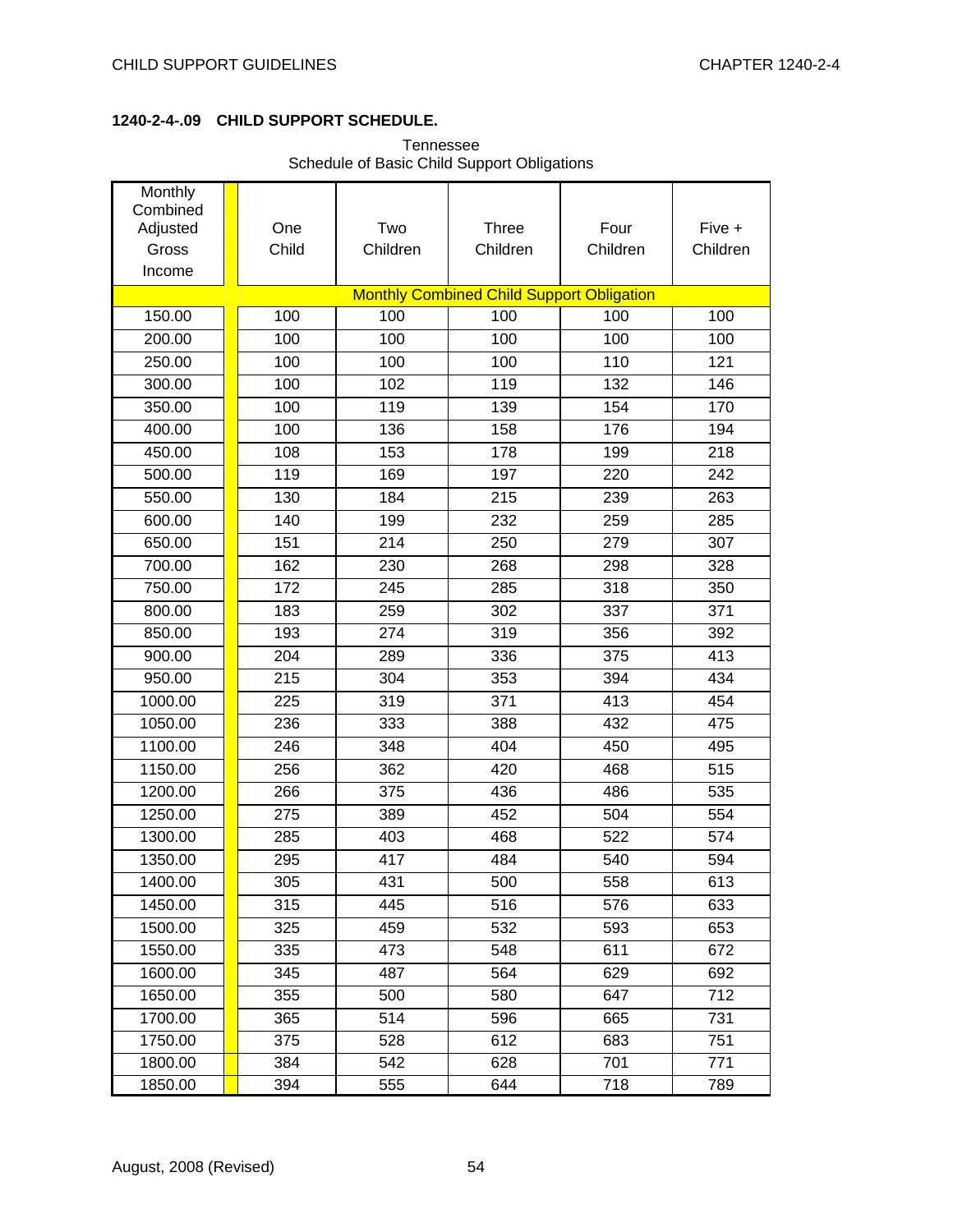|                     |       |                  | Schedule Of Basic Child Support Obligations      |          |          |
|---------------------|-------|------------------|--------------------------------------------------|----------|----------|
| Monthly<br>Combined |       |                  |                                                  |          |          |
| Adjusted            | One   | Two              | <b>Three</b>                                     | Four     | Five +   |
| Gross               | Child | Children         | Children                                         | Children | Children |
| Income              |       |                  |                                                  |          |          |
|                     |       |                  | <b>Monthly Combined Child Support Obligation</b> |          |          |
| 1900.00             | 403   | 568              | 657                                              | 733      | 806      |
| 1950.00             | 412   | 580              | 671                                              | 748      | 823      |
| 2000.00             | 421   | 592              | 685                                              | 764      | 840      |
| 2050.00             | 430   | 604              | 699                                              | 779      | 857      |
| 2100.00             | 439   | 616              | 713                                              | 795      | 874      |
| 2150.00             | 448   | 628              | 727                                              | 810      | 891      |
| 2200.00             | 457   | 641              | 741                                              | 826      | 908      |
| 2250.00             | 466   | 653              | 754                                              | 841      | 925      |
| 2300.00             | 475   | 665              | 768                                              | 857      | 942      |
| 2350.00             | 484   | 677              | 782                                              | 872      | 959      |
| 2400.00             | 493   | 689              | 796                                              | 887      | 976      |
| 2450.00             | 501   | 701              | 809                                              | 902      | 992      |
| 2500.00             | 510   | $\overline{712}$ | 821                                              | 916      | 1007     |
| 2550.00             | 518   | 724              | 834                                              | 930      | 1023     |
| 2600.00             | 527   | 735              | 847                                              | 945      | 1039     |
| 2650.00             | 536   | 747              | 860                                              | 959      | 1055     |
| 2700.00             | 544   | 758              | 873                                              | 973      | 1070     |
| 2750.00             | 553   | 770              | 886                                              | 987      | 1086     |
| 2800.00             | 561   | 781              | 898                                              | 1002     | 1102     |
| 2850.00             | 569   | 792              | 911                                              | 1015     | 1117     |
| 2900.00             | 577   | 802              | 922                                              | 1028     | 1130     |
| 2950.00             | 584   | 812              | 933                                              | 1040     | 1144     |
| 3000.00             | 592   | 822              | 945                                              | 1053     | 1159     |
| 3050.00             | 600   | 833              | 957                                              | 1067     | 1174     |
| 3100.00             | 608   | 844              | 970                                              | 1081     | 1190     |
| 3150.00             | 616   | 855              | 982                                              | 1095     | 1205     |
| 3200.00             | 624   | 866              | 995                                              | 1109     | 1220     |
| 3250.00             | 632   | 877              | 1007                                             | 1123     | 1236     |
| 3300.00             | 640   | 888              | 1020                                             | 1137     | 1251     |
| 3350.00             | 648   | 899              | 1032                                             | 1151     | 1266     |
| 3400.00             | 656   | 910              | 1045                                             | 1165     | 1282     |
| 3450.00             | 664   | 921              | 1058                                             | 1179     | 1297     |
| 3500.00             | 672   | 932              | 1070                                             | 1193     | 1312     |

Tennessee<br>
sie Obild Our Schedule Of Basic Child Support Obligations

3550.00 **1** 680 1 943 1083 1207 1328 3600.00 <mark>|</mark> 688 | 954 | 1095 | 1221 | 1343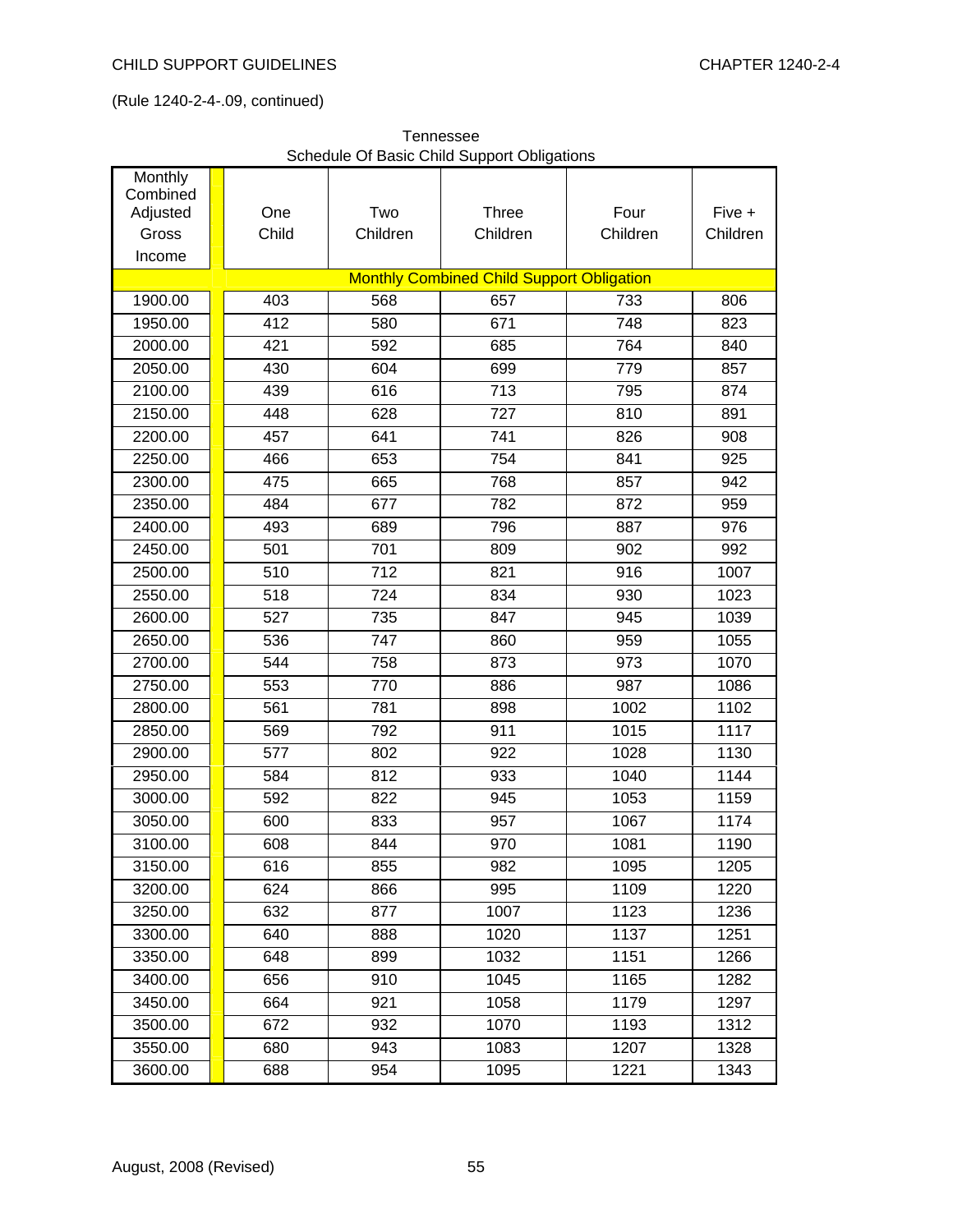| Monthly  |                  |          | burbaald Of Basic Orling Oupport Obligations     |          |          |
|----------|------------------|----------|--------------------------------------------------|----------|----------|
| Combined |                  |          |                                                  |          |          |
| Adjusted | One              | Two      | Three                                            | Four     | Five +   |
| Gross    | Child            | Children | Children                                         | Children | Children |
| Income   |                  |          |                                                  |          |          |
|          |                  |          | <b>Monthly Combined Child Support Obligation</b> |          |          |
| 3650.00  | 695              | 964      | 1106                                             | 1233     | 1356     |
| 3700.00  | 702              | 973      | 1116                                             | 1244     | 1368     |
| 3750.00  | 709              | 982      | 1126                                             | 1255     | 1381     |
| 3800.00  | $\overline{715}$ | 991      | 1136                                             | 1266     | 1393     |
| 3850.00  | 722              | 1000     | 1145                                             | 1277     | 1405     |
| 3900.00  | 729              | 1009     | 1155                                             | 1288     | 1417     |
| 3950.00  | 735              | 1018     | 1165                                             | 1299     | 1429     |
| 4000.00  | 742              | 1027     | 1175                                             | 1310     | 1441     |
| 4050.00  | 749              | 1036     | 1185                                             | 1322     | 1454     |
| 4100.00  | 756              | 1045     | 1195                                             | 1333     | 1466     |
| 4150.00  | 762              | 1054     | 1205                                             | 1344     | 1478     |
| 4200.00  | 769              | 1063     | 1215                                             | 1355     | 1490     |
| 4250.00  | 776              | 1072     | 1225                                             | 1366     | 1502     |
| 4300.00  | 779              | 1076     | 1228                                             | 1370     | 1507     |
| 4350.00  | 782              | 1079     | 1231                                             | 1372     | 1510     |
| 4400.00  | 785              | 1082     | 1233                                             | 1375     | 1512     |
| 4450.00  | 788              | 1085     | 1235                                             | 1377     | 1515     |
| 4500.00  | 791              | 1088     | 1238                                             | 1380     | 1518     |
| 4550.00  | 794              | 1091     | 1240                                             | 1383     | 1521     |
| 4600.00  | 797              | 1094     | 1242                                             | 1385     | 1524     |
| 4650.00  | 800              | 1097     | 1245                                             | 1388     | 1527     |
| 4700.00  | 803              | 1100     | 1247                                             | 1390     | 1529     |
| 4750.00  | 806              | 1104     | 1249                                             | 1393     | 1532     |
| 4800.00  | 809              | 1107     | 1252                                             | 1395     | 1535     |
| 4850.00  | 812              | 1110     | 1254                                             | 1398     | 1538     |
| 4900.00  | 815              | 1113     | 1256                                             | 1401     | 1541     |
| 4950.00  | 819              | 1117     | 1261                                             | 1406     | 1546     |
| 5000.00  | 823              | 1122     | 1266                                             | 1411     | 1552     |
| 5050.00  | 826              | 1126     | 1270                                             | 1417     | 1558     |
| 5100.00  | 830              | 1131     | 1275                                             | 1422     | 1564     |
| 5150.00  | 834              | 1135     | 1280                                             | 1427     | 1570     |
| 5200.00  | 838              | 1140     | 1285                                             | 1432     | 1576     |
| 5250.00  | 841              | 1145     | 1290                                             | 1438     | 1582     |
| 5300.00  | 845              | 1149     | 1294                                             | 1443     | 1587     |
| 5350.00  | 849              | 1154     | 1299                                             | 1448     | 1593     |
| 5400.00  | 853              | 1158     | 1304                                             | 1454     | 1599     |
| 5450.00  | 856              | 1163     | 1309                                             | 1459     | 1605     |

Tennessee Schedule Of Basic Child Support Obligations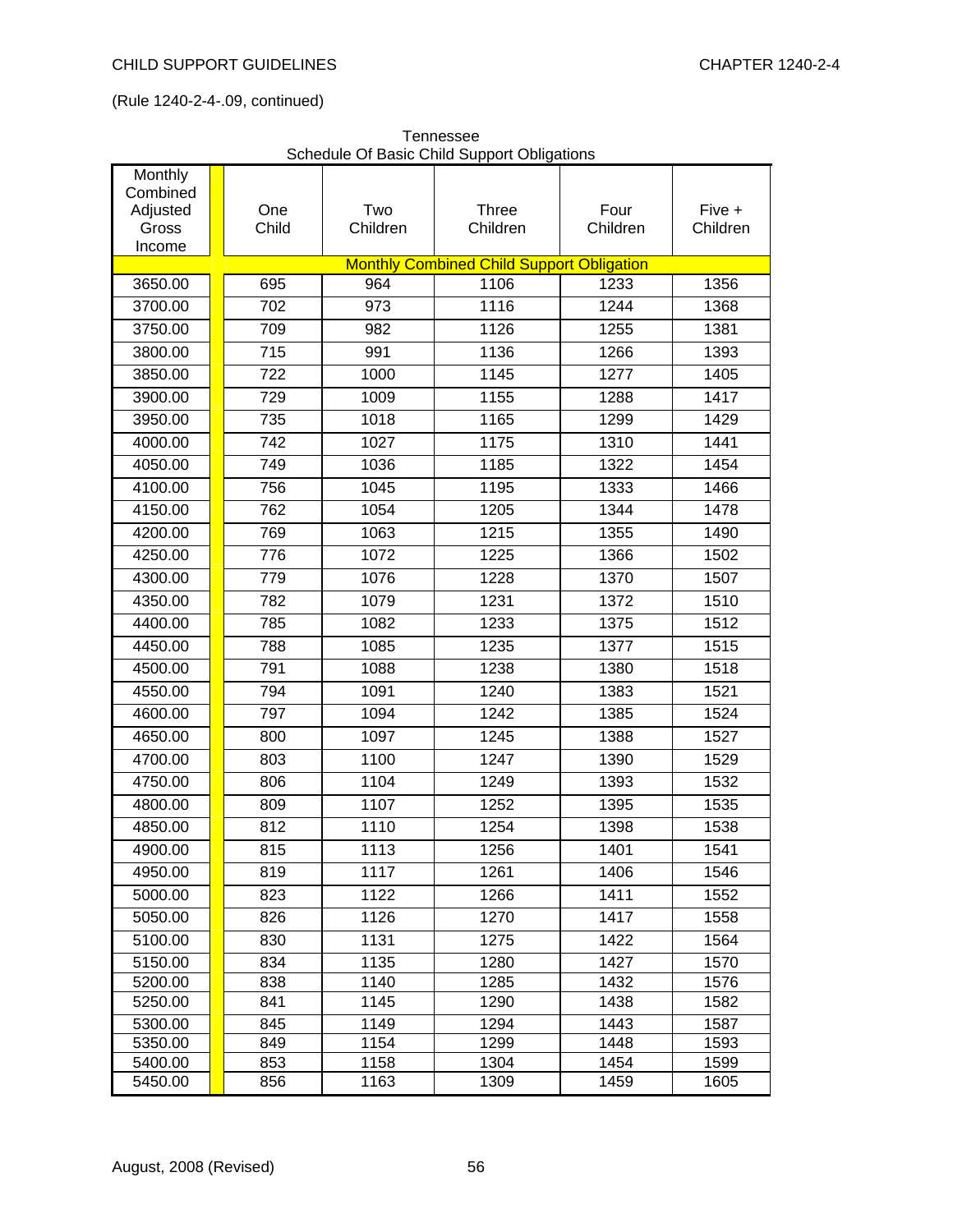| Monthly  |       |          | soriodalo Or Baolo Orilla Oapport Oblig          |          |          |
|----------|-------|----------|--------------------------------------------------|----------|----------|
| Combined |       |          |                                                  |          |          |
| Adjusted | One   | Two      | <b>Three</b>                                     | Four     | Five +   |
| Gross    | Child | Children | Children                                         | Children | Children |
| Income   |       |          | <b>Monthly Combined Child Support Obligation</b> |          |          |
| 5500.00  | 860   | 1167     | 1313                                             | 1464     | 1611     |
| 5550.00  | 864   | 1172     | 1318                                             | 1470     | 1617     |
| 5600.00  | 868   | 1177     | 1324                                             | 1476     | 1623     |
| 5650.00  | 872   | 1182     | 1329                                             | 1482     | 1630     |
| 5700.00  | 876   | 1187     | 1334                                             | 1488     | 1636     |
| 5750.00  | 880   | 1192     | 1339                                             | 1493     | 1643     |
| 5800.00  | 884   | 1197     | 1345                                             | 1499     | 1649     |
| 5850.00  | 888   | 1201     | 1350                                             | 1505     | 1656     |
| 5900.00  | 892   | 1206     | 1355                                             | 1511     | 1662     |
| 5950.00  | 896   | 1211     | 1361                                             | 1517     | 1669     |
| 6000.00  | 900   | 1216     | 1366                                             | 1523     | 1675     |
| 6050.00  | 904   | 1221     | 1371                                             | 1528     | 1681     |
| 6100.00  | 907   | 1225     | 1376                                             | 1534     | 1687     |
| 6150.00  | 911   | 1230     | 1381                                             | 1540     | 1694     |
| 6200.00  | 915   | 1235     | 1386                                             | 1545     | 1700     |
| 6250.00  | 919   | 1239     | 1391                                             | 1551     | 1706     |
| 6300.00  | 923   | 1244     | 1396                                             | 1557     | 1712     |
| 6350.00  | 926   | 1249     | 1401                                             | 1562     | 1718     |
| 6400.00  | 930   | 1254     | 1406                                             | 1568     | 1725     |
| 6450.00  | 934   | 1258     | 1411                                             | 1573     | 1731     |
| 6500.00  | 938   | 1263     | 1416                                             | 1579     | 1737     |
| 6550.00  | 941   | 1267     | 1420                                             | 1583     | 1742     |
| 6600.00  | 942   | 1268     | 1421                                             | 1584     | 1743     |
| 6650.00  | 943   | 1269     | 1422                                             | 1585     | 1744     |
| 6700.00  | 944   | 1270     | 1423                                             | 1586     | 1745     |
| 6750.00  | 945   | 1271     | 1424                                             | 1587     | 1746     |
| 6800.00  | 946   | 1272     | 1424                                             | 1588     | 1747     |
| 6850.00  | 947   | 1273     | 1425                                             | 1589     | 1748     |
| 6900.00  | 948   | 1274     | 1426                                             | 1590     | 1749     |
| 6950.00  | 949   | 1275     | 1427                                             | 1591     | 1750     |
| 7000.00  | 950   | 1276     | 1428                                             | 1592     | 1751     |
| 7050.00  | 951   | 1277     | 1429                                             | 1593     | 1752     |
| 7100.00  | 952   | 1278     | 1430                                             | 1594     | 1753     |
| 7150.00  | 953   | 1279     | 1430                                             | 1595     | 1754     |
| 7200.00  | 954   | 1280     | 1431                                             | 1596     | 1755     |
| 7250.00  | 955   | 1281     | 1432                                             | 1597     | 1757     |
| 7300.00  | 956   | 1282     | 1433                                             | 1598     | 1758     |

Tennessee Schedule Of Basic Child Support Obligations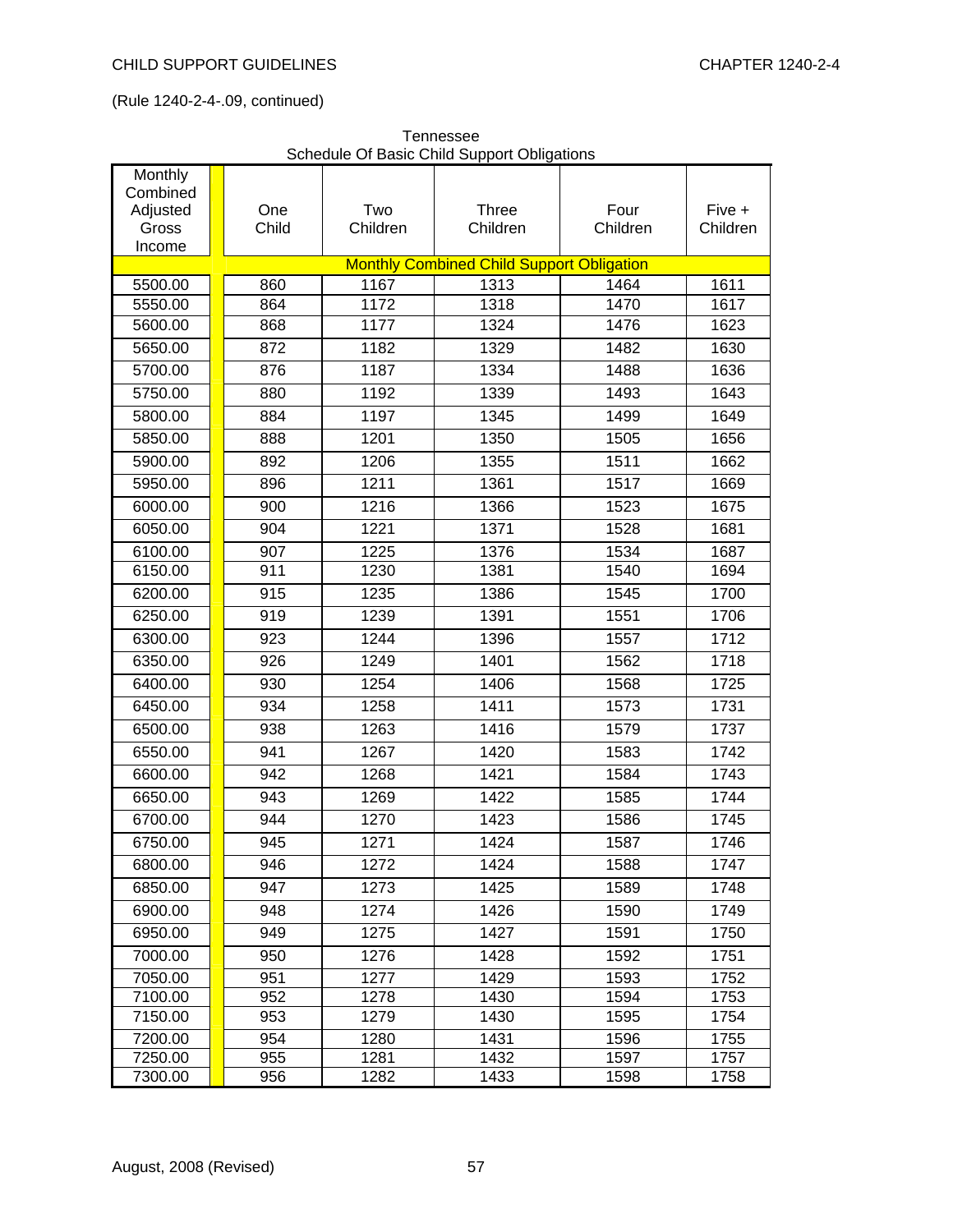| Monthly<br>Combined<br>Adjusted<br>Gross<br>Income | One<br>Child | Two<br>Children | <b>Three</b><br>Children                         | Four<br>Children | Five +<br>Children |
|----------------------------------------------------|--------------|-----------------|--------------------------------------------------|------------------|--------------------|
|                                                    |              |                 | <b>Monthly Combined Child Support Obligation</b> |                  |                    |
| 7350.00                                            | 957          | 1283            | 1434                                             | 1599             | 1759               |
| 7400.00                                            | 958          | 1284            | 1435                                             | 1600             | 1760               |
| 7450.00                                            | 959          | 1285            | 1436                                             | 1601             | 1761               |
| 7500.00                                            | 960          | 1286            | 1437                                             | 1602             | 1762               |
| 7550.00                                            | 961          | 1288            | 1438                                             | 1603             | 1763               |
| 7600.00                                            | 962          | 1289            | 1439                                             | 1604             | 1765               |
| 7650.00                                            | 963          | 1290            | 1440                                             | 1605             | 1766               |
| 7700.00                                            | 964          | 1291            | 1441                                             | 1606             | 1767               |
| 7750.00                                            | 965          | 1292            | 1442                                             | 1607             | 1768               |
| 7800.00                                            | 967          | 1293            | 1442                                             | 1608             | 1769               |
| 7850.00                                            | 969          | 1297            | 1446                                             | 1613             | 1774               |
| 7900.00                                            | 974          | 1304            | 1454                                             | 1621             | 1783               |
| 7950.00                                            | 979          | 1310            | 1461                                             | 1629             | 1792               |
| 8000.00                                            | 984          | 1317            | 1469                                             | 1637             | 1801               |
| 8050.00                                            | 990          | 1324            | 1476                                             | 1646             | 1810               |
| 8100.00                                            | 995          | 1331            | 1483                                             | 1654             | 1819               |
| 8150.00                                            | 1000         | 1337            | 1491                                             | 1662             | 1829               |
| 8200.00                                            | 1005         | 1344            | 1498                                             | 1671             | 1838               |
| 8250.00                                            | 1010         | 1351            | 1506                                             | 1679             | 1847               |
| 8300.00                                            | 1015         | 1358            | 1513                                             | 1687             | 1856               |
| 8350.00                                            | 1020         | 1364            | 1521                                             | 1695             | 1865               |
| 8400.00                                            | 1025         | 1371            | 1528                                             | 1704             | 1874               |
| 8450.00                                            | 1030         | 1378            | 1535                                             | 1712             | 1883               |
| 8500.00                                            | 1035         | 1385            | 1543                                             | 1720             | 1892               |
| 8550.00                                            | 1040         | 1391            | 1550                                             | 1728             | 1901               |
| 8600.00                                            | 1045         | 1398            | 1558                                             | 1737             | 1910               |
| 8650.00                                            | 1050         | 1405            | 1565                                             | 1745             | 1920               |
| 8700.00                                            | 1055         | 1412            | 1572                                             | 1753             | 1929               |
| 8750.00                                            | 1060         | 1418            | 1580                                             | 1762             | 1938               |
| 8800.00                                            | 1065         | 1425            | 1587                                             | 1770             | 1947               |
| 8850.00                                            | 1070         | 1432            | 1595                                             | 1778             | 1956               |
| 8900.00                                            | 1075         | 1439            | 1602                                             | 1786             | 1965               |
| 8950.00                                            | 1080         | 1445            | 1610                                             | 1795             | 1974               |
| 9000.00                                            | 1085         | 1452            | 1617                                             | 1803             | 1983               |
| 9050.00                                            | 1090         | 1459            | 1624                                             | 1811             | 1992               |
| 9100.00                                            | 1094         | 1464            | 1629                                             | 1817             | 1998               |
| 9150.00                                            | 1098         | 1468            | 1634                                             | 1822             | 2004               |

Tennessee Schedule of Basic Child Support Obligations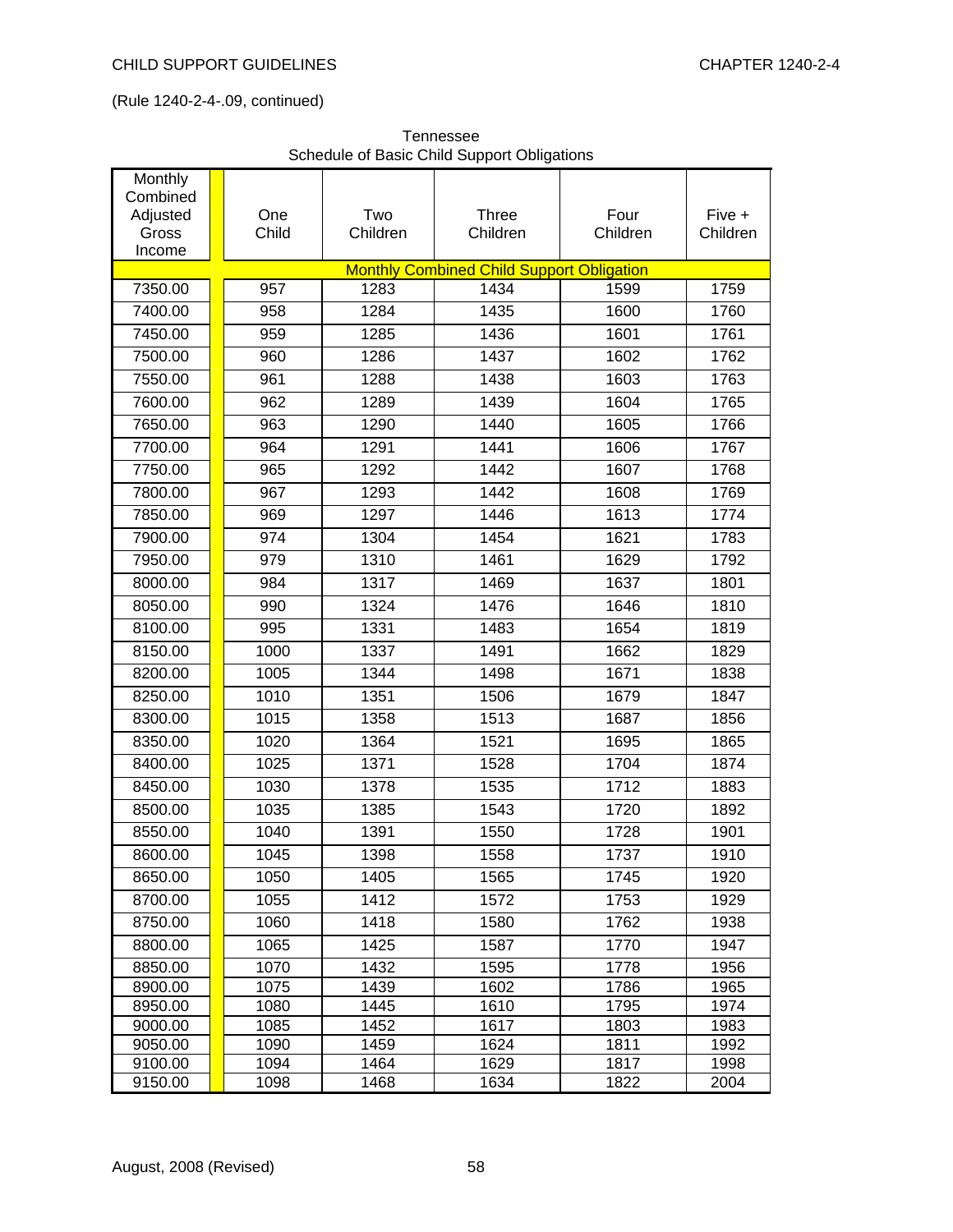| Monthly<br>Combined |              |                 |                                                  |                  |                    |
|---------------------|--------------|-----------------|--------------------------------------------------|------------------|--------------------|
| Adjusted<br>Gross   | One<br>Child | Two<br>Children | <b>Three</b><br>Children                         | Four<br>Children | Five +<br>Children |
| Income              |              |                 | <b>Monthly Combined Child Support Obligation</b> |                  |                    |
| 9200.00             | 1101         | 1472            | 1639                                             | 1827             | 2010               |
| 9250.00             | 1105         | 1477            | 1643                                             | 1832             | 2016               |
| 9300.00             | 1108         | 1481            | 1648                                             | 1838             | 2021               |
| 9350.00             | 1112         | 1486            | 1653                                             | 1843             | 2027               |
| 9400.00             | 1115         | 1490            | 1657                                             | 1848             | 2033               |
| 9450.00             | 1119         | 1495            | 1662                                             | 1853             | 2038               |
| 9500.00             | 1122         | 1499            | 1667                                             | 1858             | 2044               |
| 9550.00             | 1126         | 1504            | 1671                                             | 1863             | 2050               |
| 9600.00             | 1129         | 1508            | 1676                                             | 1869             | 2055               |
| 9650.00             | 1133         | 1513            | 1681                                             | 1874             | 2061               |
| 9700.00             | 1136         | 1517            | 1685                                             | 1879             | 2067               |
| 9750.00             | 1140         | 1521            | 1690                                             | 1884             | 2073               |
| 9800.00             | 1143         | 1526            | 1694                                             | 1889             | 2078               |
| 9850.00             | 1147         | 1530            | 1699                                             | 1894             | 2084               |
| 9900.00             | 1150         | 1535            | 1704                                             | 1900             | 2090               |
| 9950.00             | 1154         | 1539            | 1708                                             | 1905             | 2095               |
| 10000.00            | 1158         | 1544            | 1713                                             | 1910             | 2101               |
| 10050.00            | 1161         | 1548            | 1718                                             | 1915             | 2107               |
| 10100.00            | 1165         | 1553            | 1722                                             | 1920             | 2112               |
| 10150.00            | 1168         | 1557            | 1727                                             | 1926             | 2118               |
| 10200.00            | 1172         | 1562            | 1732                                             | 1931             | 2124               |
| 10250.00            | 1175         | 1566            | 1736                                             | 1936             | 2130               |
| 10300.00            | 1179         | 1570            | 1741                                             | 1941             | 2135               |
| 10350.00            | 1182         | 1575            | 1746                                             | 1946             | 2141               |
| 10400.00            | 1186         | 1579            | 1750                                             | 1951             | 2147               |
| 10450.00            | 1189         | 1584            | 1755                                             | 1957             | 2152               |
| 10500.00            | 1193         | 1588            | 1759                                             | 1962             | 2158               |
| 10550.00            | 1196         | 1593            | 1764                                             | 1967             | 2164               |
| 10600.00            | 1200         | 1597            | 1769                                             | 1972             | 2169               |
| 10650.00            | 1203         | 1602            | 1773                                             | 1977             | 2175               |
| 10700.00            | 1207         | 1606            | 1778                                             | 1983             | 2181               |
| 10750.00            | 1210         | 1610            | 1783                                             | 1988             | 2187               |
| 10800.00            | 1214         | 1615            | 1787                                             | 1993             | 2192               |
| 10850.00            | 1217         | 1619            | 1792                                             | 1998             | 2198               |
| 10900.00            | 1221         | 1624            | 1797                                             | 2003             | 2204               |
| 10950.00            | 1224         | 1628            | 1801                                             | 2008             | 2209               |
| 11000.00            | 1227         | 1632            | 1805                                             | 2013             | 2214               |

Tennessee Schedule of Basic Child Support Obligations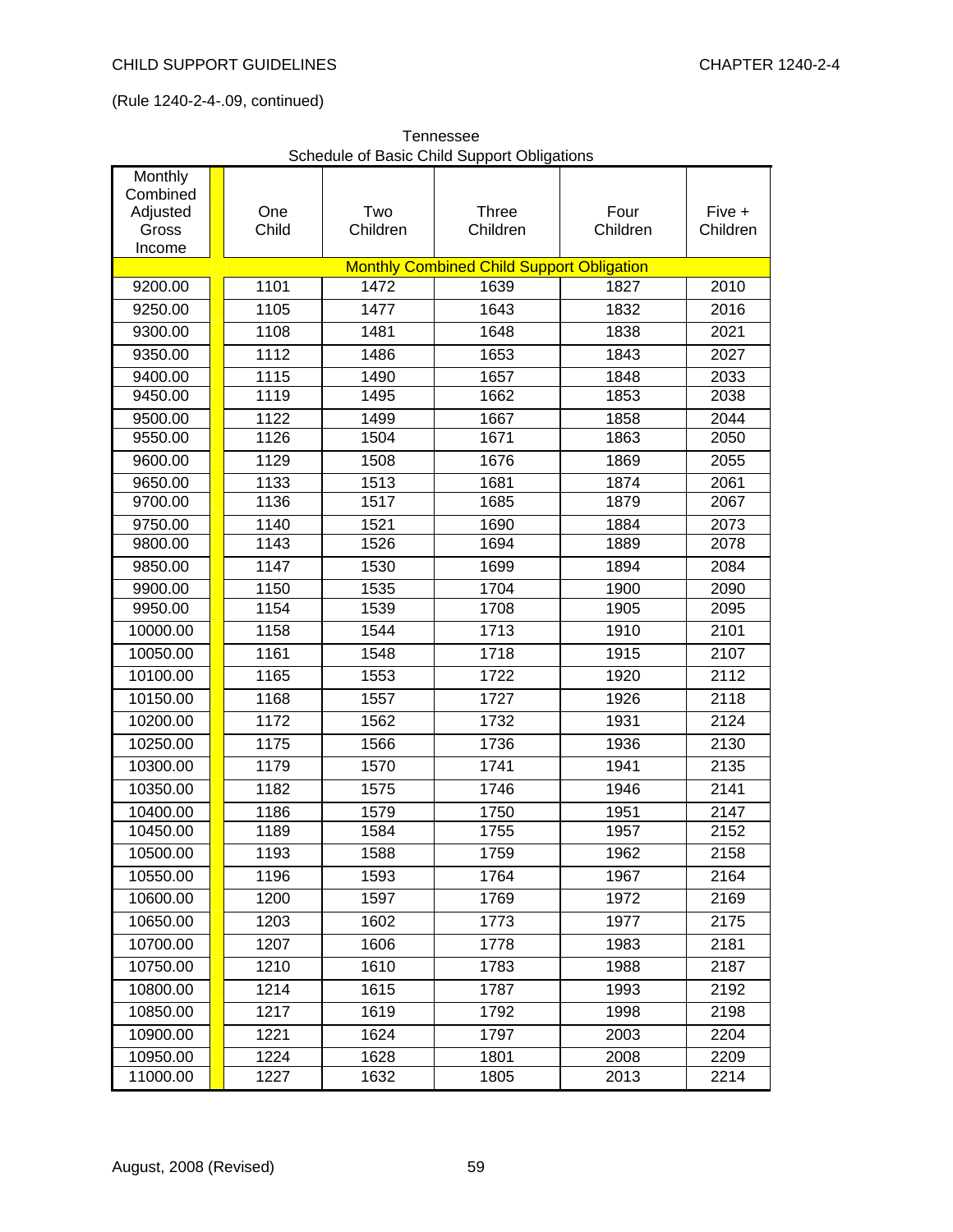| Monthly                                          |       |          | a oapport opm |          |          |  |  |  |
|--------------------------------------------------|-------|----------|---------------|----------|----------|--|--|--|
| Combined<br>Adjusted                             | One   | Two      | <b>Three</b>  | Four     | Five +   |  |  |  |
| Gross                                            | Child | Children | Children      | Children | Children |  |  |  |
| Income                                           |       |          |               |          |          |  |  |  |
| <b>Monthly Combined Child Support Obligation</b> |       |          |               |          |          |  |  |  |
| 11050.00                                         | 1230  | 1636     | 1809          | 2018     | 2219     |  |  |  |
| 11100.00                                         | 1233  | 1639     | 1814          | 2022     | 2225     |  |  |  |
| 11150.00                                         | 1236  | 1643     | 1818          | 2027     | 2230     |  |  |  |
| 11200.00                                         | 1239  | 1647     | 1822          | 2032     | 2235     |  |  |  |
| 11250.00                                         | 1242  | 1651     | 1826          | 2037     | 2240     |  |  |  |
| 11300.00                                         | 1245  | 1655     | 1831          | 2041     | 2245     |  |  |  |
| 11350.00                                         | 1248  | 1659     | 1835          | 2046     | 2251     |  |  |  |
| 11400.00                                         | 1251  | 1663     | 1839          | 2051     | 2256     |  |  |  |
| 11450.00                                         | 1254  | 1667     | 1844          | 2056     | 2261     |  |  |  |
| 11500.00                                         | 1257  | 1671     | 1848          | 2060     | 2266     |  |  |  |
| 11550.00                                         | 1260  | 1674     | 1852          | 2065     | 2272     |  |  |  |
| 11600.00                                         | 1263  | 1678     | 1856          | 2070     | 2277     |  |  |  |
| 11650.00                                         | 1266  | 1682     | 1861          | 2075     | 2282     |  |  |  |
| 11700.00                                         | 1269  | 1686     | 1865          | 2079     | 2287     |  |  |  |
| 11750.00                                         | 1272  | 1690     | 1869          | 2084     | 2292     |  |  |  |
| 11800.00                                         | 1275  | 1694     | 1873          | 2089     | 2298     |  |  |  |
| 11850.00                                         | 1278  | 1698     | 1878          | 2094     | 2303     |  |  |  |
| 11900.00                                         | 1281  | 1702     | 1882          | 2098     | 2308     |  |  |  |
| 11950.00                                         | 1284  | 1706     | 1886          | 2103     | 2313     |  |  |  |
| 12000.00                                         | 1287  | 1709     | 1890          | 2108     | 2319     |  |  |  |
| 12050.00                                         | 1289  | 1713     | 1895          | 2113     | 2324     |  |  |  |
| 12100.00                                         | 1292  | 1717     | 1899          | 2117     | 2329     |  |  |  |
| 12150.00                                         | 1295  | 1721     | 1903          | 2122     | 2334     |  |  |  |
| 12200.00                                         | 1298  | 1725     | 1907          | 2127     | 2340     |  |  |  |
| 12250.00                                         | 1301  | 1729     | 1912          | 2132     | 2345     |  |  |  |
| 12300.00                                         | 1304  | 1733     | 1916          | 2136     | 2350     |  |  |  |
| 12350.00                                         | 1307  | 1737     | 1920          | 2141     | 2355     |  |  |  |
| 12400.00                                         | 1310  | 1741     | 1925          | 2146     | 2360     |  |  |  |
| 12450.00                                         | 1313  | 1744     | 1929          | 2151     | 2366     |  |  |  |
| 12500.00                                         | 1316  | 1748     | 1933          | 2155     | 2371     |  |  |  |
| 12550.00                                         | 1319  | 1752     | 1937          | 2160     | 2376     |  |  |  |
| 12600.00                                         | 1322  | 1756     | 1942          | 2165     | 2381     |  |  |  |
| 12650.00                                         | 1325  | 1760     | 1946          | 2170     | 2387     |  |  |  |
| 12700.00                                         | 1328  | 1764     | 1950          | 2174     | 2391     |  |  |  |
| 12750.00                                         | 1331  | 1767     | 1954          | 2178     | 2396     |  |  |  |
| 12800.00                                         | 1334  | 1771     | 1958          | 2183     | 2401     |  |  |  |
| 12850.00                                         | 1336  | 1774     | 1962          | 2187     | 2406     |  |  |  |

Tennessee Schedule Of Basic Child Support Obligations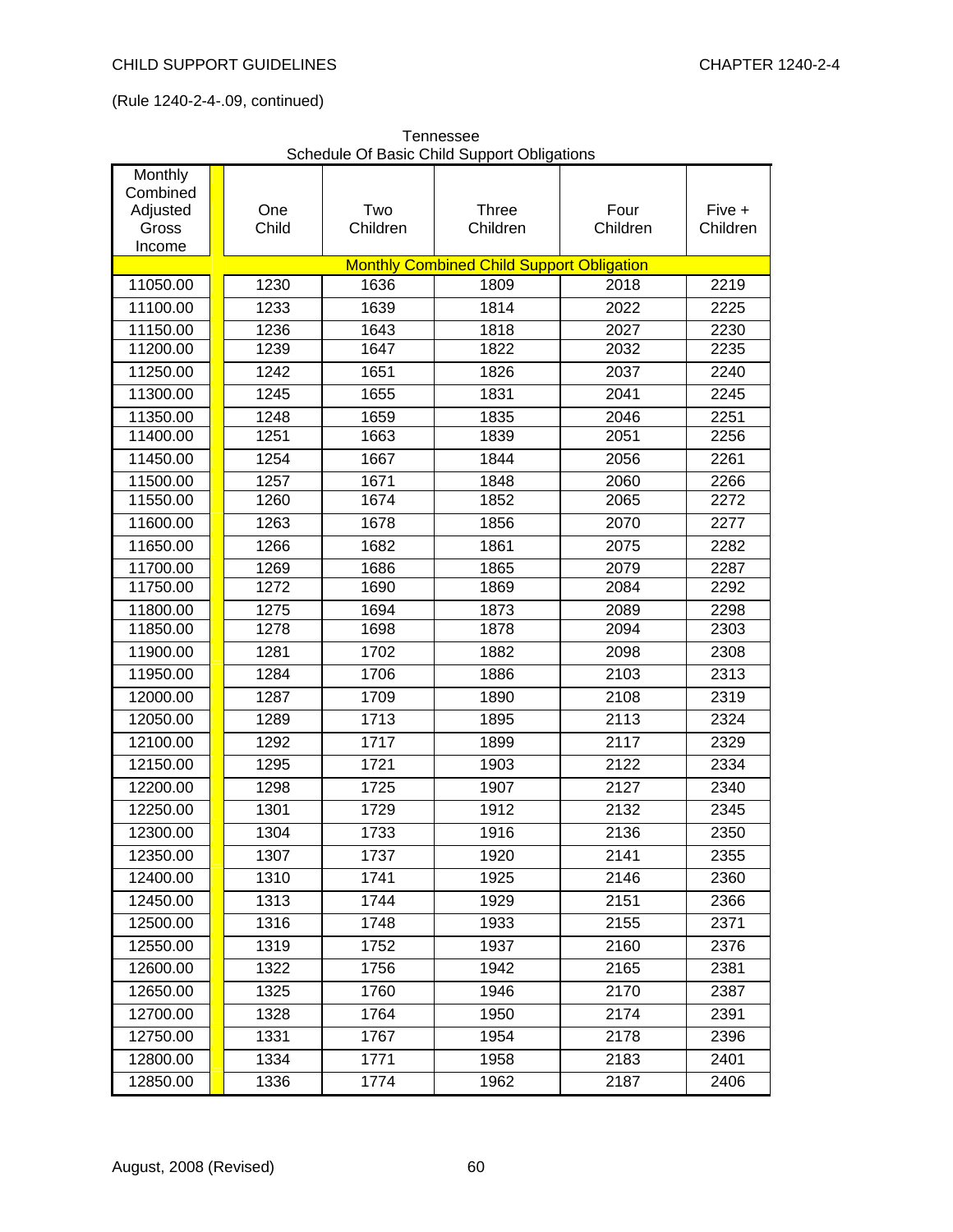| Monthly           |              | soriodalo or Baolo Orilla Oapport Oblic |                                                  |                  |                    |
|-------------------|--------------|-----------------------------------------|--------------------------------------------------|------------------|--------------------|
| Combined          |              | Two                                     |                                                  |                  |                    |
| Adjusted<br>Gross | One<br>Child | Children                                | <b>Three</b><br>Children                         | Four<br>Children | Five +<br>Children |
| Income            |              |                                         |                                                  |                  |                    |
|                   |              |                                         | <b>Monthly Combined Child Support Obligation</b> |                  |                    |
| 12900.00          | 1339         | 1778                                    | 1966                                             | 2192             | 2411               |
| 12950.00          | 1342         | 1782                                    | 1970                                             | 2196             | 2416               |
| 13000.00          | 1345         | 1785                                    | 1974                                             | 2201             | 2421               |
| 13050.00          | 1347         | 1789                                    | 1978                                             | 2205             | 2425               |
| 13100.00          | 1350         | 1793                                    | 1982                                             | 2209             | 2430               |
| 13150.00          | 1353         | 1796                                    | 1985                                             | 2214             | 2435               |
| 13200.00          | 1356         | 1800                                    | 1989                                             | 2218             | 2440               |
| 13250.00          | 1358         | 1803                                    | 1993                                             | 2223             | 2445               |
| 13300.00          | 1361         | 1807                                    | 1997                                             | 2227             | 2450               |
| 13350.00          | 1364         | 1811                                    | 2001                                             | 2231             | 2455               |
| 13400.00          | 1367         | 1814                                    | 2005                                             | 2236             | 2459               |
| 13450.00          | 1370         | 1818                                    | 2009                                             | 2240             | 2464               |
| 13500.00          | 1372         | 1821                                    | 2013                                             | 2245             | 2469               |
| 13550.00          | 1375         | 1825                                    | 2017                                             | 2249             | 2474               |
| 13600.00          | 1378         | 1829                                    | 2021                                             | 2254             | 2479               |
| 13650.00          | 1381         | 1832                                    | 2025                                             | 2258             | 2484               |
| 13700.00          | 1383         | 1836                                    | 2029                                             | 2262             | 2489               |
| 13750.00          | 1386         | 1839                                    | 2033                                             | 2267             | 2493               |
| 13800.00          | 1388         | 1842                                    | 2036                                             | 2270             | 2497               |
| 13850.00          | 1391         | 1845                                    | 2038                                             | 2273             | 2500               |
| 13900.00          | 1393         | 1848                                    | 2041                                             | 2276             | 2503               |
| 13950.00          | 1395         | 1850                                    | 2044                                             | 2279             | 2506               |
| 14000.00          | 1398         | 1853                                    | 2046                                             | 2282             | 2510               |
| 14050.00          | 1400         | 1856                                    | 2049                                             | 2285             | 2513               |
| 14100.00          | 1402         | 1858                                    | 2052                                             | 2288             | 2516               |
| 14150.00          | 1405         | 1861                                    | 2054                                             | 2291             | 2520               |
| 14200.00          | 1407         | 1864                                    | 2057                                             | 2294             | 2523               |
| 14250.00          | 1409         | 1867                                    | 2060                                             | 2297             | 2526               |
| 14300.00          | 1411         | 1869                                    | 2062                                             | 2300             | 2529               |
| 14350.00          | 1414         | 1872                                    | 2065                                             | 2303             | 2533               |
| 14400.00          | 1416         | 1875                                    | 2068                                             | 2306             | 2536               |
| 14450.00          | 1418         | 1877                                    | 2070                                             | 2309             | 2539               |
| 14500.00          | 1421         | 1880                                    | 2073                                             | 2312             | 2543               |
| 14550.00          | 1423         | 1883                                    | 2076                                             | 2315             | 2546               |
| 14600.00          | 1425         | 1885                                    | 2078                                             | 2317             | 2549               |
| 14650.00          | 1428         | 1888                                    | 2081                                             | 2320             | 2553               |
| 14700.00          | 1430         | 1891                                    | 2084                                             | 2323             | 2556               |

Tennessee Schedule of Basic Child Support Obligations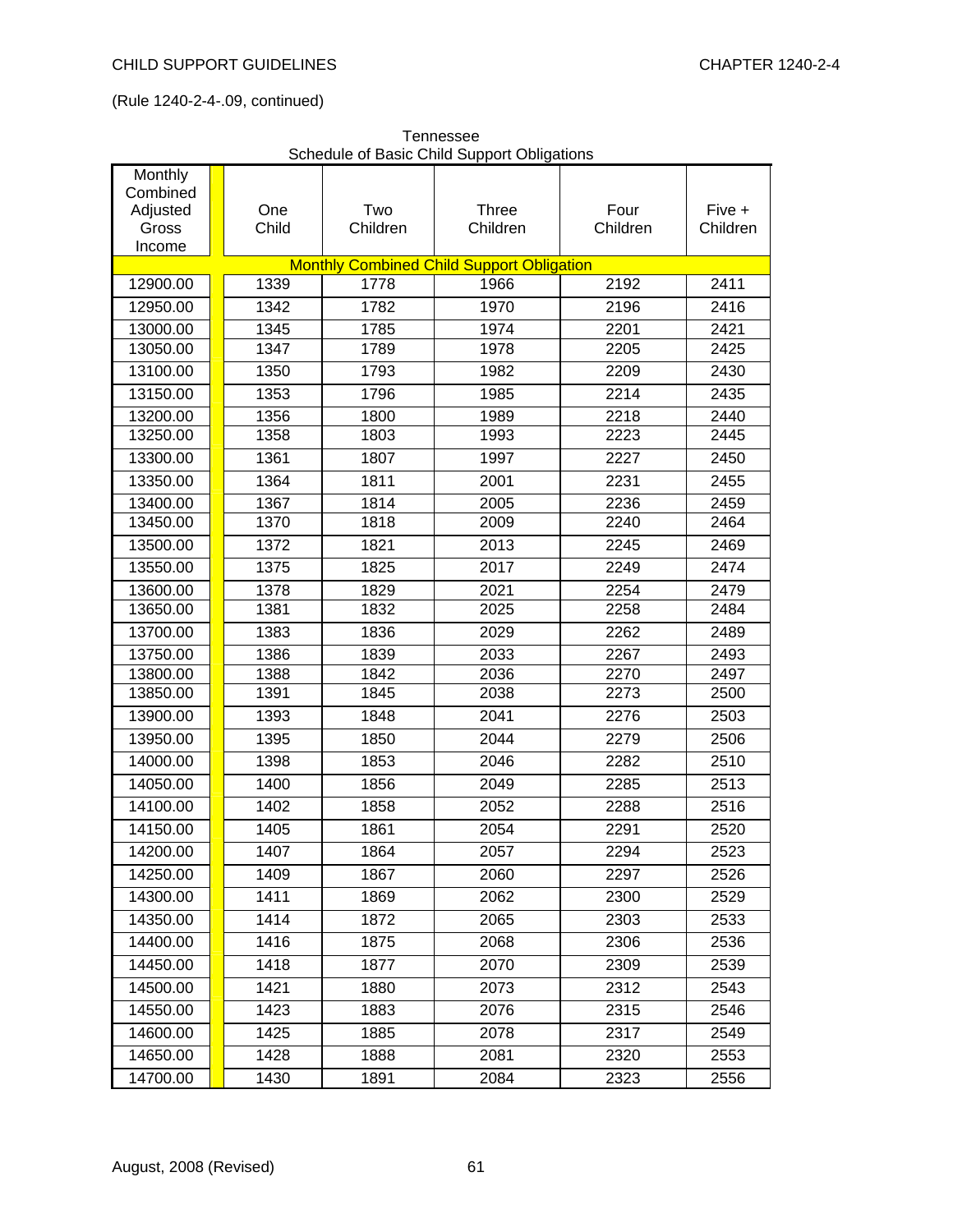| Monthly<br>Combined |       |          |                                                  |          |          |
|---------------------|-------|----------|--------------------------------------------------|----------|----------|
| Adjusted            | One   | Two      | Three                                            | Four     | Five +   |
| Gross               | Child | Children | Children                                         | Children | Children |
| Income              |       |          |                                                  |          |          |
|                     |       |          | <b>Monthly Combined Child Support Obligation</b> |          |          |
| 14750.00            | 1432  | 1894     | 2087                                             | 2326     | 2559     |
| 14800.00            | 1434  | 1896     | 2089                                             | 2329     | 2562     |
| 14850.00            | 1437  | 1899     | 2092                                             | 2332     | 2566     |
| 14900.00            | 1439  | 1902     | 2095                                             | 2335     | 2569     |
| 14950.00            | 1441  | 1904     | 2097                                             | 2338     | 2572     |
| 15000.00            | 1444  | 1907     | 2100                                             | 2341     | 2576     |
| 15050.00            | 1446  | 1910     | 2103                                             | 2344     | 2579     |
| 15100.00            | 1448  | 1913     | 2105                                             | 2347     | 2582     |
| 15150.00            | 1451  | 1915     | 2108                                             | 2350     | 2585     |
| 15200.00            | 1453  | 1918     | 2111                                             | 2353     | 2589     |
| 15250.00            | 1455  | 1921     | 2113                                             | 2356     | 2592     |
| 15300.00            | 1457  | 1923     | 2116                                             | 2359     | 2595     |
| 15350.00            | 1460  | 1926     | 2119                                             | 2362     | 2599     |
| 15400.00            | 1462  | 1929     | 2121                                             | 2365     | 2602     |
| 15450.00            | 1464  | 1932     | 2124                                             | 2368     | 2605     |
| 15500.00            | 1467  | 1934     | 2127                                             | 2371     | 2609     |
| 15550.00            | 1469  | 1937     | 2130                                             | 2374     | 2612     |
| 15600.00            | 1471  | 1940     | 2132                                             | 2377     | 2615     |
| 15650.00            | 1474  | 1942     | 2135                                             | 2380     | 2618     |
| 15700.00            | 1476  | 1945     | 2138                                             | 2383     | 2622     |
| 15750.00            | 1478  | 1948     | 2140                                             | 2386     | 2625     |
| 15800.00            | 1480  | 1950     | 2143                                             | 2389     | 2628     |
| 15850.00            | 1483  | 1953     | 2146                                             | 2392     | 2632     |
| 15900.00            | 1485  | 1956     | 2148                                             | 2395     | 2635     |
| 15950.00            | 1487  | 1959     | 2151                                             | 2398     | 2638     |
| 16000.00            | 1490  | 1961     | 2154                                             | 2401     | 2641     |
| 16050.00            | 1492  | 1964     | 2156                                             | 2404     | 2645     |
| 16100.00            | 1494  | 1967     | 2159                                             | 2407     | 2648     |
| 16150.00            | 1497  | 1969     | 2162                                             | 2410     | 2651     |
| 16200.00            | 1499  | 1972     | 2164                                             | 2413     | 2655     |
| 16250.00            | 1501  | 1975     | 2167                                             | 2416     | 2658     |
| 16300.00            | 1503  | 1978     | 2170                                             | 2419     | 2661     |
| 16350.00            | 1506  | 1980     | 2172                                             | 2422     | 2665     |
| 16400.00            | 1508  | 1983     | 2175                                             | 2425     | 2668     |
| 16450.00            | 1510  | 1986     | 2178                                             | 2428     | 2671     |
| 16500.00            | 1513  | 1988     | 2181                                             | 2431     | 2674     |

Tennessee Schedule Of Basic Child Support Obligations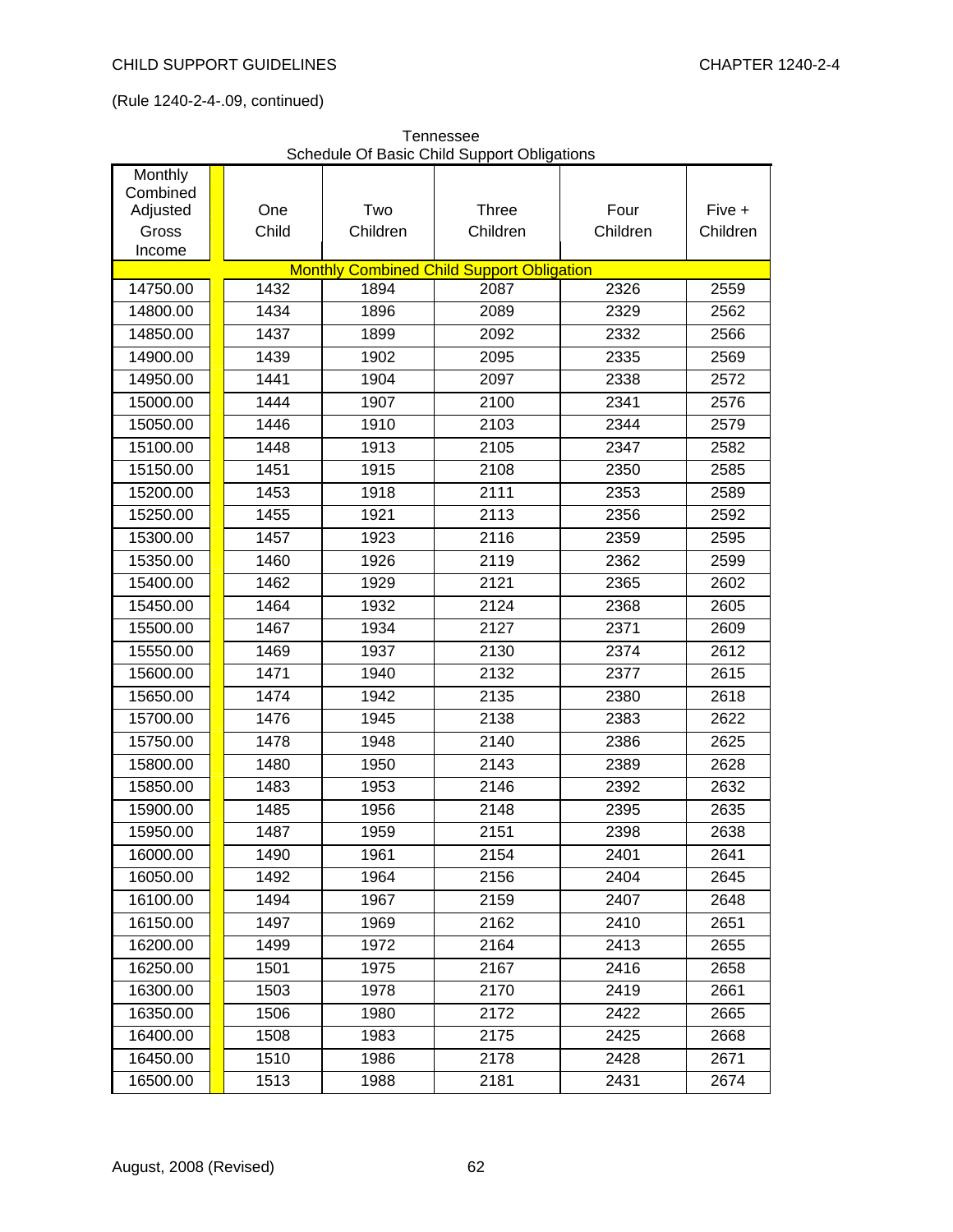| Tennessee                                   |  |
|---------------------------------------------|--|
| Schedule Of Basic Child Support Obligations |  |

| Monthly<br>Combined |       |          |                                                  |          |          |
|---------------------|-------|----------|--------------------------------------------------|----------|----------|
| Adjusted            | One   | Two      | <b>Three</b>                                     | Four     | Five +   |
| Gross               | Child | Children | Children                                         | Children | Children |
| Income              |       |          |                                                  |          |          |
|                     |       |          | <b>Monthly Combined Child Support Obligation</b> |          |          |
| 16550.00            | 1515  | 1991     | 2183                                             | 2434     | 2678     |
| 16600.00            | 1517  | 1994     | 2186                                             | 2437     | 2681     |
| 16650.00            | 1520  | 1997     | 2189                                             | 2440     | 2684     |
| 16700.00            | 1522  | 1999     | 2191                                             | 2443     | 2688     |
| 16750.00            | 1524  | 2002     | 2194                                             | 2446     | 2691     |
| 16800.00            | 1526  | 2005     | 2197                                             | 2449     | 2694     |
| 16850.00            | 1529  | 2007     | 2199                                             | 2452     | 2697     |
| 16900.00            | 1531  | 2010     | 2202                                             | 2455     | 2701     |
| 16950.00            | 1533  | 2013     | 2205                                             | 2458     | 2704     |
| 17000.00            | 1536  | 2015     | 2207                                             | 2461     | 2707     |
| 17050.00            | 1538  | 2018     | 2210                                             | 2464     | 2711     |
| 17100.00            | 1540  | 2021     | 2213                                             | 2467     | 2714     |
| 17150.00            | 1543  | 2024     | 2215                                             | 2470     | 2717     |
| 17200.00            | 1545  | 2026     | 2218                                             | 2473     | 2721     |
| 17250.00            | 1547  | 2029     | 2221                                             | 2476     | 2724     |
| 17300.00            | 1550  | 2032     | 2223                                             | 2479     | 2727     |
| 17350.00            | 1552  | 2034     | 2226                                             | 2482     | 2730     |
| 17400.00            | 1554  | 2037     | 2229                                             | 2485     | 2734     |
| 17450.00            | 1556  | 2040     | 2232                                             | 2488     | 2737     |
| 17500.00            | 1559  | 2043     | 2234                                             | 2491     | 2740     |
| 17550.00            | 1561  | 2045     | 2237                                             | 2494     | 2744     |
| 17600.00            | 1563  | 2048     | 2240                                             | 2497     | 2747     |
| 17650.00            | 1566  | 2051     | 2242                                             | 2500     | 2750     |
| 17700.00            | 1568  | 2053     | 2245                                             | 2503     | 2753     |
| 17750.00            | 1570  | 2056     | 2248                                             | 2506     | 2757     |
| 17800.00            | 1573  | 2059     | 2250                                             | 2509     | 2760     |
| 17850.00            | 1575  | 2062     | 2253                                             | 2512     | 2763     |
| 17900.00            | 1577  | 2064     | 2256                                             | 2515     | 2767     |
| 17950.00            | 1579  | 2067     | 2258                                             | 2518     | 2770     |
| 18000.00            | 1582  | 2070     | 2261                                             | 2521     | 2773     |
| 18050.00            | 1584  | 2072     | 2264                                             | 2524     | 2777     |
| 18100.00            | 1586  | 2075     | 2266                                             | 2527     | 2780     |
| 18150.00            | 1589  | 2078     | 2269                                             | 2530     | 2783     |
| 18200.00            | 1591  | 2081     | 2272                                             | 2533     | 2786     |
| 18250.00            | 1593  | 2083     | 2275                                             | 2536     | 2790     |
| 18300.00            | 1596  | 2086     | 2277                                             | 2539     | 2793     |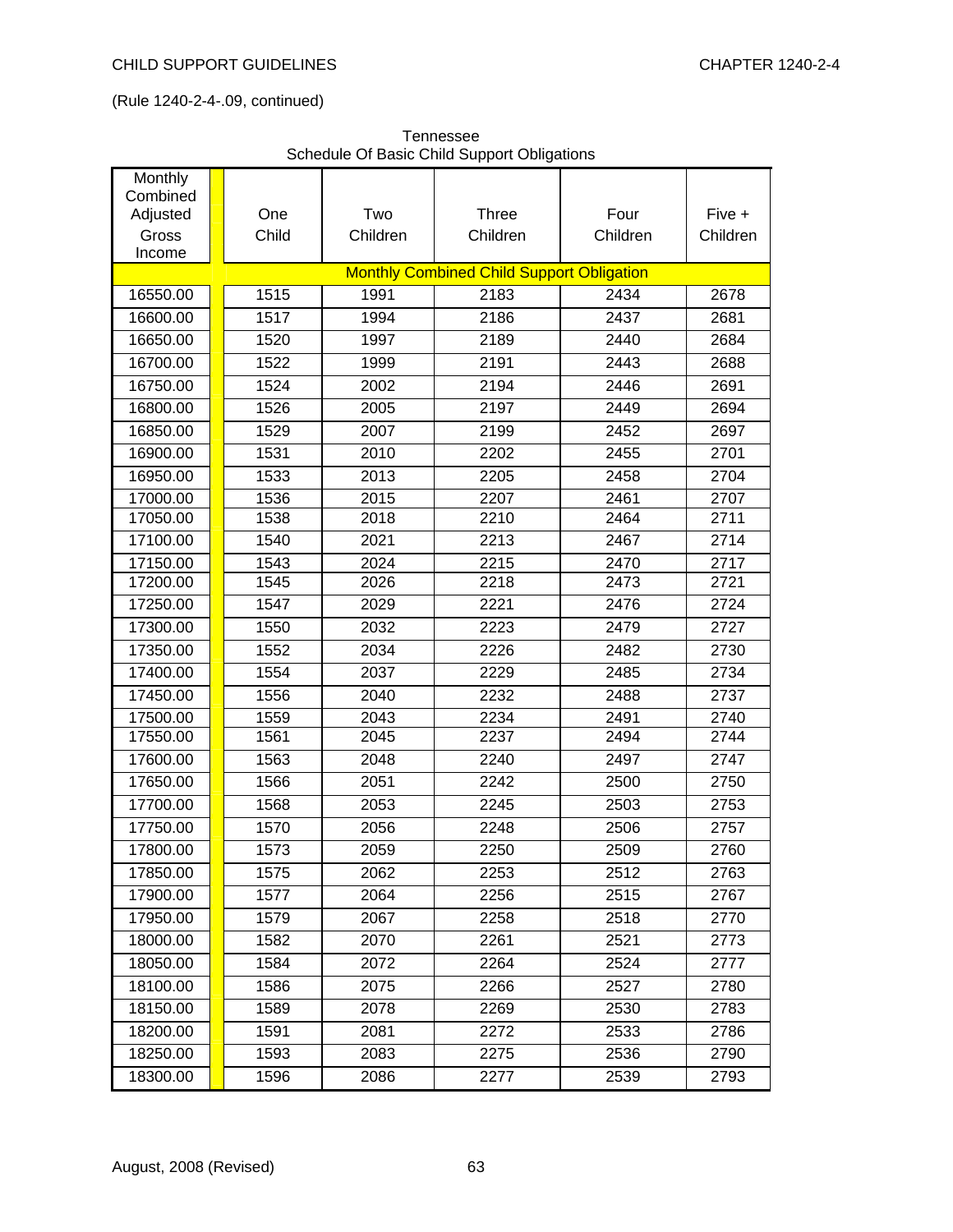| <b>Lennessee</b>                            |  |
|---------------------------------------------|--|
| Schedule of Basic Child Support Obligations |  |
|                                             |  |

| Monthly<br>Combined<br>Adjusted<br>Gross<br>Income | One<br>Child | Two<br>Children | Three<br>Children                                | Four<br>Children | Five +<br>Children |
|----------------------------------------------------|--------------|-----------------|--------------------------------------------------|------------------|--------------------|
|                                                    |              |                 | <b>Monthly Combined Child Support Obligation</b> |                  |                    |
| 18350.00                                           | 1598         | 2089            | 2280                                             | 2542             | 2796               |
| 18400.00                                           | 1600         | 2091            | 2283                                             | 2545             | 2800               |
| 18450.00                                           | 1602         | 2094            | 2285                                             | 2548             | 2803               |
| 18500.00                                           | 1605         | 2097            | 2288                                             | 2551             | 2806               |
| 18550.00                                           | 1607         | 2099            | 2291                                             | 2554             | 2809               |
| 18600.00                                           | 1609         | 2102            | 2293                                             | 2557             | 2813               |
| 18650.00                                           | 1612         | 2105            | 2296                                             | 2560             | 2816               |
| 18700.00                                           | 1614         | 2108            | 2299                                             | 2563             | 2819               |
| 18750.00                                           | 1616         | 2110            | 2301                                             | 2566             | 2823               |
| 18800.00                                           | 1619         | 2113            | 2304                                             | 2569             | 2826               |
| 18850.00                                           | 1621         | 2116            | 2307                                             | 2572             | 2829               |
| 18900.00                                           | 1623         | 2118            | 2309                                             | 2575             | 2833               |
| 18950.00                                           | 1625         | 2121            | 2312                                             | 2578             | 2836               |
| 19000.00                                           | 1628         | 2124            | 2315                                             | 2581             | 2839               |
| 19050.00                                           | 1630         | 2127            | 2318                                             | 2584             | 2842               |
| 19100.00                                           | 1633         | 2130            | 2321                                             | 2588             | 2847               |
| 19150.00                                           | 1637         | 2134            | 2324                                             | 2592             | 2851               |
| 19200.00                                           | 1640         | 2138            | 2328                                             | 2596             | 2855               |
| 19250.00                                           | 1643         | 2141            | 2331                                             | 2600             | 2859               |
| 19300.00                                           | 1646         | 2145            | 2335                                             | 2603             | 2864               |
| 19350.00                                           | 1650         | 2149            | 2338                                             | 2607             | 2868               |
| 19400.00                                           | 1653         | 2152            | 2342                                             | 2611             | 2872               |
| 19450.00                                           | 1656         | 2156            | 2345                                             | 2615             | 2877               |
| 19500.00                                           | 1660         | 2160            | 2349                                             | 2619             | 2881               |
| 19550.00                                           | 1663         | 2163            | 2352                                             | 2623<br>2627     | 2885               |
| 19600.00                                           | 1666         | 2167            | 2356                                             |                  | 2889               |
| 19650.00<br>19700.00                               | 1669         | 2171<br>2175    | 2359                                             | 2631<br>2634     | 2894               |
| 19750.00                                           | 1673<br>1676 | 2178            | 2363<br>2366                                     | 2638             | 2898<br>2902       |
|                                                    |              |                 |                                                  |                  |                    |
| 19800.00                                           | 1679         | 2182            | 2370                                             | 2642             | 2906               |
| 19850.00                                           | 1683<br>1686 | 2186            | 2373                                             | 2646             | 2911               |
| 19900.00                                           |              | 2189            | 2377                                             | 2650             | 2915               |
| 19950.00<br>20000.00                               | 1689         | 2193<br>2197    | 2380<br>2384                                     | 2654             | 2919               |
|                                                    | 1692         |                 |                                                  | 2658             | 2923               |
| 20050.00                                           | 1696         | 2200            | 2387                                             | 2662             | 2928               |
| 20100.00                                           | 1699         | 2204            | 2390                                             | 2665             | 2932               |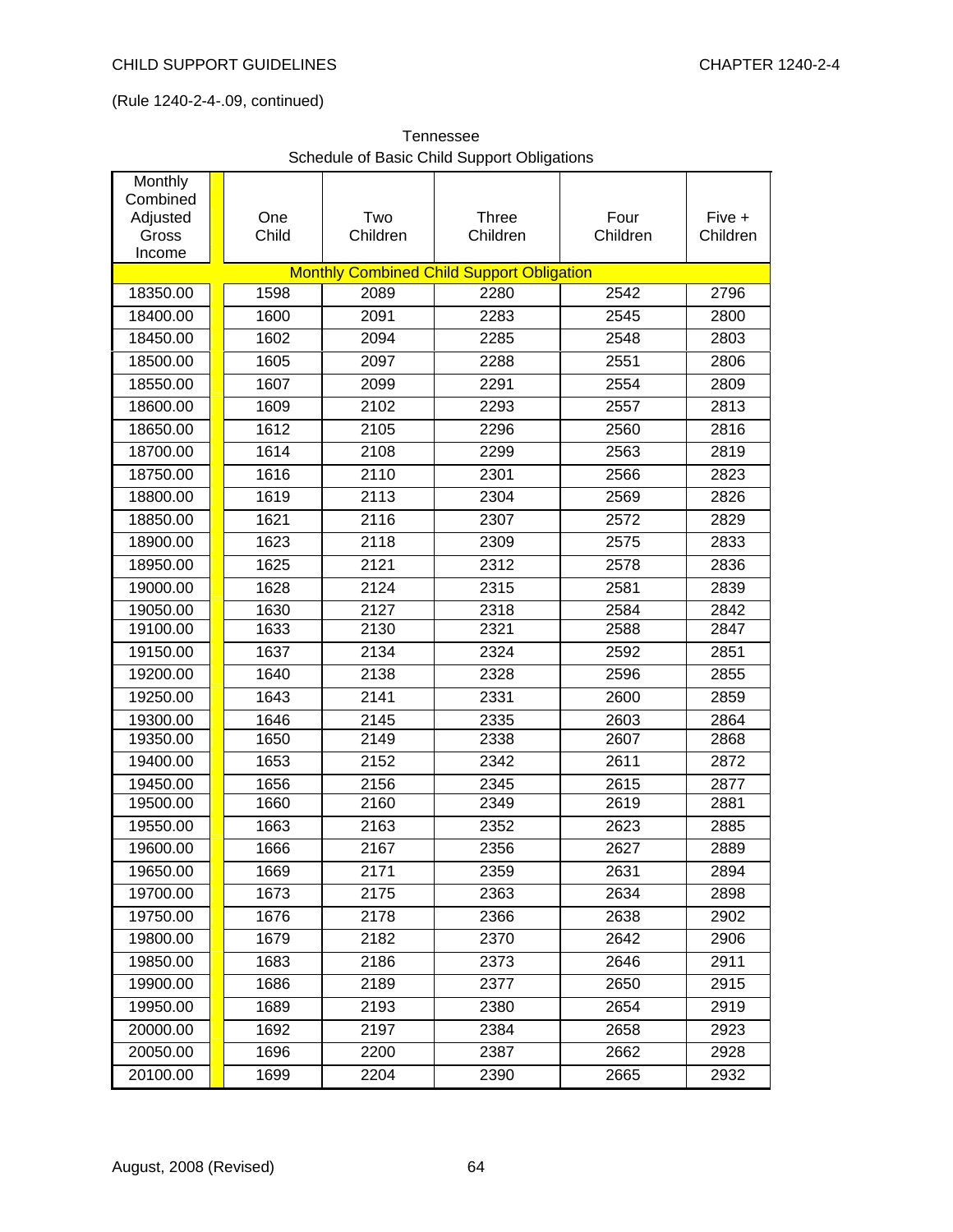| Monthly           |              | cricadic or Dasid Orling Oupport Obligations |                                                  |                  |                    |
|-------------------|--------------|----------------------------------------------|--------------------------------------------------|------------------|--------------------|
| Combined          |              |                                              |                                                  |                  |                    |
| Adjusted<br>Gross | One<br>Child | Two<br>Children                              | Three<br>Children                                | Four<br>Children | Five +<br>Children |
| Income            |              |                                              |                                                  |                  |                    |
|                   |              |                                              | <b>Monthly Combined Child Support Obligation</b> |                  |                    |
| 20150.00          | 1702         | 2208                                         | 2394                                             | 2669             | 2936               |
| 20200.00          | 1705         | 2211                                         | 2397                                             | 2673             | 2940               |
| 20250.00          | 1709         | 2215                                         | 2401                                             | 2677             | 2945               |
| 20300.00          | 1712         | 2219                                         | 2404                                             | 2681             | 2949               |
| 20350.00          | 1715         | 2223                                         | 2408                                             | 2685             | 2953               |
| 20400.00          | 1719         | 2226                                         | 2411                                             | 2689             | 2958               |
| 20450.00          | 1722         | 2230                                         | 2415                                             | 2693             | 2962               |
| 20500.00          | 1725         | 2234                                         | 2418                                             | 2696             | 2966               |
| 20550.00          | 1728         | 2237                                         | 2422                                             | 2700             | 2970               |
| 20600.00          | 1732         | 2241                                         | 2425                                             | 2704             | 2975               |
| 20650.00          | 1735         | 2245                                         | 2429                                             | 2708             | 2979               |
| 20700.00          | 1738         | 2248                                         | 2432                                             | 2712             | 2983               |
| 20750.00          | 1741         | 2252                                         | 2436                                             | 2716             | 2987               |
| 20800.00          | 1745         | 2256                                         | 2439                                             | 2720             | 2992               |
| 20850.00          | 1748         | 2259                                         | 2443                                             | 2724             | 2996               |
| 20900.00          | 1751         | 2263                                         | 2446                                             | 2727             | 3000               |
| 20950.00          | 1755         | 2267                                         | 2450                                             | 2731             | 3004               |
| 21000.00          | 1758         | 2271                                         | 2453                                             | 2735             | 3009               |
| 21050.00          | 1761         | 2274                                         | 2457                                             | 2739             | 3013               |
| 21100.00          | 1764         | 2278                                         | 2460                                             | 2743             | 3017               |
| 21150.00          | 1768         | 2282                                         | 2463                                             | 2747             | 3021               |
| 21200.00          | 1771         | 2285                                         | 2467                                             | 2751             | 3026               |
| 21250.00          | 1774         | 2289                                         | 2470                                             | 2755             | 3030               |
| 21300.00          | 1778         | 2293                                         | 2474                                             | 2758             | 3034               |
| 21350.00          | 1781         | 2296                                         | 2477                                             | 2762             | 3038               |
| 21400.00          | 1784         | 2300                                         | 2481                                             | 2766             | 3043               |
| 21450.00          | 1787         | 2304                                         | 2484                                             | 2770             | 3047               |
| 21500.00          | 1791         | 2307                                         | 2488                                             | 2774             | 3051               |
| 21550.00          | 1794         | 2311                                         | 2491                                             | 2778             | 3056               |
| 21600.00          | 1797         | 2315                                         | 2495                                             | 2782             | 3060               |
| 21650.00          | 1800         | 2318                                         | 2498                                             | 2786             | 3064               |
| 21700.00          | 1804         | 2322                                         | 2502                                             | 2789             | 3068               |
| 21750.00          | 1807         | 2326                                         | 2505                                             | 2793             | 3073               |
| 21800.00          | 1810         | 2330                                         | 2509                                             | 2797             | 3077               |
| 21850.00          | 1814         | 2333                                         | 2512                                             | 2801             | 3081               |
| 21900.00          | 1817         | 2337                                         | 2516                                             | 2805             | 3085               |

Tennessee Schedule of Basic Child Support Obligations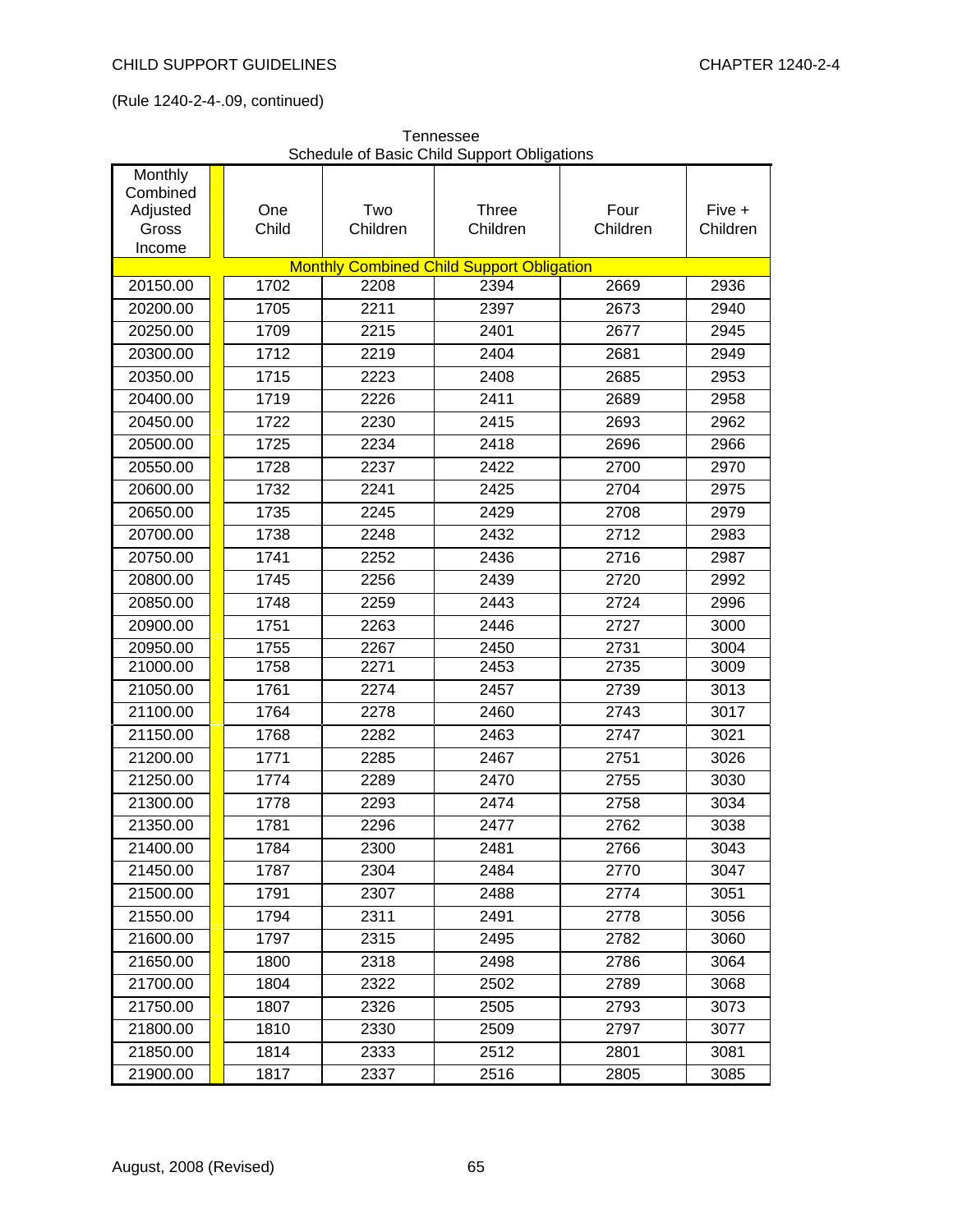| Monthly<br>Combined<br>Adjusted | One   | Two      | $\sim$ $\sim$ $\sim$ $\sim$ $\sim$ $\sim$ $\sim$ $\sim$<br><b>Three</b> | Four     | Five +   |
|---------------------------------|-------|----------|-------------------------------------------------------------------------|----------|----------|
| Gross<br>Income                 | Child | Children | Children                                                                | Children | Children |
|                                 |       |          | <b>Monthly Combined Child Support Obligation</b>                        |          |          |
| 21950.00                        | 1820  | 2341     | 2519                                                                    | 2809     | 3090     |
| 22000.00                        | 1823  | 2344     | 2523                                                                    | 2813     | 3094     |
| 22050.00                        | 1827  | 2348     | 2526                                                                    | 2817     | 3098     |
| 22100.00                        | 1830  | 2352     | 2530                                                                    | 2820     | 3102     |
| 22150.00                        | 1833  | 2355     | 2533                                                                    | 2824     | 3107     |
| 22200.00                        | 1837  | 2359     | 2536                                                                    | 2828     | 3111     |
| 22250.00                        | 1840  | 2363     | 2540                                                                    | 2832     | 3115     |
| 22300.00                        | 1843  | 2366     | 2543                                                                    | 2836     | 3119     |
| 22350.00                        | 1846  | 2370     | 2547                                                                    | 2840     | 3124     |
| 22400.00                        | 1850  | 2374     | 2550                                                                    | 2844     | 3128     |
| 22450.00                        | 1853  | 2378     | 2554                                                                    | 2848     | 3132     |
| 22500.00                        | 1856  | 2381     | 2557                                                                    | 2851     | 3137     |
| 22550.00                        | 1859  | 2385     | 2561                                                                    | 2855     | 3141     |
| 22600.00                        | 1863  | 2389     | 2564                                                                    | 2859     | 3145     |
| 22650.00                        | 1866  | 2392     | 2568                                                                    | 2863     | 3149     |
| 22700.00                        | 1869  | 2396     | 2571                                                                    | 2867     | 3154     |
| 22750.00                        | 1873  | 2400     | 2575                                                                    | 2871     | 3158     |
| 22800.00                        | 1876  | 2403     | 2578                                                                    | 2875     | 3162     |
| 22850.00                        | 1879  | 2407     | 2582                                                                    | 2879     | 3166     |
| 22900.00                        | 1882  | 2411     | 2585                                                                    | 2882     | 3171     |
| 22950.00                        | 1886  | 2414     | 2589                                                                    | 2886     | 3175     |
| 23000.00                        | 1889  | 2418     | 2592                                                                    | 2890     | 3179     |
| 23050.00                        | 1892  | 2422     | 2596                                                                    | 2894     | 3183     |
| 23100.00                        | 1896  | 2426     | 2599                                                                    | 2898     | 3188     |
| 23150.00                        | 1899  | 2429     | 2602                                                                    | 2902     | 3192     |
| 23200.00                        | 1902  | 2433     | 2606                                                                    | 2906     | 3196     |
| 23250.00                        | 1905  | 2437     | 2609                                                                    | 2910     | 3200     |
| 23300.00                        | 1909  | 2440     | 2613                                                                    | 2913     | 3205     |
| 23350.00                        | 1912  | 2444     | 2616                                                                    | 2917     | 3209     |
| 23400.00                        | 1915  | 2448     | 2620                                                                    | 2921     | 3213     |
| 23450.00                        | 1918  | 2451     | 2623                                                                    | 2925     | 3218     |
| 23500.00                        | 1922  | 2455     | 2627                                                                    | 2929     | 3222     |
| 23550.00                        | 1925  | 2459     | 2630                                                                    | 2933     | 3226     |
| 23600.00                        | 1928  | 2462     | 2634                                                                    | 2937     | 3230     |
| 23650.00                        | 1932  | 2466     | 2637                                                                    | 2941     | 3235     |
| 23700.00                        | 1935  | 2470     | 2641                                                                    | 2944     | 3239     |

Tennessee Schedule of Basic Child Support Obligations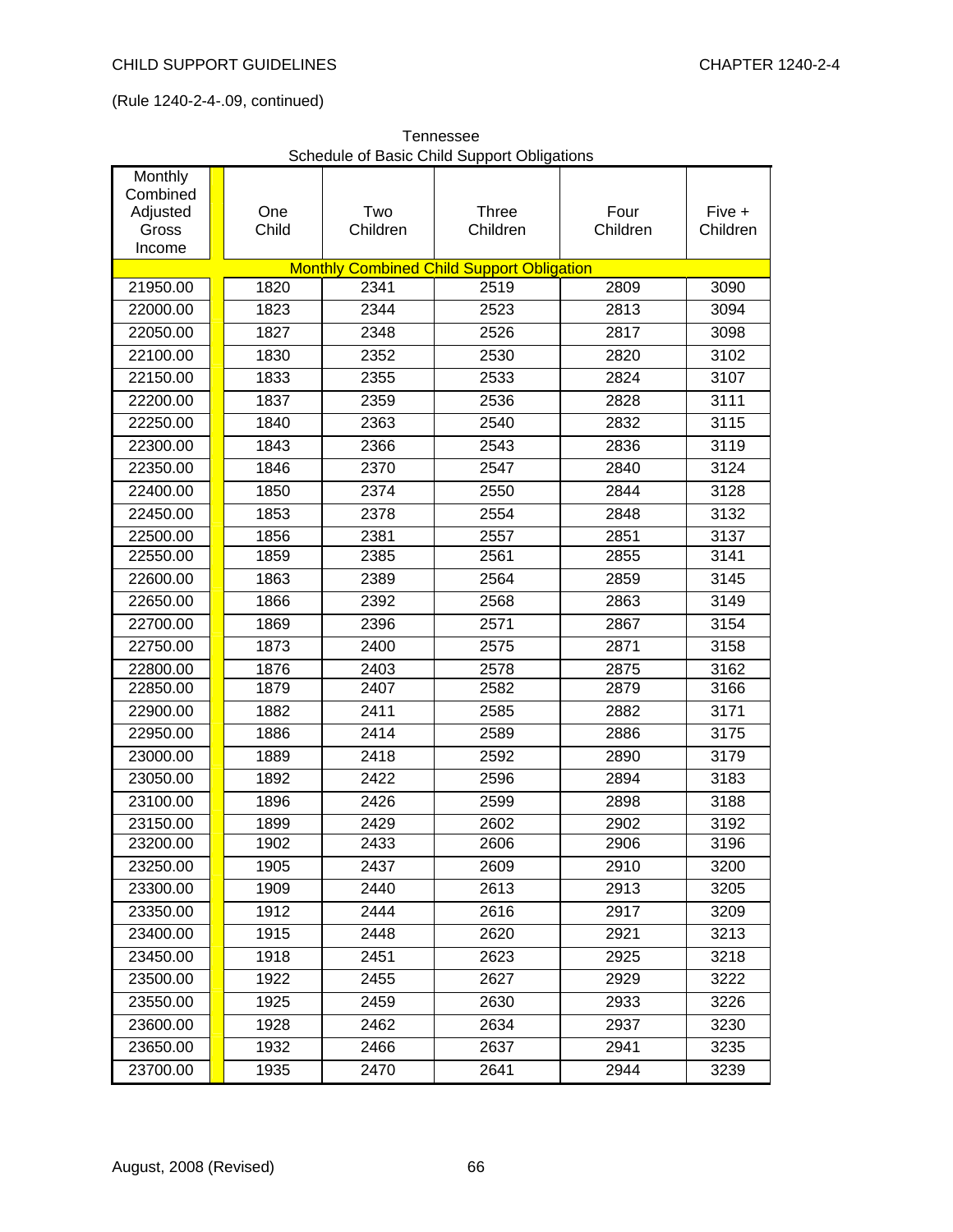| Monthly<br>Combined<br>Adjusted | One<br>Child | Two<br>Children | Three                                            | Four<br>Children | Five +   |
|---------------------------------|--------------|-----------------|--------------------------------------------------|------------------|----------|
| Gross<br>Income                 |              |                 | Children                                         |                  | Children |
|                                 |              |                 | <b>Monthly Combined Child Support Obligation</b> |                  |          |
| 23750.00                        | 1938         | 2473            | 2644                                             | 2948             | 3243     |
| 23800.00                        | 1941         | 2477            | 2648                                             | 2952             | 3247     |
| 23850.00                        | 1945         | 2481            | 2651                                             | 2956             | 3252     |
| 23900.00                        | 1948         | 2485            | 2655                                             | 2960             | 3256     |
| 23950.00                        | 1951         | 2488            | 2658                                             | 2964             | 3260     |
| 24000.00                        | 1955         | 2492            | 2662                                             | 2968             | 3264     |
| 24050.00                        | 1958         | 2496            | 2665                                             | 2972             | 3269     |
| 24100.00                        | 1961         | 2499            | 2669                                             | 2975             | 3273     |
| 24150.00                        | 1964         | 2503            | 2672                                             | 2979             | 3277     |
| 24200.00                        | 1968         | 2507            | 2675                                             | 2983             | 3281     |
| 24250.00                        | 1971         | 2510            | 2679                                             | 2987             | 3286     |
| 24300.00                        | 1974         | 2514            | 2682                                             | 2991             | 3290     |
| 24350.00                        | 1977         | 2518            | 2686                                             | 2995             | 3294     |
| 24400.00                        | 1981         | 2521            | 2689                                             | 2999             | 3299     |
| 24450.00                        | 1984         | 2525            | 2693                                             | 3003             | 3303     |
| 24500.00                        | 1987         | 2529            | 2696                                             | 3006             | 3307     |
| 24550.00                        | 1991         | 2533            | 2700                                             | 3010             | 3311     |
| 24600.00                        | 1994         | 2536            | 2703                                             | 3014             | 3316     |
| 24650.00                        | 1997         | 2540            | 2707                                             | 3018             | 3320     |
| 24700.00                        | 2000         | 2544            | 2710                                             | 3022             | 3324     |
| 24750.00                        | 2004         | 2547            | 2714                                             | 3026             | 3328     |
| 24800.00                        | 2007         | 2551            | 2717                                             | 3030             | 3333     |
| 24850.00                        | 2010         | 2555            | 2721                                             | 3034             | 3337     |
| 24900.00                        | 2014         | 2558            | 2724                                             | 3037             | 3341     |
| 24950.00                        | 2017         | 2562            | 2728                                             | 3041             | 3345     |
| 25000.00                        | 2020         | 2566            | 2731                                             | 3045             | 3350     |
| 25050.00                        | 2023         | 2569            | 2735                                             | 3049             | 3354     |
| 25100.00                        | 2027         | 2573            | 2738                                             | 3053             | 3358     |
| 25150.00                        | 2030         | 2577            | 2742                                             | 3057             | 3362     |
| 25200.00                        | 2033         | 2581            | 2745                                             | 3061             | 3367     |
| 25250.00                        | 2036         | 2584            | 2748                                             | 3065             | 3371     |
| 25300.00                        | 2040         | 2588            | 2752                                             | 3068             | 3375     |
| 25350.00                        | 2043         | 2592            | 2755                                             | 3072             | 3380     |
| 25400.00                        | 2046         | 2595            | 2759                                             | 3076             | 3384     |
| 25450.00                        | 2050         | 2599            | 2762                                             | 3080             | 3388     |
| 25500.00                        | 2053         | 2603            | 2766                                             | 3084             | 3392     |

Tennessee Schedule of Basic Child Support Obligations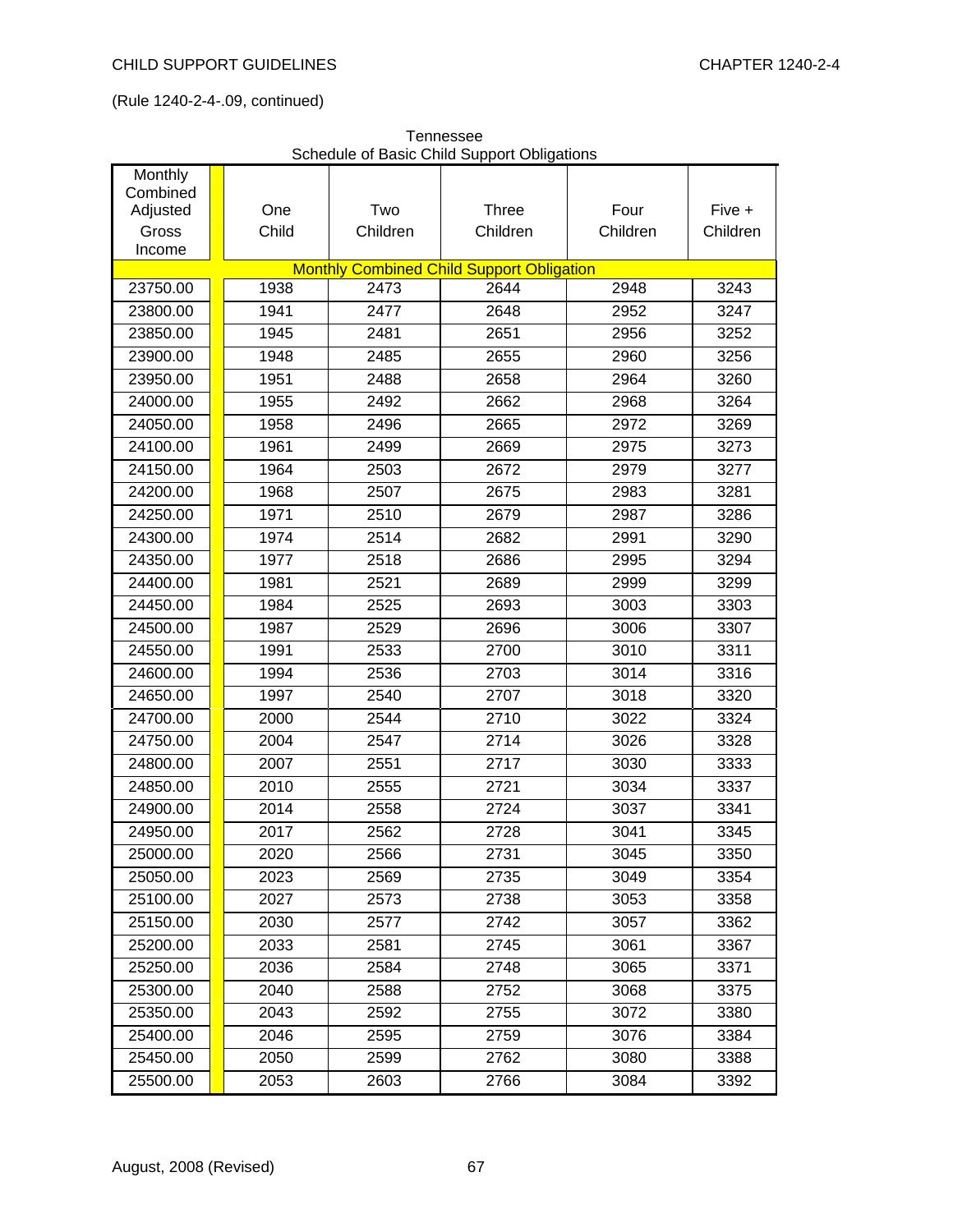| Monthly<br>Combined |       |          |                                                          |          |          |
|---------------------|-------|----------|----------------------------------------------------------|----------|----------|
| Adjusted            | One   | Two      | Three                                                    | Four     | Five +   |
| Gross               | Child | Children | Children                                                 | Children | Children |
| Income              |       |          |                                                          |          |          |
| 25550.00            | 2056  | 2606     | <b>Monthly Combined Child Support Obligation</b><br>2769 | 3088     | 3397     |
|                     |       |          |                                                          |          |          |
| 25600.00            | 2059  | 2610     | 2773                                                     | 3092     | 3401     |
| 25650.00            | 2063  | 2614     | 2776                                                     | 3096     | 3405     |
| 25700.00            | 2066  | 2617     | 2780                                                     | 3099     | 3409     |
| 25750.00            | 2069  | 2621     | 2783                                                     | 3103     | 3414     |
| 25800.00            | 2073  | 2625     | 2787                                                     | 3107     | 3418     |
| 25850.00            | 2076  | 2628     | 2790                                                     | 3111     | 3422     |
| 25900.00            | 2079  | 2632     | 2794                                                     | 3115     | 3426     |
| 25950.00            | 2082  | 2636     | 2797                                                     | 3119     | 3431     |
| 26000.00            | 2086  | 2640     | 2801                                                     | 3123     | 3435     |
| 26050.00            | 2089  | 2643     | 2804                                                     | 3127     | 3439     |
| 26100.00            | 2092  | 2647     | 2808                                                     | 3130     | 3443     |
| 26150.00            | 2095  | 2651     | 2811                                                     | 3134     | 3448     |
| 26200.00            | 2099  | 2654     | 2814                                                     | 3138     | 3452     |
| 26250.00            | 2102  | 2658     | 2818                                                     | 3142     | 3456     |
| 26300.00            | 2105  | 2662     | 2821                                                     | 3146     | 3460     |
| 26350.00            | 2109  | 2665     | 2825                                                     | 3150     | 3465     |
| 26400.00            | 2112  | 2669     | 2828                                                     | 3154     | 3469     |
| 26450.00            | 2115  | 2673     | 2832                                                     | 3158     | 3473     |
| 26500.00            | 2118  | 2676     | 2835                                                     | 3161     | 3478     |
| 26550.00            | 2122  | 2680     | 2839                                                     | 3165     | 3482     |
| 26600.00            | 2125  | 2684     | 2842                                                     | 3169     | 3486     |
| 26650.00            | 2128  | 2688     | 2846                                                     | 3173     | 3490     |
| 26700.00            | 2132  | 2691     | 2849                                                     | 3177     | 3495     |
| 26750.00            | 2135  | 2695     | 2853                                                     | 3181     | 3499     |
| 26800.00            | 2138  | 2699     | 2856                                                     | 3185     | 3503     |
| 26850.00            | 2141  | 2702     | 2860                                                     | 3189     | 3507     |
| 26900.00            | 2145  | 2706     | 2863                                                     | 3192     | 3512     |
| 26950.00            | 2148  | 2710     | 2867                                                     | 3196     | 3516     |
| 27000.00            | 2151  | 2713     | 2870                                                     | 3200     | 3520     |
| 27050.00            | 2154  | 2717     | 2874                                                     | 3204     | 3524     |
| 27100.00            | 2158  | 2721     | 2877                                                     | 3208     | 3529     |
| 27150.00            | 2161  | 2724     | 2880                                                     | 3211     | 3533     |
| 27200.00            | 2164  | 2728     | 2884                                                     | 3215     | 3537     |
| 27250.00            | 2167  | 2731     | 2887                                                     | 3219     | 3541     |
| 27300.00            | 2170  | 2735     | 2890                                                     | 3223     | 3545     |

| Tennessee                                   |
|---------------------------------------------|
| Schedule of Basic Child Support Obligations |